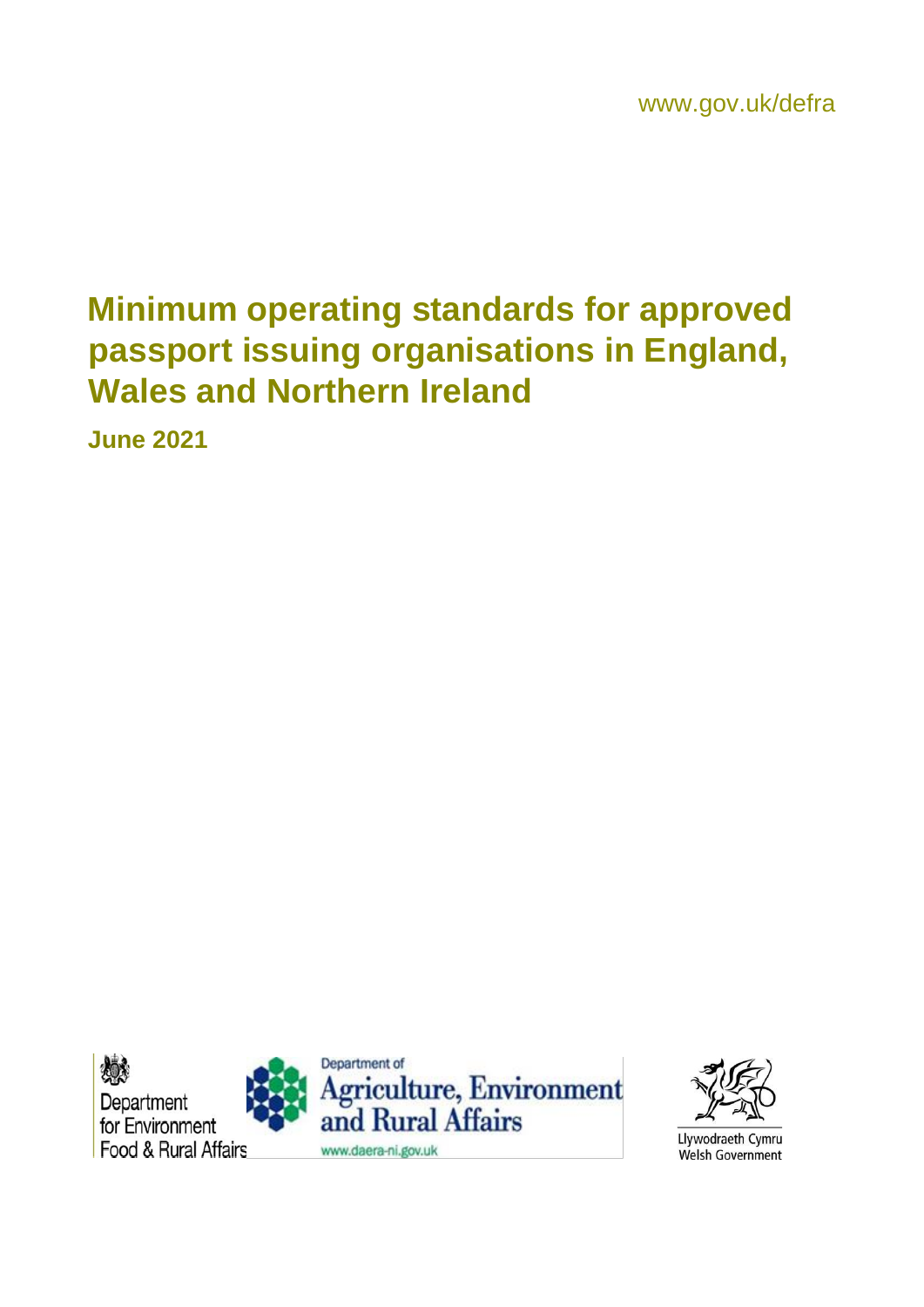

© Crown copyright 2018

You may re-use this information (excluding logos) free of charge in any format or medium, under the terms of the Open Government Licence v.3. To view this licence visit www.nationalarchives.gov.uk/doc/open-government-licence/version/3/ or email PSI@nationalarchives.gsi.gov.uk

This publication is available at www.gov.uk/government/publications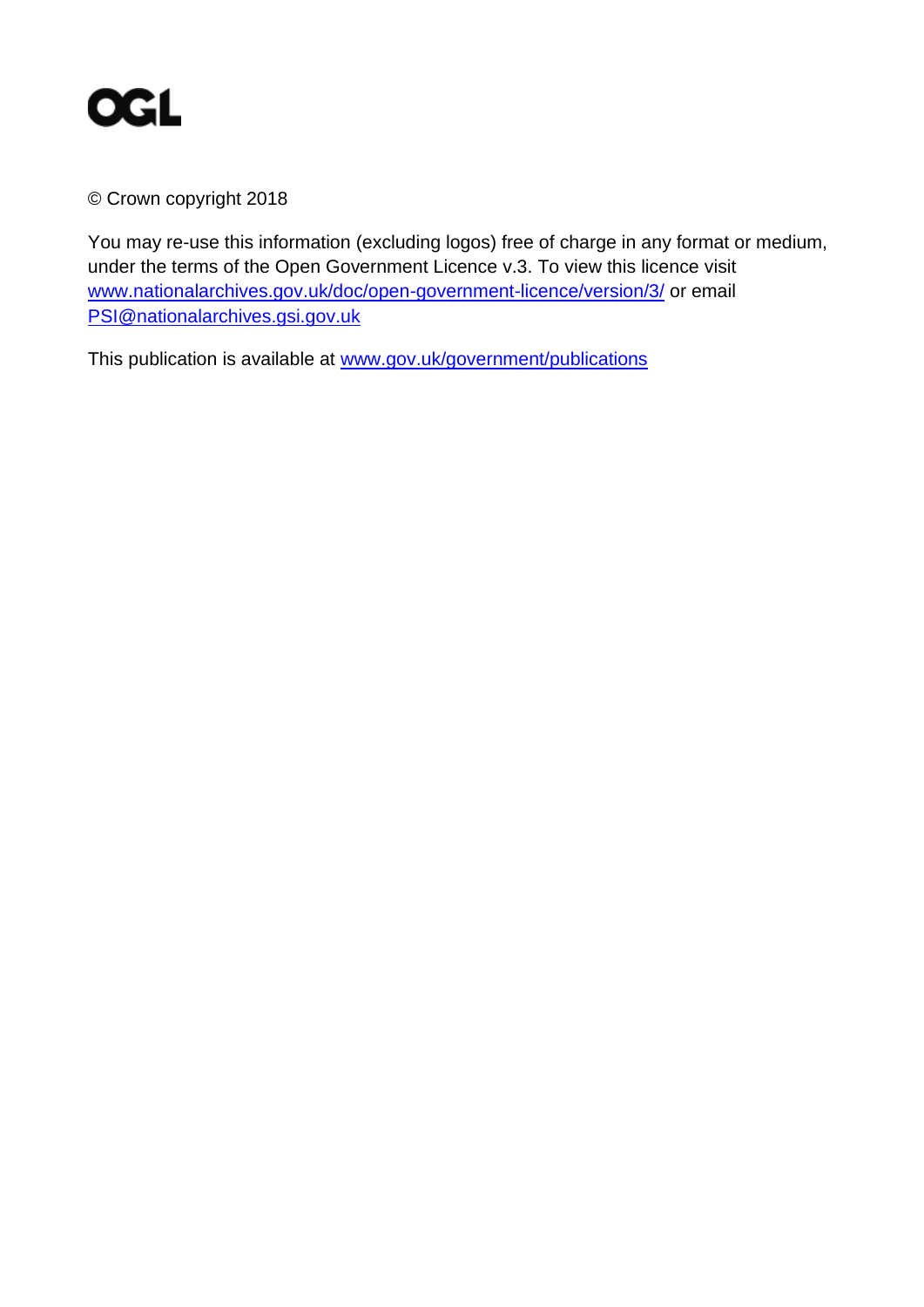Any enquiries regarding this document should be sent to the relevant Competent Authority:

#### **England**

#### **Defra**

Equine Identification Team Defra Seacole Building 2 Marsham Street London SW1P 4DF defra.helpline@defra.gov.uk (Public) equine.identification@defra.gov.uk (PIOs and enforcement bodies) 08459 33 55 77

#### **Northern Ireland**

**Northern Ireland Executive** 

**Department of Agriculture, Environment and Rural Affairs Development** 

Agri-Food Policy 1 Department of Agriculture, Environment and Rural Affairs Dundonald House Ballymiscaw Upper Newtownards Road Belfast BT4 3SB daera.helpline@daera-ni.gov.uk (Public) farmpolicybranch@daera-ni.gov.uk 0300 200 7852

#### **Scotland** (for Scotland-only MOPs)

#### **The Scottish Government**

#### **Agriculture, Food and Rural Communities Directorate**

Equine Identification Team Animal Health and Welfare P Spur Saughton House Broomhouse Drive Edinburgh EH11 3XD animal.health@gov.scot (Public) HorseID@gov.scot (Organisations and enforcement bodies) 08457 741741

#### **Wales**

#### **Welsh Government**

#### **Environment, Sustainability and Natural Resources**

Equine Identification Policy Team Agriculture – Sustainable Development Division Cathays Park 2 **Cathavs Cardiff** CF10 3NQ equineIDceffylau@gov.wales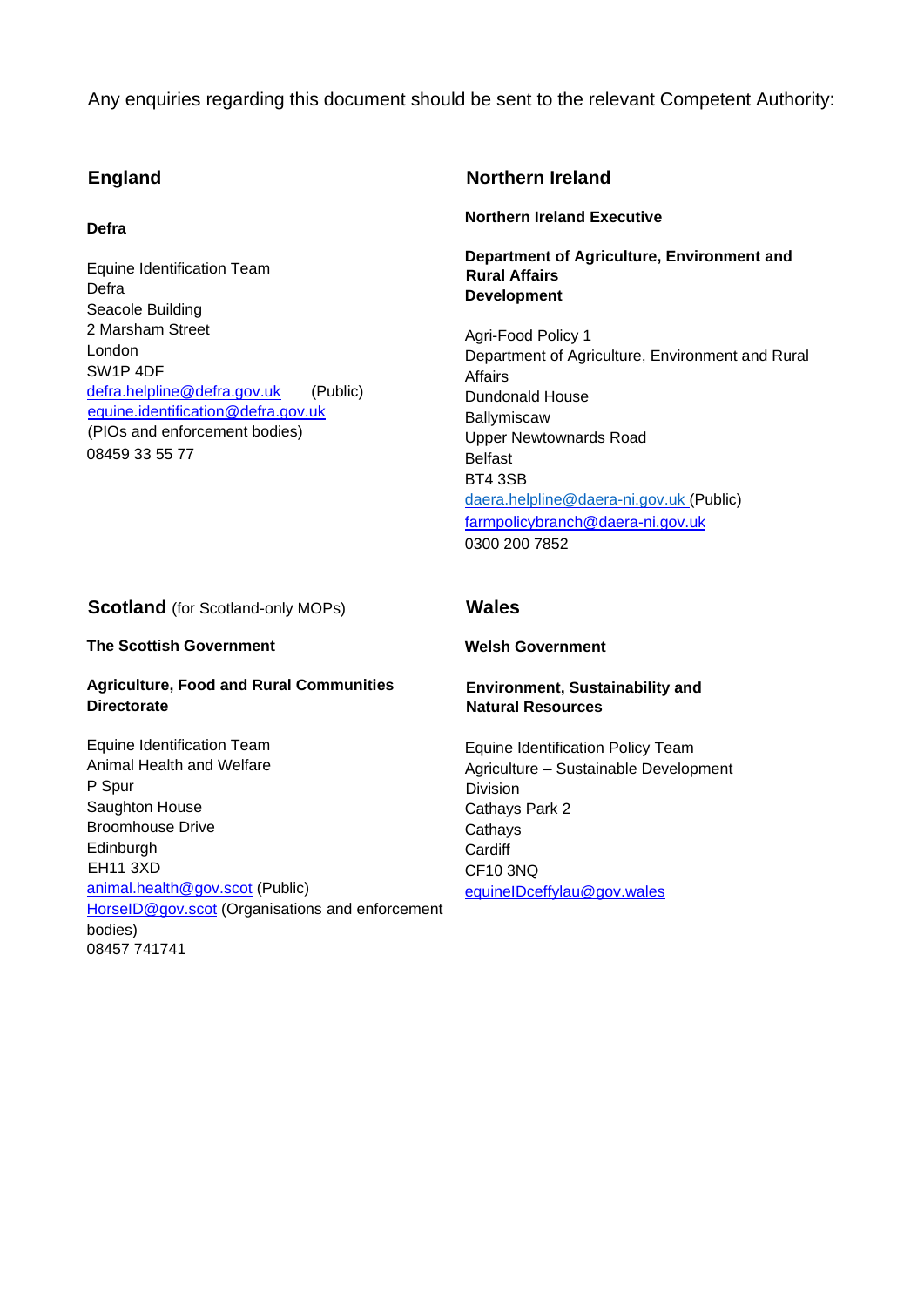### **Contents**

| 14. Issuing Duplicate and Replacement passports for late applications and lost passports |  |
|------------------------------------------------------------------------------------------|--|
|                                                                                          |  |
|                                                                                          |  |
|                                                                                          |  |
|                                                                                          |  |
|                                                                                          |  |
|                                                                                          |  |
|                                                                                          |  |
| Pre-2016 Passports without a Section IX (Medicinal Treatment Pages) 27                   |  |
|                                                                                          |  |
|                                                                                          |  |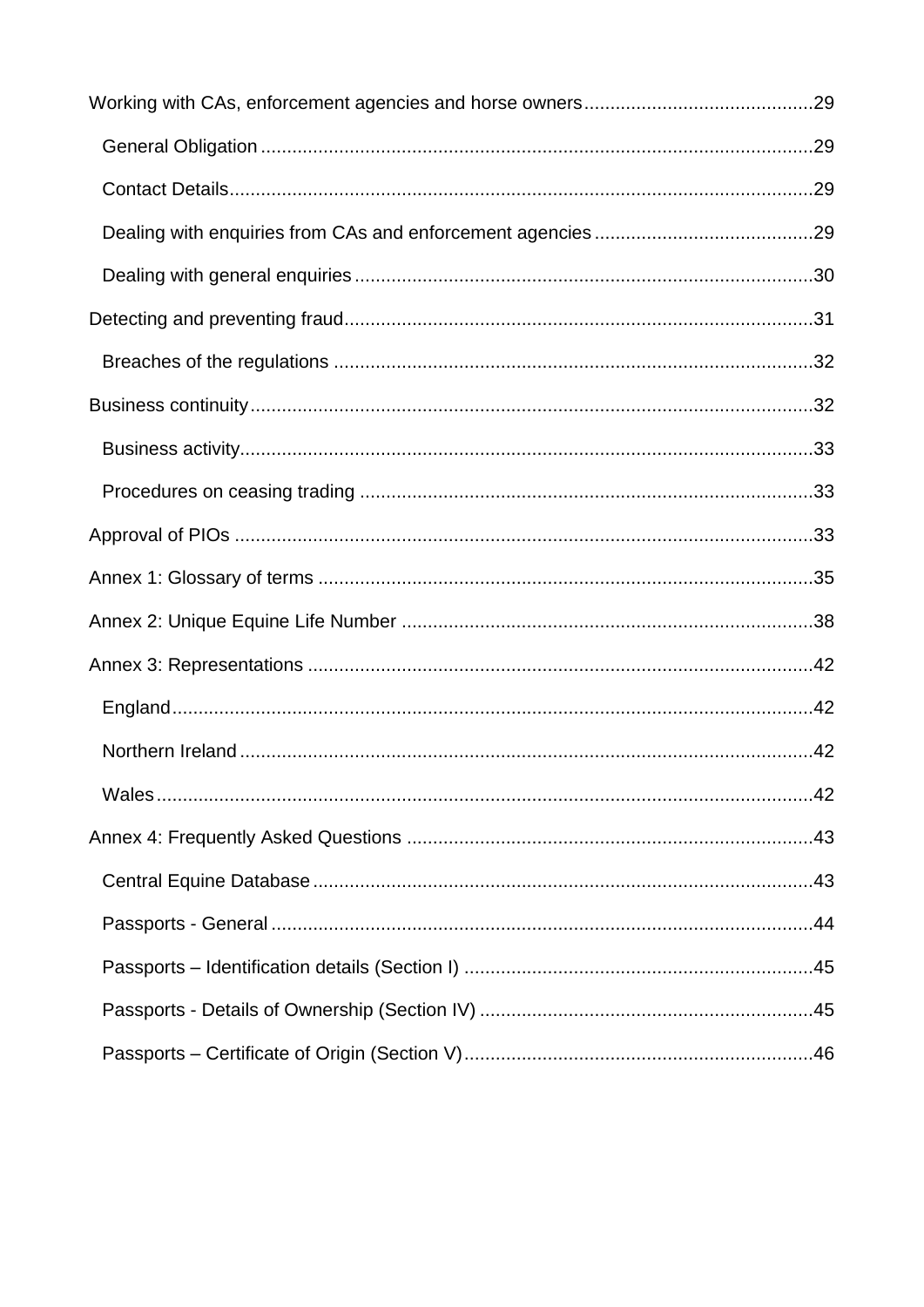# <span id="page-5-0"></span>**Introduction**

### <span id="page-5-1"></span>**Purpose**

- 1. This document sets out the minimum operating standards (MOPS) that approved equine passport issuing organisations ("PIOs") in England, Wales and Northern Ireland must meet to comply with relevant legislation and to enable the equine identification regime to operate efficiently and effectively. It has been prepared by the Competent Authorities (CA) for each of England, Wales and Northern Ireland in partnership with approved PIOs, the Food Standards Agency (FSA), Local Authorities and the British Horse Council. The Scottish Government have issued separate, but similar, MOPS for PIOs based in Scotland.
- 2. Commission Implementing Regulation (EU) 2015/262 (the "2016 EU Regulation") came into force throughout the EU from 1st January 2016. In England, this is implemented) by the Equine Identification (England) Regulations 2018 which replace the Horse Passports Regulations 2009. In Wales, it is implemented by The Equine Identification (Wales) Regulations 2019, and in Northern Ireland by The Equine Identification Regulations (Northern Ireland) 2019. Now that the UK has left the EU, the 2016 EU Regulation has been retained in UK law by the European Union (Withdrawal) Act 2018, subject to amendments made by the Equine (Records, Identification and Movement) (EU Exit) Regulations 2019 (as amended). However, as a result of the NI Protocol, the retained 2016 Regulation has no application in NI and NI is instead still subject to the 2016 EU Regulation as it has effect in the EU rather than the UK retained law.
- 3. The system for issuing horse passports and maintaining the UK equine identification regime is administered by the Competent Authorities (CA) for each of England, Wales, Northern Ireland and Scotland. The CA for your PIO depends on the UK country in which your registered office is located - see contact details at the start of this document.
- 4. PIOs whose primary address is located in Wales, and/or whose main passport office is in Wales, must not treat the Welsh language less favourably in providing services for their members in line with the Welsh Language (Wales) Measure 2011. PIOs must capture the language preference of their members, and provide a bilingual service accordingly, including providing all written information, such as passport and membership application forms bilingually.
- 5. We welcome your feedback on this document. In addition, we will consult PIOs about proposed changes and allow a reasonable period of time for adjustment. We reserve the right to update this document from time to time to ensure that the equine identification regime operates efficiently and effectively.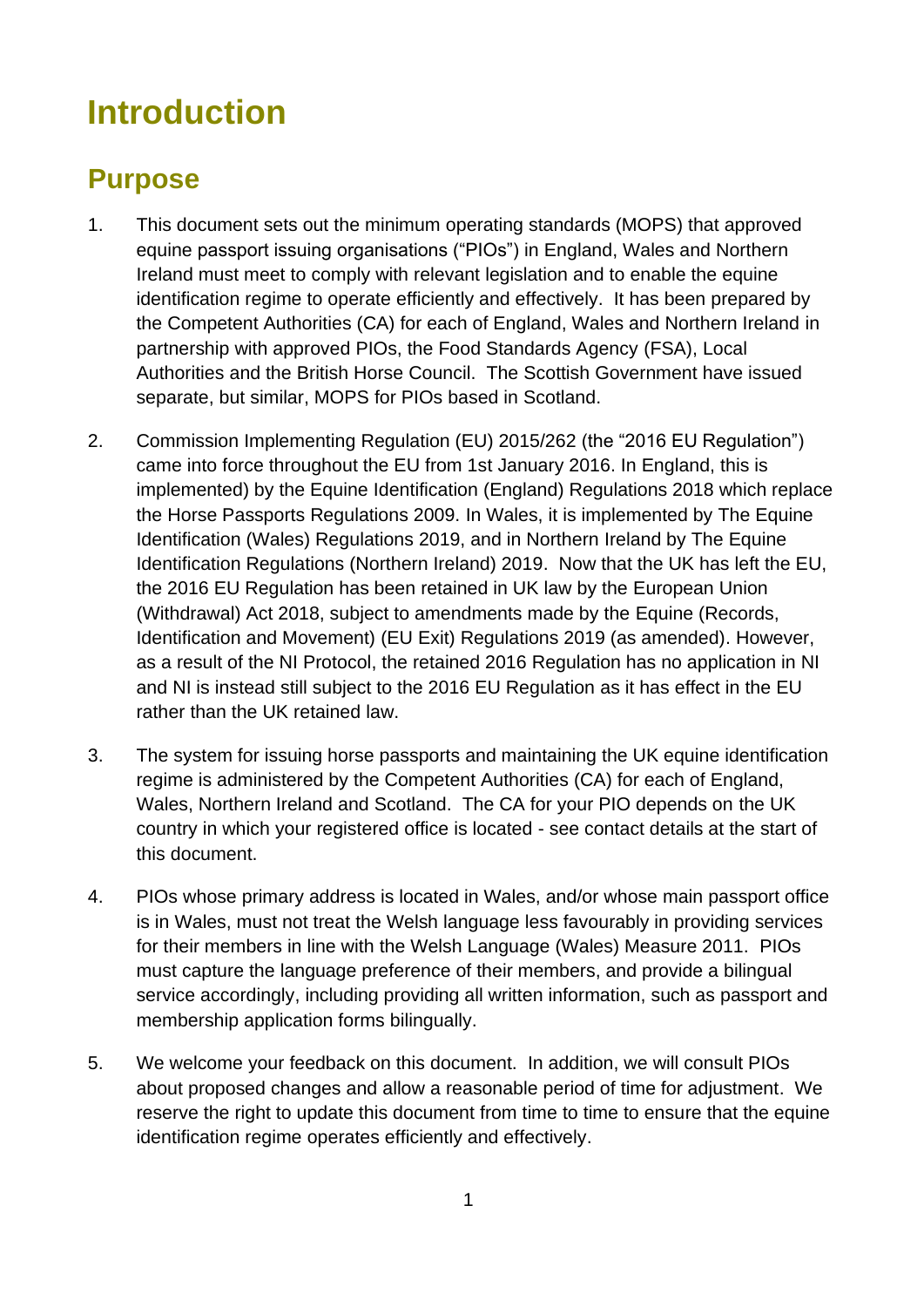## <span id="page-6-0"></span>**Terminology**

- 6. For the purpose of this document please note the following definitions in particular. For further definitions please also see the Glossary at Annex 1 and Article 2 of the retained 2016 Regulation (England and Wales) or the 2016 EU Regulation (Northern Ireland):
	- a. 'horse(s)' means wild or domesticated soliped mammals of all species within the genus Equus of the family Equidae, and their crosses.
	- b. '2016 EU Regulation' means Commission Implementing Regulation (EU) 2015/262 as it has effect in EU law
	- c. 'retained 2016 Regulation' means Commission Implementing Regulation (EU) 2015/262 as retained in UK law and applicable in England, Wales and Scotland
	- d. 'England SI' means the Equine Identification (England) Regulations 2018 (SI 2018/761)
	- e. 'Passport' means an identification document for equines as referred to in the retained 2016 Regulation (for England and Wales) or the 2016 EU Regulation (for Northern Ireland)
	- f. 'recognised body' with regard to imported horses in England and Wales, means any of the bodies referred to in **Article 14(a)** of the retained 2016 Regulation. For **registered horses** this is a body in a non-EU country included in the list provided for in Article 34 of Regulation (EU) 2016/1012 as it has effect in EU law or Annex 1 to retained Regulation 2018/659, or a national branch of an international organisation or association which manages horses for competition or racing with its headquarters in the country of the international organisation or association referred to in Article 5(1)(b). For **all other horses** it is the competent authority of the country of origin of the horse.
	- g. 'recognised body' with regard to imported horses in Northern Ireland, means any of the bodies referred to in **Article 14(1)** of the 2016 EU Regulation. For **registered horses** this is a body in a non-EU third country included in the list provided for in Article 3(1) of Directive 94/28/EC issuing pedigree certificates, or a national branch of an international organisation or association which manages horses for competition or racing with its headquarters in the third country of the international organisation or association referred to in Article 5(1)(b). For **all other horses** it is the competent authority of the third country of origin of the horse.
	- h. 'NI SI' means The Equine Identification Regulations (Northern Ireland) 2019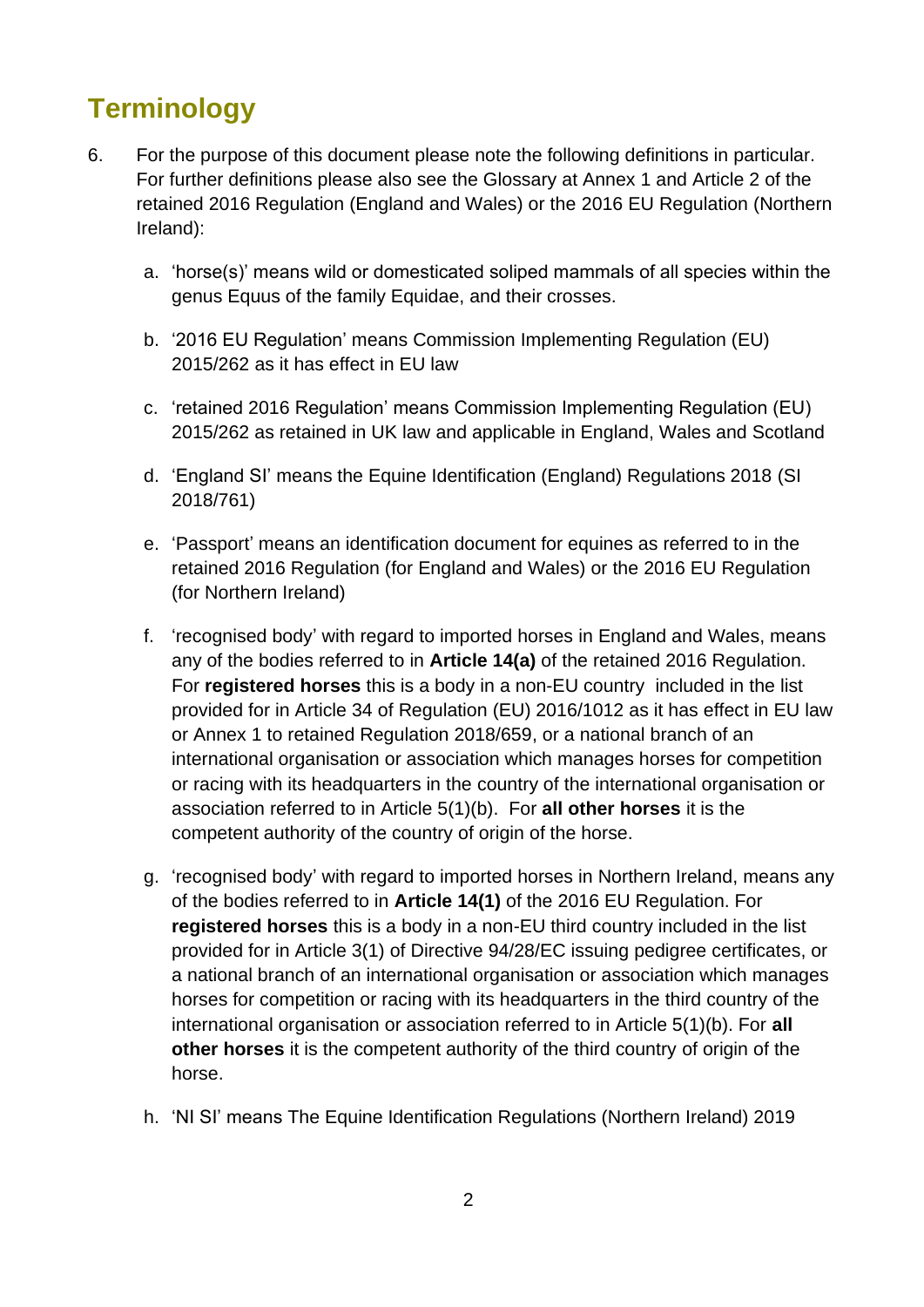- i. 'Veterinary Surgeon' means a Registered Veterinary Surgeon under membership of the Royal College of Veterinary Surgeons (RCVS)
- j. 'Wales SI' means The Equine Identification (Wales) Regulations 2019
- k. 'Working Day' means every day from Monday to Friday except for public holidays.

## <span id="page-7-0"></span>**Application**

7. This document takes effect **from June 2021**. It replaces the previous MOPS (dated December 2018).

### <span id="page-7-1"></span>**Data Protection**

- 8. The EU General Data Protection Regulation (GDPR) now forms part of the data protection regime in the UK, together with the Data Protection Act 2018 (DPA 2018). They have applied since 25 May 2018 and PIOs should make their own arrangements to comply with both as regards passport issuing activities.
- 9. PIOs are responsible for making their own privacy notices available to customers on their website. (See ICO guidance on privacy notices: https://ico.org.uk/fororganisations/make-your-own-privacy-notice/). Defra has a Privacy Notice which sets out how equine owners' information on the Central Equine Database will be processed and used. PIOs can pass this to owners if requested. CAs for Wales and Northern Ireland plan to issue similar notices.
- 10. All PIOs must register with the Information Commissioners Office (ICO) unless they meet ICO exemption criteria.
- 11. It is a legal requirement to report serious breaches to the Information Commissioner's Office (ICO) **within 72 hours**. Breaches of the regulation are subject to a potential fine of up to 20 million Euros. The PIO should also inform the relevant CA **within 24 hours** of a suspected breach. Please mark the subject line as "urgent" in any emails sent and if you do not get a response within 24 hours (of a working day) please contact the CA's equine ID team directly or via their Departmental switchboard.
- 12. Not all breaches have to be reported to the ICO only the ones where the individual is likely to suffer some form of damage, such as through identity theft or a confidential breach. However, PIOs should notify any loss, corruption or theft of passport data to the relevant CA **within 24 hours** so they can decide/advise what further action needs to be taken to comply with data protection requirements. Again, please mark email subject lines as "urgent" and contact the relevant CA equine ID team if you do not get a response within 24 hours (of a working day).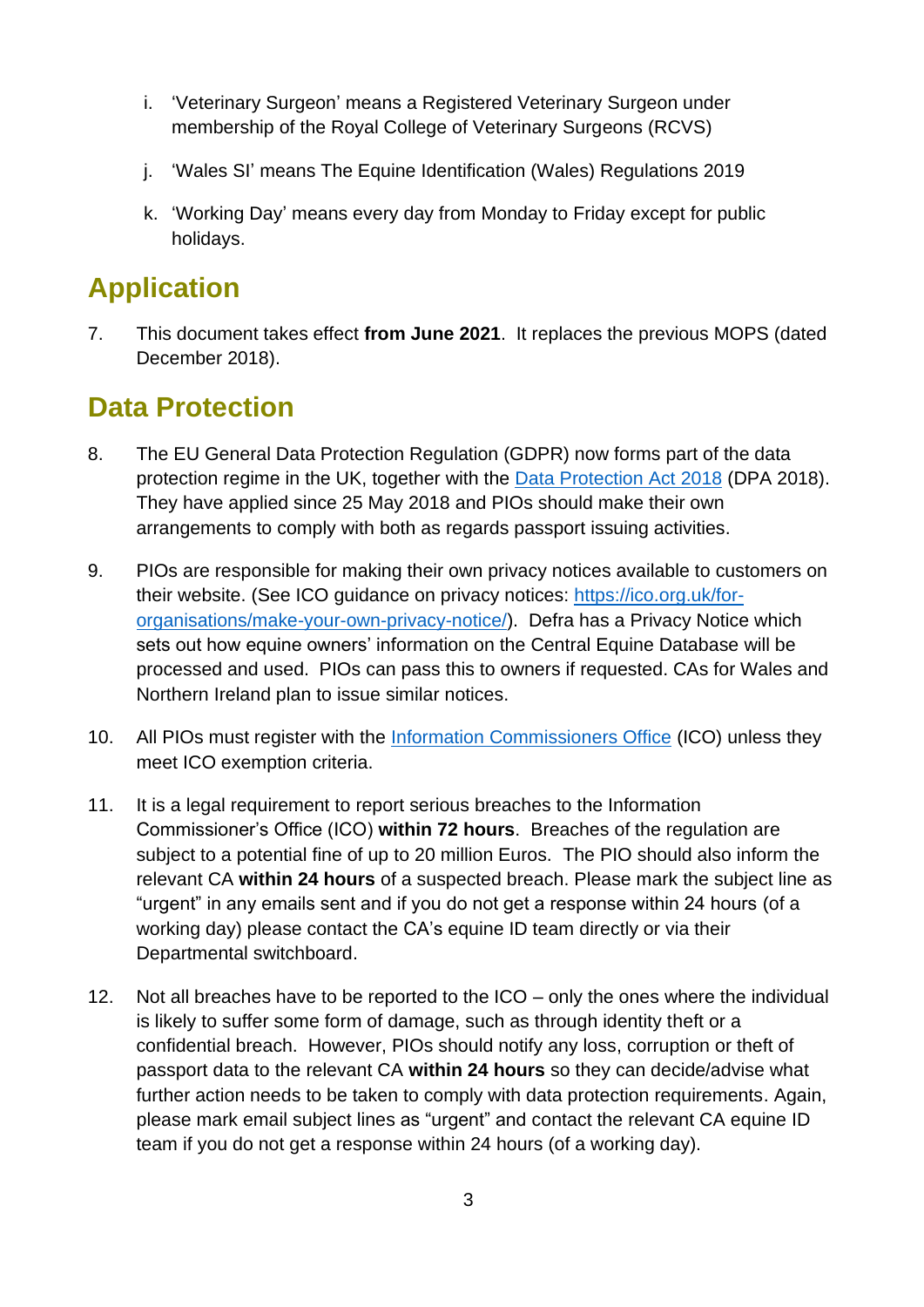- 13. PIOs must ensure they have the right procedures in place to detect, report and investigate a personal data breach.
- 14. PIOs should also have procedures in place to handle new requirements under the GDPR including **data subject requests**. Guidance on the ICO webpages can be found at https://ico.org.uk/for-organisations/guide-to-the-general-data-protectionregulation-gdpr/

## <span id="page-8-0"></span>**Passport Records**

### <span id="page-8-1"></span>**PIO Database**

- 15. PIOs must keep records in accordance with the Data Protection Act 2018 and GDPR. Records must be accurate, clear, up to date and readily available.
- 16. Each PIO must hold an immediately searchable, fully computerised database including at least the fields required by **Article 38(1)** of the retained 2016 Regulation (for England and Wales) or the 2016 EU Regulation (for Northern Ireland) in the format required by the CED. In summary, these are:
	- a. the Universal Equine Live Number (UELN) see Annex 1 and 2;
	- b. the species;
	- c. the sex;
	- d. the colour;
	- e. the date (dd/mm/yyyy) of birth (approximate date can be used if necessary);
	- f. if applicable, at least the last 15 digits of the microchip code (shorter codes are acceptable for older chips);
	- g. the country of birth if known;
	- h. the date of issue and the date/description of any modification of the passport;
	- i. the name and address of the original owner and all subsequent owners;
	- j. the status as "registered" or "breeding and production";
	- k. the name of the animal (i.e. the birth name and, where applicable, the commercial name);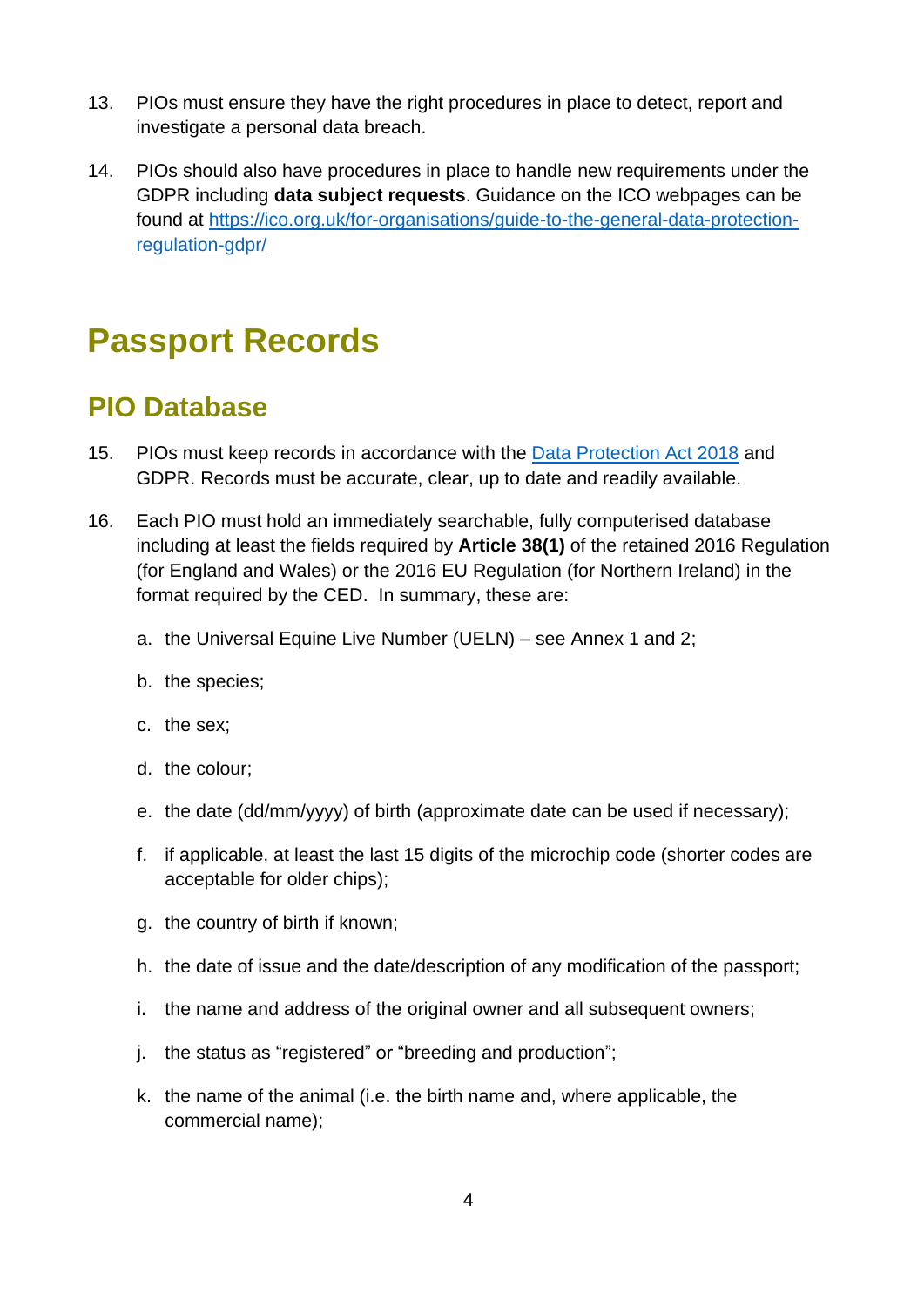- l. the known status of the animal as not intended for slaughter for human consumption (this relates to the animal's food chain eligibility);
- m. the serial number, where applied to the passport;
- n. the country where the holding of the equine is located; and
- o. the notified date of death, slaughter or loss of the animal.
- 17. The PIO database must also record:
	- a. Any evidence of passport modification, tampering or fraud, including Section II (and pre-2016 Section IX) anomalies
	- b. Details of any passports returned to owners following the death of a horse. These must include the name and contact details of the person to whom the passport was returned as well as the date of return
	- c. Details of any pages previously added to the passport subsequent to its first issue, including date, number of pages and contents.
	- d. Details of any temporary documents issued, including issue and expiry dates
	- e. Details of any re-issued, Duplicate or Replacement passport, noting the reason for issue
- 18. PIO must keep records for at least **35 years** or until at least **2 years from the date of death** of the animal concerned, as required by the retained 2016 Regulation (for England and Wales) or the 2016 EU Regulation (for Northern Ireland) **Article 38(2)**. Where exact copies or scans of paper records, including signatures, are held on electronic record in such a way that they can be easily retrieved and printed for enforcement authorities then there is no need to retain the paper record.
- 19. The PIO must update their database to reflect any modifications made to the horse's passport (see Section on Updating Passports).
- 20. In addition, owners importing horses into the UK are required to register existing passports with an appropriate UK PIO within 30 days of completing the customs procedure. PIOs should record full passport details on their database.

## <span id="page-9-0"></span>**Central Equine Database**

21. Equine Register Ltd ("Equine Register") host the UK Central Equine Database (CED) on behalf of Defra, in partnership with CAs for Wales, NI and Scotland. Equine Register has issued separate guidance (User Manual) to PIOs on using CED. In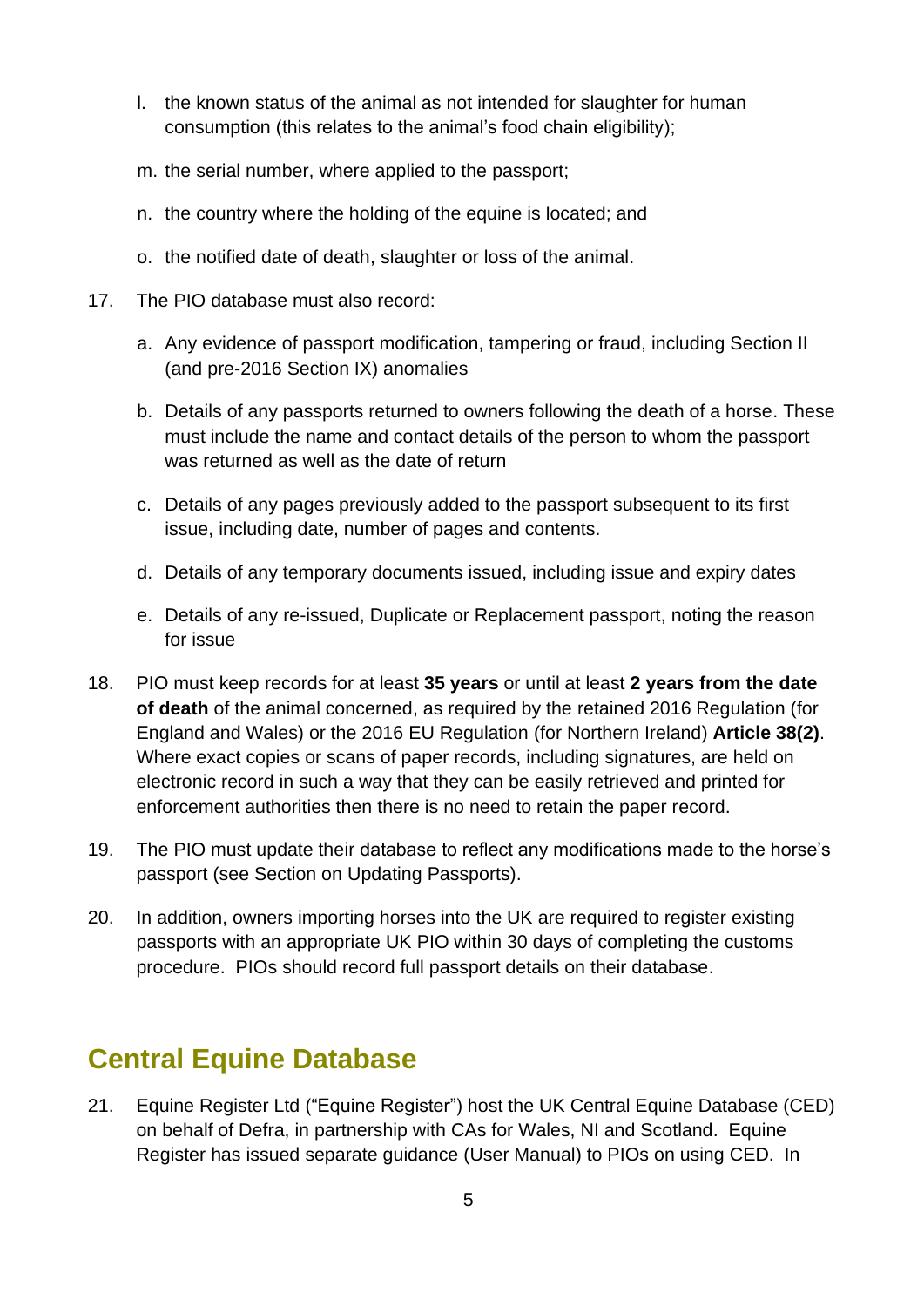addition, on 27 July 2020, Equine Register made the new Digital Stable service available to all equine owners. This enables owners to check what data is held against their name on CED, as required by GDPR, and to flag up information that needs to be corrected. At present, this is limited to personal data (e.g. owner name and address details) and microchip and food chain status for which owners can email the PIO evidence (see relevant later sections) of the correct passport content instead of posting the whole passport, to reduce the administrative burden on PIOs. Owners can also notify deaths via the Digital Stable but should still send in the passport (if available) for invalidation etc (see later section on Deaths). These corrections are shown on CED as additional "amber data" until the PIO has accepted or rejected the change, which they should do within 15 days of notification.

- 22. The retained 2016 Regulation (for England and Wales) and the 2016 EU Regulation (for Northern Ireland) requires CED to hold passport data - as provided by PIOs - for all horses resident in the UK (including imported horses) except for wild/semi-wild ponies in designated areas that do not require a passport. The main purpose of CED is to further protect public health by allowing the Food Standards Agency to double check (after inspecting the passport) that a horse presented for slaughter is eligible for the human food chain. In addition, enforcement bodies (notably local authorities) can search CED by microchip number to identify the owners of horses that are found to be lost, abandoned or stolen and to combat criminal activity.
- 23. As soon as a PIO has created or updated a passport record on their database, they must upload this information to the CED **within 24 hours** of a working day in England and Wales or **ASAP** in NI. When the Digital Stable sends a notification to a PIO with a request to accept or reject amber data, the PIO must respond within 15 days so the update is made on CED.
- 24. PIOs should contact Equine Register's Customer helpdesk (email: customerservice@equineregister.co.uk) if they encounter difficulties with submitting information to CED. For other queries they should contact the relevant CA.
- 25. Please be aware that CED will automatically rule horses out of the human food chain if information it holds from PIOs shows:
	- a. the passport was issued "late" (more than 12 months after the date of birth). However, the following **exceptions** apply and if appropriate the PIO should select the relevant "Late Passport Derogation" on CED: (i) the horse was born **before July 2009** (select "Pre-dates law change"); (ii) a semi-wild pony is leaving a derogated area; (iii) the horse was issued with an electronic passport within 12 months but the paper passport was issued after 12 months; (iv) the owner applied for a passport in time but a foreign PIO did not manage to issue it within 12 months; or (v) the passport for an imported horse needs to be re-issued to add extra pages but shows the horse is eligible for the human food chain.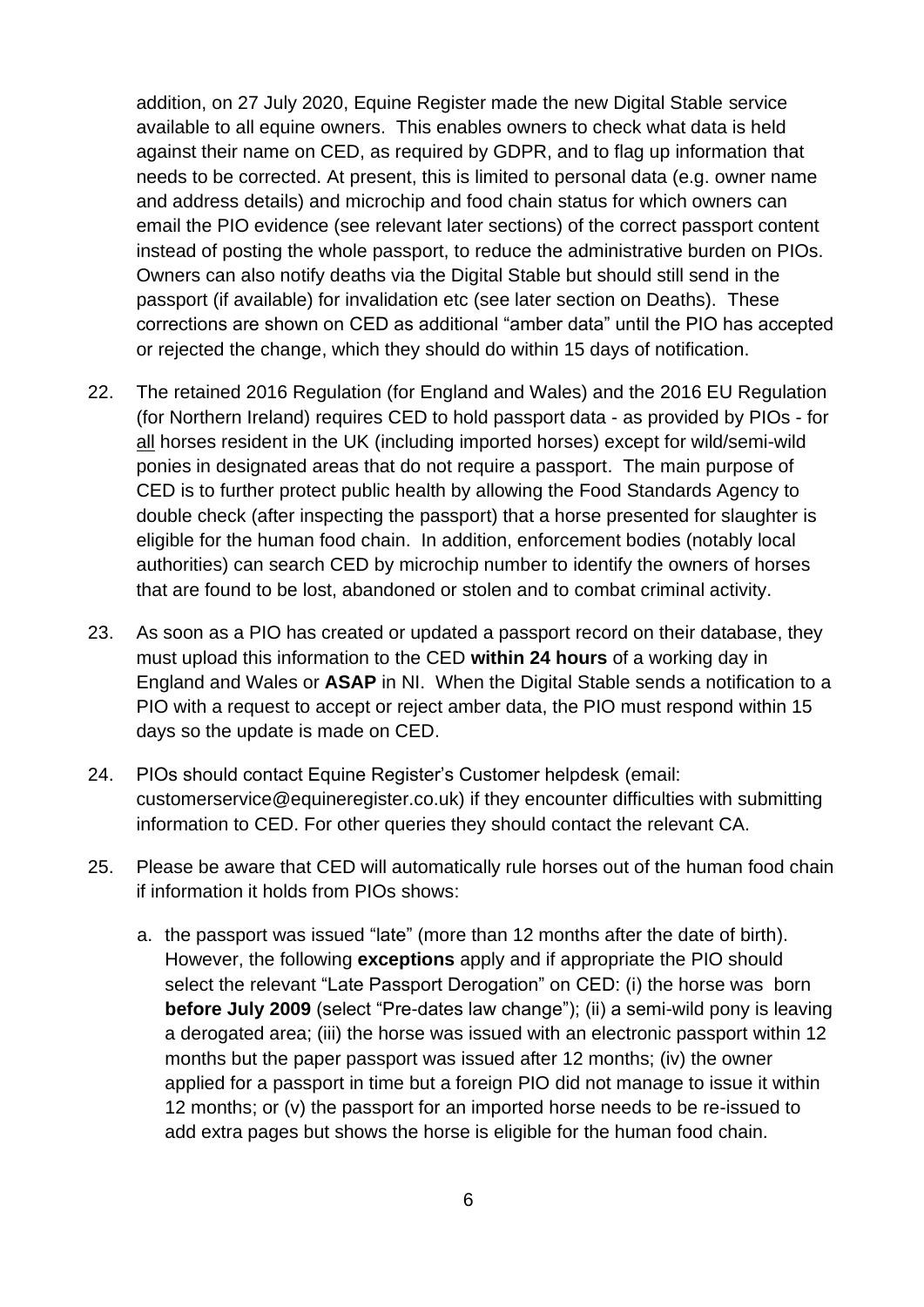- b. the country of birth is "unknown"; or
- c. the horse has more than one microchip number, unless a second microchip has been inserted to replace one that is no longer working. Where a second chip was inserted, a vet should have verified the identity of the horse and the PIO should select the appropriate derogation when updating CED to prevent the horse from being automatically signed out of the food chain.
- 26. If FSA abattoir checks reveal that a horse is "signed out" of the human food chain in **either** the passport (Section II or previous Section IX) **or** CED then the animal will not be allowed to enter the human food chain.
- 27. Owners of UK resident horses with passports issued in an EU Member State must still register the passport with a UK PIO which should overstamp the passport then upload the record to CED. For registered horses, many studbooks are able to overstamp passports issued by other studbooks abroad. In order to keep the breeding information as complete as possible, owners of horses holding passports issued abroad (including those foaled in the UK) must have their passports overstamped by a studbook PIO that can accept the animal into its studbook under its own rules.
- 28. Now that the UK has left the EU, UK PIOs can still also update passports issued in EU member states, but they are no longer required to notify the change of record to the central database of that member state. NI is still under the 2016 EU Regulation as it applies in EU law.

# <span id="page-11-0"></span>**Passports**

## <span id="page-11-1"></span>**Application Process**

29. Horse owners registering with a PIO in England or Wales must ensure that a PIO **receives** their passport application by the later of: six months from the horse's date of birth or (in England) by 30 November or (in Wales) by 31 December in the year of birth. Horse owners registering with a PIO in Northern Ireland must ensure that a PIO **receives** their passport application within six months of the horse's date of birth. First passports that are **issued** by the PIO *after* 12 months of birth must be treated as "late" and be issued as a Duplicate/Replacement passport instead (see later Section). If a PIO receives a late application from an owner, they should only treat the passport as "late" if they issue it more than 12 months after the horse's date of birth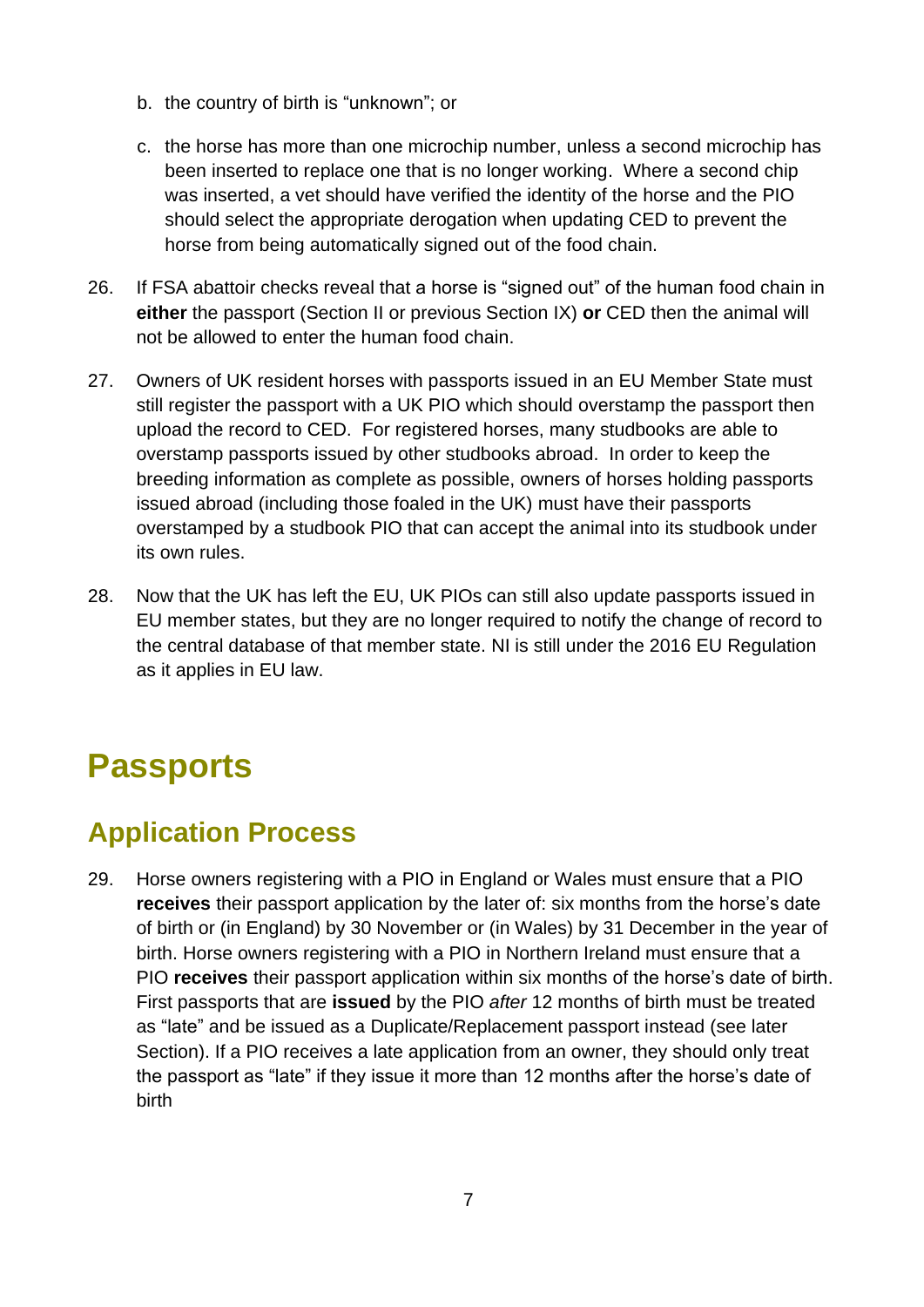30. Table showing application process for a first passport (different rules apply to wild/semi-wild ponies in designated areas – see later Section):

| <b>Step</b>    | By         | <b>Action</b>                                                                                                                                                                                                                                                                                                                                                                                                                                                                                                                                                                                                                                                                                                                                                                                                                          | Maximum time to<br>complete                                                      |
|----------------|------------|----------------------------------------------------------------------------------------------------------------------------------------------------------------------------------------------------------------------------------------------------------------------------------------------------------------------------------------------------------------------------------------------------------------------------------------------------------------------------------------------------------------------------------------------------------------------------------------------------------------------------------------------------------------------------------------------------------------------------------------------------------------------------------------------------------------------------------------|----------------------------------------------------------------------------------|
| 1              | Owner      | requests application pack from appropriate PIO:<br>registered horses - from PIO that<br>manages the studbook in which the<br>animal is eligible for entry or has been<br>entered;<br>Non-registered horses - from any PIO<br>approved to issue ID-only passports                                                                                                                                                                                                                                                                                                                                                                                                                                                                                                                                                                       | (Must submit<br>application within<br>deadlines - see<br>paragraph 29<br>above)  |
| 2              | <b>PIO</b> | sends application pack to owner (with the<br>exception of Section I parts A and B, a blank<br>passport or part thereof must not be sent as an<br>application form.)                                                                                                                                                                                                                                                                                                                                                                                                                                                                                                                                                                                                                                                                    | Within 7 days of<br>request                                                      |
| 3              | Owner      | submits completed application form, signed by<br>a Veterinary Surgeon to confirm content<br>correct.                                                                                                                                                                                                                                                                                                                                                                                                                                                                                                                                                                                                                                                                                                                                   | To arrive at PIO<br>by: (see paragraph<br>29 above)                              |
| $\overline{4}$ | <b>PIO</b> | acknowledges receipt of application (optional if<br>passport to be issued within 15 days) stating<br>likely issue date and reason (e.g. DNA testing<br>needed; suspected fraud) if issue will take more<br>than 20 working days                                                                                                                                                                                                                                                                                                                                                                                                                                                                                                                                                                                                        | <b>Within 15 working</b><br>days of receipt of<br>application (if<br>applicable) |
| 5              | <b>PIO</b> | checks application for:<br>accuracy/ authenticity/ signs of fraud;<br>no previous passport - check microchip<br>$\bullet$<br>number not already on CED;<br>horse is under 12 months old (by<br>$\bullet$<br>checking Date of Birth);<br>(in the UK) Veterinary Surgeon who<br>$\bullet$<br>implanted microchip has RCVS<br>membership on RCVS practising<br>Veterinary Surgeon database<br>completed silhouette that matches<br>written description and is signed by<br>veterinary surgeon or an appropriate<br>person verified by a Veterinary<br>Surgeon's signature. Notably the outline<br>of each chestnut must be drawn in the<br>appropriate square if horse has no<br>markings and less than 3 whorls;<br>(Breed societies only) completes the<br>breeding confirmation process in<br>accordance with zootechnical legislation |                                                                                  |
| 6              | <b>PIO</b> | (if fees received) creates record on PIO<br>database and issues passport as follows:                                                                                                                                                                                                                                                                                                                                                                                                                                                                                                                                                                                                                                                                                                                                                   | <b>Within 20 working</b><br>days from receiving<br>application (Note: if         |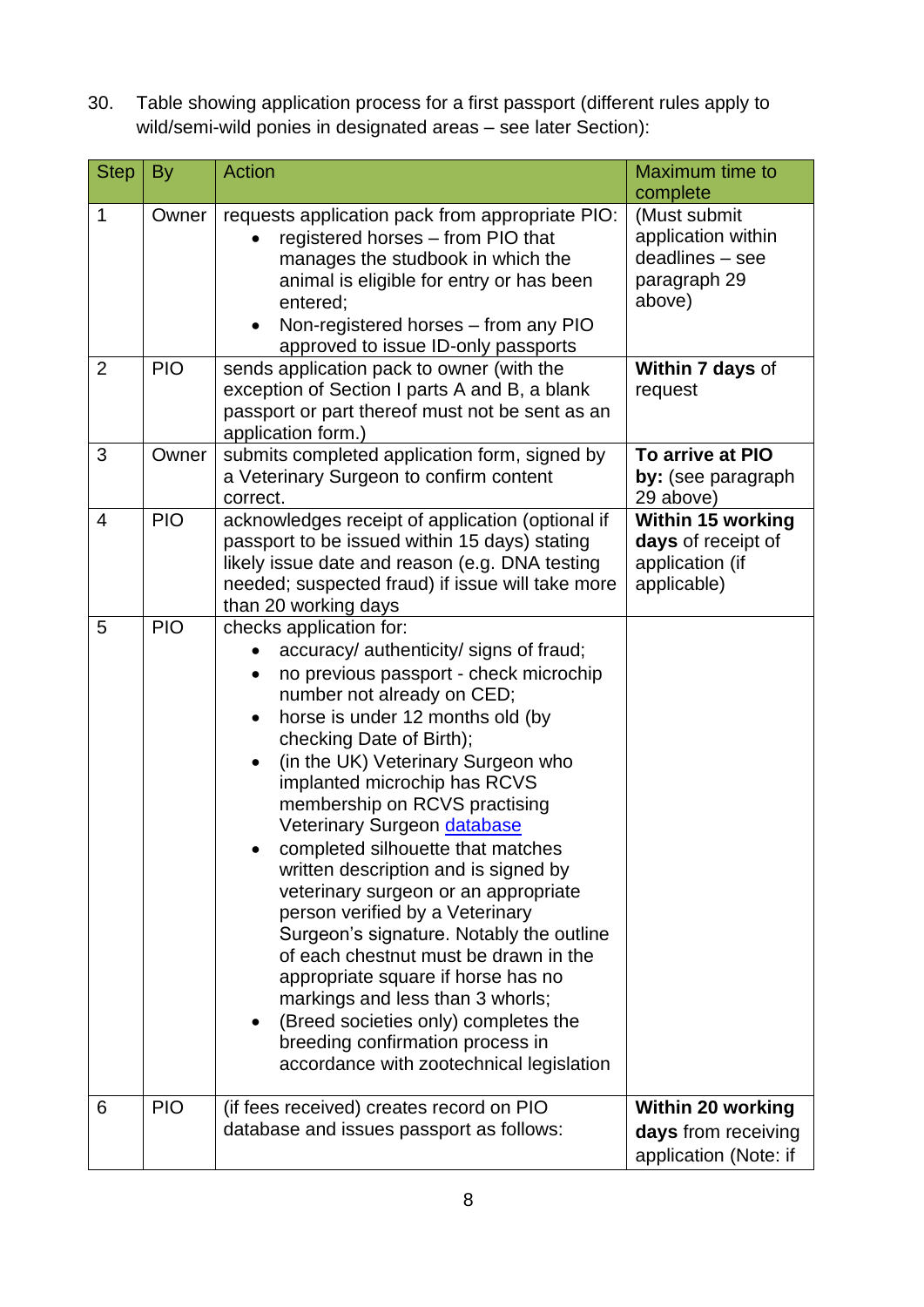|            | (1) if within 12 months of birth (doesn't apply to<br>semi-wild ponies leaving a derogated area)<br>issues a "New" passport.<br>(2) if after 12 months of birth issues either a<br>"Duplicate" passport for a registered horse that<br>has a Covering Certificate available and/or<br>parentage is verified by DNA; or a<br>"Replacement" passport for a "breeding and<br>production" horse or for a registered horse<br>without proof of parentage | application received<br>by a PIO in England<br>close to 30 Nov the<br><b>PIO</b> should take<br>account of<br>Christmas period so<br>the passport is not<br>issued late). |
|------------|-----------------------------------------------------------------------------------------------------------------------------------------------------------------------------------------------------------------------------------------------------------------------------------------------------------------------------------------------------------------------------------------------------------------------------------------------------|---------------------------------------------------------------------------------------------------------------------------------------------------------------------------|
| <b>PIO</b> | Uploads passport record from database to CED<br>(manually or as Bulk upload at end of day)                                                                                                                                                                                                                                                                                                                                                          | Within 24 hours (of<br>a working day) from<br>creating record on<br>the PIO's database                                                                                    |

- 31. The silhouette can be completed by an appropriate person authorised to do so by the PIO, so long as the location of the microchip is marked and the silhouette as a whole confirmed by the veterinary surgeon.
- 32. To complement information already available on CA websites, PIOs must provide accurate and up to date information outlining all the legal responsibilities of horse owners in relation to passports including (but not limited to) requirements to:
	- a. ensure completed passport applications are received by a PIO in England or Wales within 6 months of birth or by (in England) 30 November or (in Wales) 31 December in year of birth, whichever is the later, and by a PIO in Northern Ireland within six months of birth;
	- b. hand over the passport at the time of transferring ownership of the horse to another person;
	- c. notify the PIO of any change of ownership (including dealers) **within 30 days** of the change by submitting the physical passport for update;
	- d. keep the following passport details in the passport up to date and correct at all times: ownership; eligibility for slaughter for human consumption; microchip code; status as registered or breeding and production;
	- e. submit the passport to a PIO **within 30 days** for updating if any passport details have changed;
	- f. submit the passport (or photocopy of relevant Section) to a PIO **within 14 days** of a veterinary surgeon completing and signing Part II of Section II of the passport;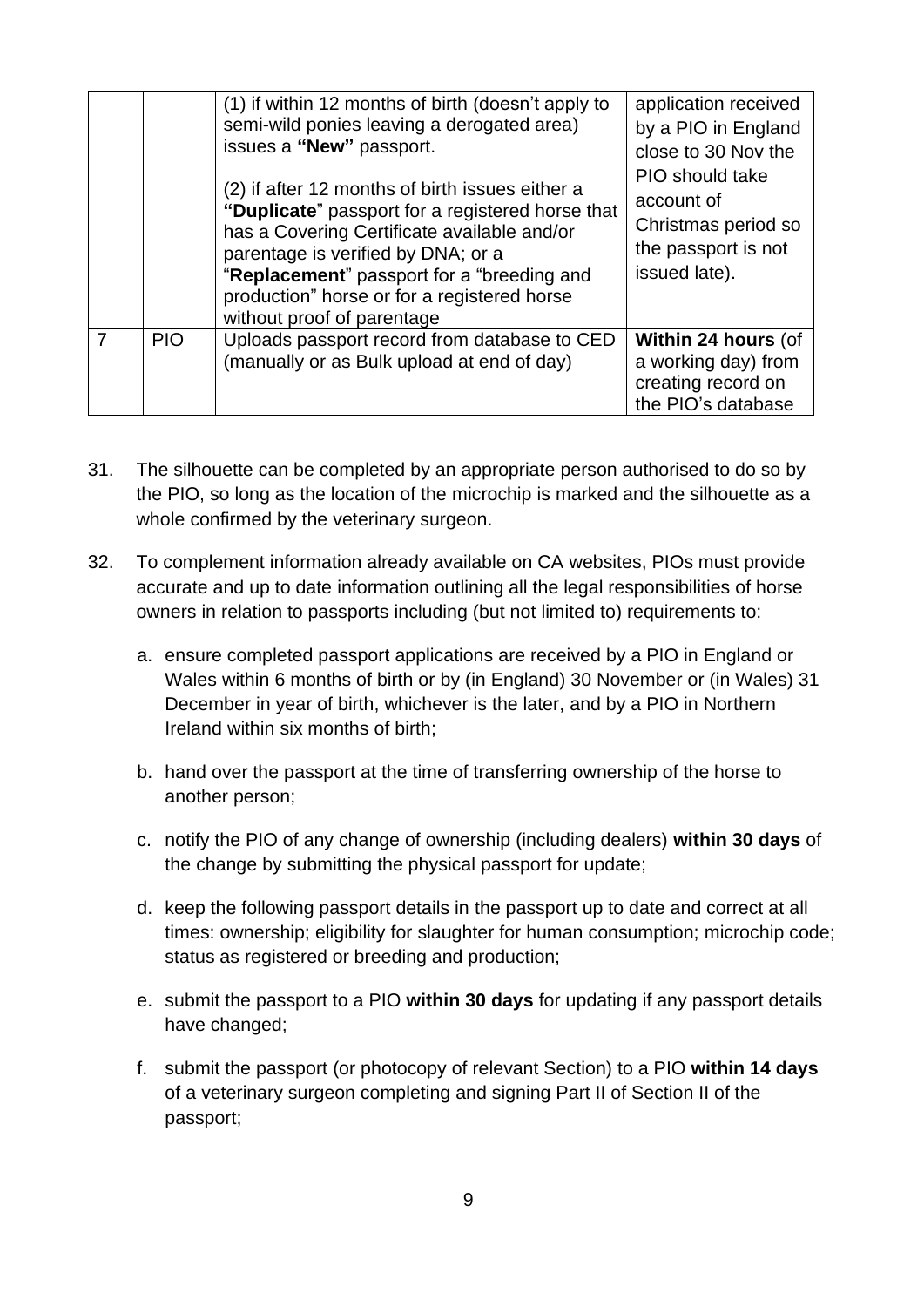- g. return the passport to a PIO **within 30 days** of death or loss of the horse if registered with a PIO in England or Wales, or "as soon as is reasonably practicable" if registered with a PIO in NI.
- h. ensure that horses born before 1 July 2009 which do not have a microchip implanted previously in accordance with Commission Regulation 504/2008are microchipped. (Legally required for horses registered with PIOs in England since 1 October 2020, and for horses registered with PIOs in Wales since 12 February 2021. Not currently required for horses registered with PIOs in NI).
- 33. PIOs must make this available on their website and provide it with any documentation they send to horse owners, for example when returning a passport after updating. We also recommend that PIOs provide this information within the passport itself, printed on the inside of the passport cover or as a loose leaflet.

### <span id="page-14-0"></span>**Pre-printed stock/ serial numbers**

- 34. If you maintain stocks of pre-printed blank passport pages then these must, as a minimum, have serial numbers (page numbering doesn't count) printed on each of the pages which form Sections I to III of the passport. PIOs may use their discretion over the format used but should avoid any potential confusion with a UELN or microchip number. The unique serial number allocated to each passport should be entered on each of the pages of Sections I – III at least.
- 35. If any passport or pre-printed blank stock is lost, missing or stolen, the PIO must notify the relevant CA **within 24 hours**. Please mark subject line as "urgent" in any emails sent and if you do not get a response within 24 hours please contact the relevant CA equine ID team via the Departmental switchboard. You should inform the CA of:
	- a. The circumstances of the loss, misplacement or theft; and
	- b. The serial numbers for the passport(s) and/or pre-printed blank stock concerned

### <span id="page-14-1"></span>**Passport format**

36. All passports must follow the **example layout** set out in annex 1 Part 1 of the retained 2016 Regulation (England and Wales) or the 2016 EU Regulation (Northern Ireland), and also the extra security and binding requirements set out in annex 1 Part 2. Minor formatting variations are permitted only if necessary, to improve the clarity of the passport.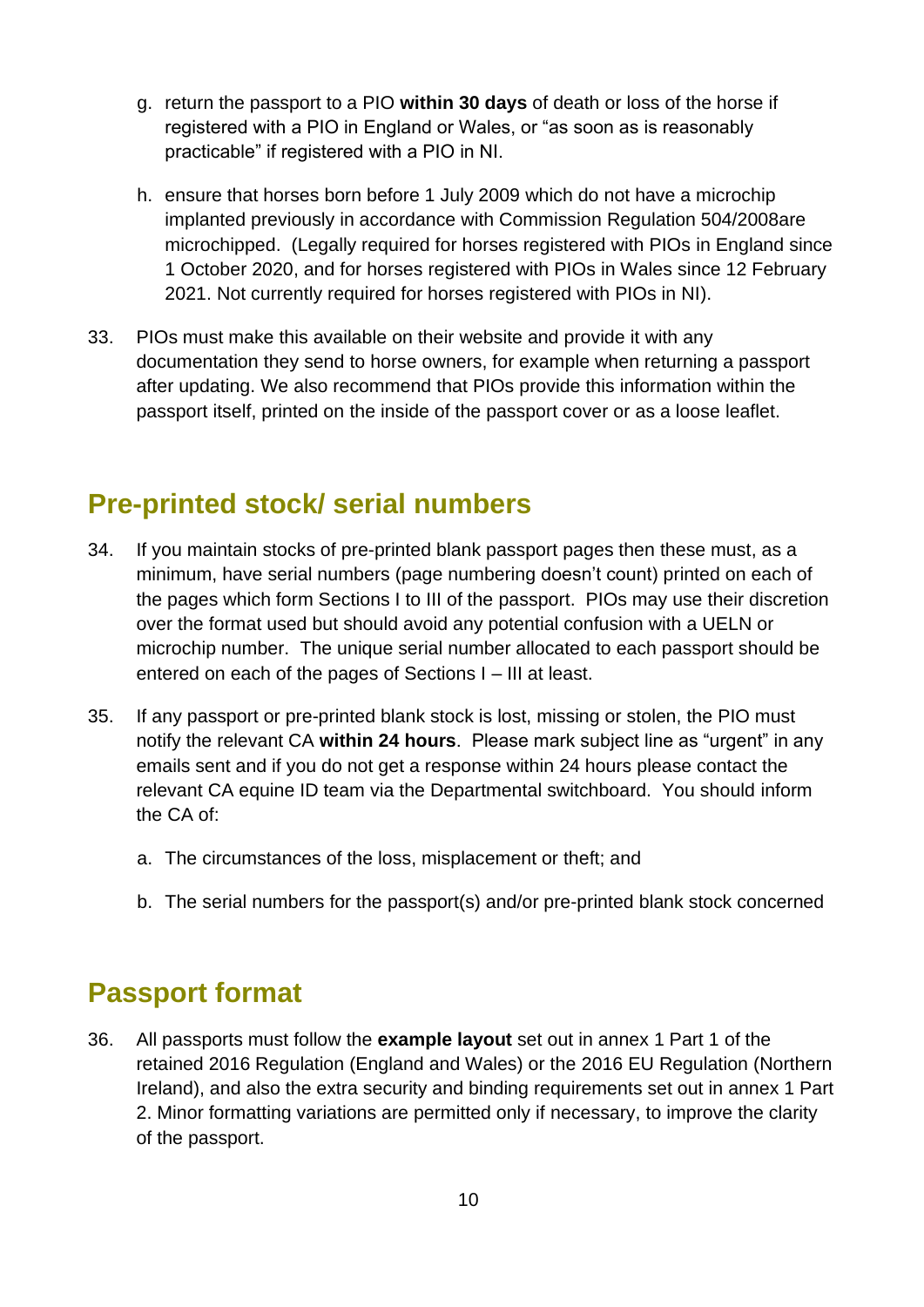- 37. The retained 2016 Regulation (England and Wales) and the 2016 EU Regulation (Northern Ireland) says that passports must be **machine riveted** so that pages cannot be fraudulently removed or replaced. However, a manual or fully automated machine is acceptable if the passport is securely bound.
- 38. A title page may be included ahead of Section I with the UELN, horse's name, PIO's name and any extra security features included.
- 39. When fields are completed the entries must be legible but do not have to be typed.
- 40. Section I, Part A must be sealed with transparent laminate after the information has been entered **unless** that section has been printed using a method that prevents alteration after the information was entered. Any alteration in colour of the equine or markings after the passport was issued should be recorded in Section I, Part C. The format of Section I, Part C may be expanded upon to better enable this.
- 41. Additional pages for the statutory Sections may be included as required to ensure sufficient pages are present for the ongoing use of the passport.
- 42. For **registered** horses, if necessary, an extended pedigree may be included as a single page extension to Section V, which must follow immediately after the Certificate of Origin and be marked 'Section V, Pedigree'. Alternatively, an extended pedigree can be added in the non-statutory pages – see FAQ for more details
- 43. Space for noting registrations in other studbooks may be included underneath the Certificate of Origin in Section V. Alternatively, it can be included in Section I Part C.
- 44. Additional pages containing non-statutory information may be included in passports (both registered and non-registered) if they are:
	- a. Positioned at the end of the passport after the statutory pages
	- b. Clearly separated from the statutory pages
	- c. Clearly identified as non-statutory pages.
- 45. Passports issued before 1 January 2016 are still valid and do not need to be replaced.
- 46. PIOs must keep a detailed record of any changes to the appearance of the passports that they issue over time so they can assist in the identification of fraud. They must retain sample copies of all passport variations.
- 47. A sample passport must be provided if requested by the relevant CA.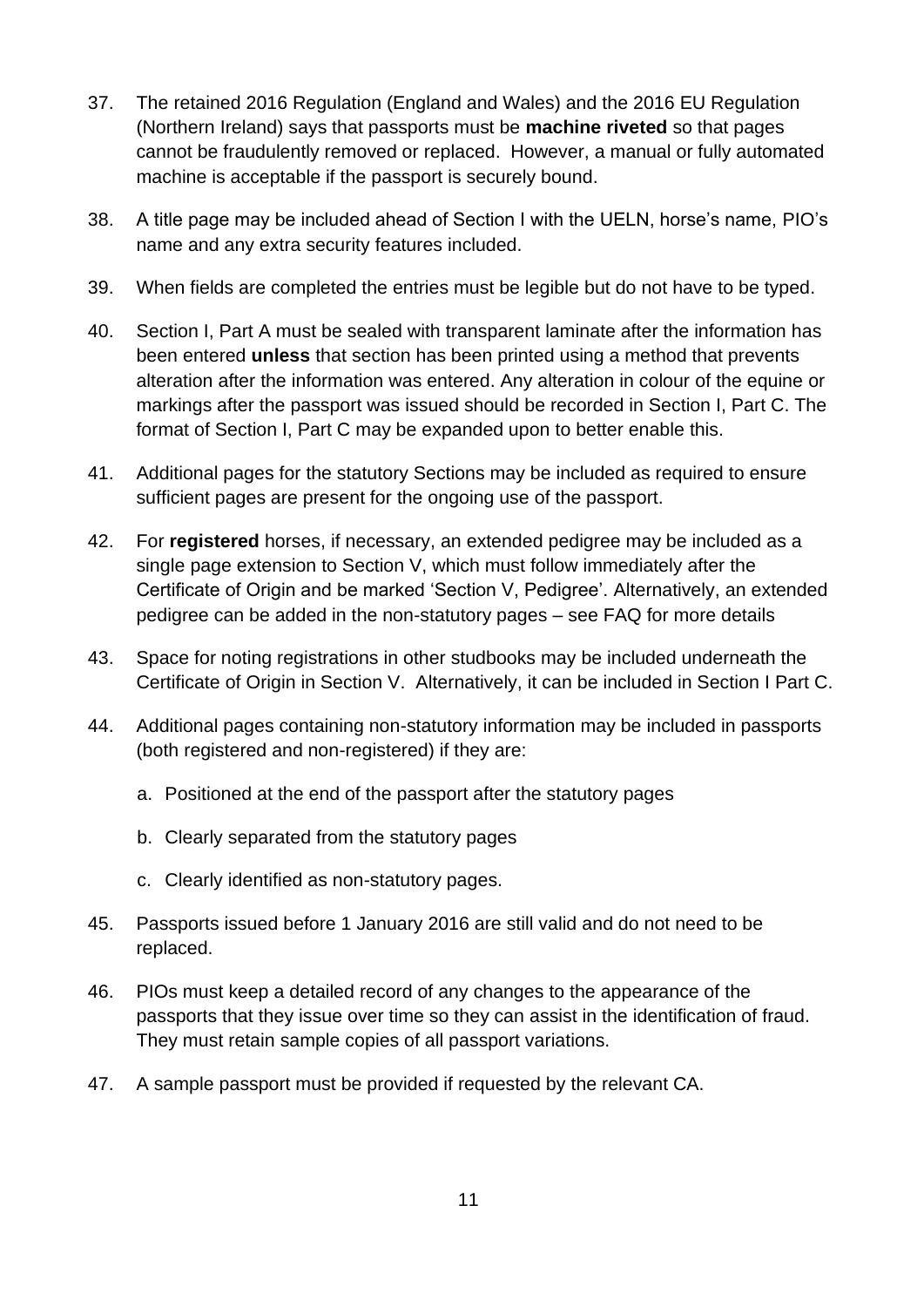- 48. To help verify any changes to a passport, PIOs must keep a detailed record of any changes to the format of their official stamp or embossing stamp and the colour of any ink used with it.
- 49. PIOs needing to make changes to meet the requirements of the retained 2016 Regulation (England and Wales) or the 2016 EU Regulation (Northern Ireland) should note that a number of PIOs offer services such as binding and passport production that may assist. You should contact other CA approved PIOs to establish what services are available.

### <span id="page-16-0"></span>**Issuing passports**

- 50. PIOs must have documented operating procedures in place for the issuing, updating and replacement of passports that reflect the retained 2016 Regulation (England and Wales) or the 2016 EU Regulation (Northern Ireland) and this document. These procedures must be properly understood by all staff.
- 51. The procedures must also include guidance that where a horse is of a specific breed, its owner must be informed about the appropriate breed society.
- 52. Definitions for "breeding and production horse" and "registered horse" are given in the Glossary at Annex 1. Generally, a "registered horse" is issued with a "registered" passport by a breed society and a "breeding and production horse" is issued with an "ID-only" passport by an ID-only PIO (although some breed societies also provide this service). Only breed societies can specify a breed in a registered passport. For unregistered equines, breed cannot be included in the ID-only passport
- 53. As well as issuing New passports (which can be reissued in certain circumstances), PIOs can also issue Duplicate and Replacement passports. Definitions of each and when to issue them are in the Glossary at Annex 1. It is very important to select the correct type when uploading details to CED.
- 54. For ID only passports, the PIO cannot verify the breeding of the horse and Section V (Certificate of Origin) **must not be completed.** Passport applicants requiring the inclusion of breeding details should be referred to an appropriate recognised breed society.
- 55. Passports must contain the following Sections:
	- a. Registered passports (for registered horses) at least **Sections I to X**. Section XI may be included
	- b. ID only passports (for "breeding and production" horses) at least **Sections I to IV**. Sections V to XI may be included but **information should not be entered in Section V**. You are recommended to include Section VII so that administration of vaccines can be recorded.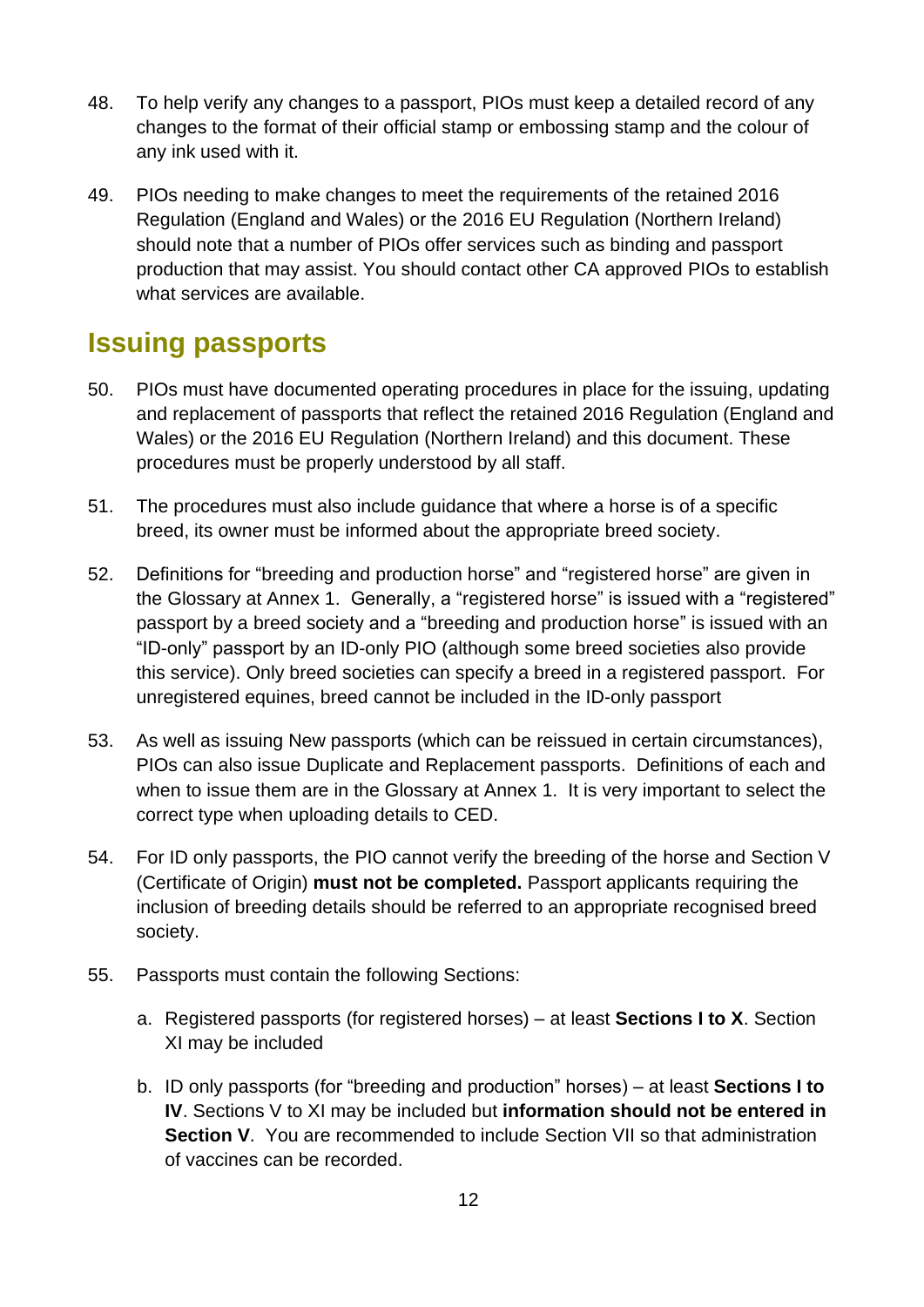- 56. A passport cannot be issued unless the following sections have been **completed**:
	- a. Section I and IV for all passports; additionally
	- b. Section V for registered passports only; and
	- c. Section II, if applicable, for all passports.
- 57. Upon identification, the PIO is obliged to issue a horse with a UELN in accordance with instructions in Annex 2 of this document.
- 58. Before passport issue and uploading to CED appropriate checks must be made that information (including age of horse) provided and entered into the passport is correct and that a passport does not already exist. This must include checking the existing records held by the PIO by microchip number and searching for the microchip number on CED to check a passport has not previously been issued by another PIO. When a New passport record is uploaded to CED, if the microchip number is already on CED it will not be possible to enter the record. This is to prevent fraudulent activity.
- 59. Where it is claimed that a horse is of a specific breed and the 12-month passport issue deadline has passed, enquiries must be made with PIOs for that breed.
- 60. For rescued horses it is accepted that information on the existence of a passport as required in paragraph 58 may not be available. Where the PIO is satisfied that the horse was genuinely rescued (guidance/support may be available from the Chief Executives of the British Equine Charities, CEBEC), a Replacement or Duplicate passport must be produced in accordance with the retained 2016 Regulation (England and Wales) or the 2016 EU Regulation (Northern Ireland) (Article 29 or 32 as appropriate), given a new UELN and in both instances signed out of the human food chain in Part II of Section II of the passport.
- 61. Now that the UK has left the EU, a UK PIO can no longer issue a passport to an animal kept in an EU member state. For UK resident horses an ID-only passport can only be issued by approved PIOs in the UK.
- 62. If a PIO receives a passport application for a horse which died before it could issue the passport and there is a microchip, then the PIO should put the passport details on its database, showing the date of death, microchip and all other details so that this can be uploaded to CED, thus capturing the microchip. However, it is not necessary to produce a physical passport (just the virtual one).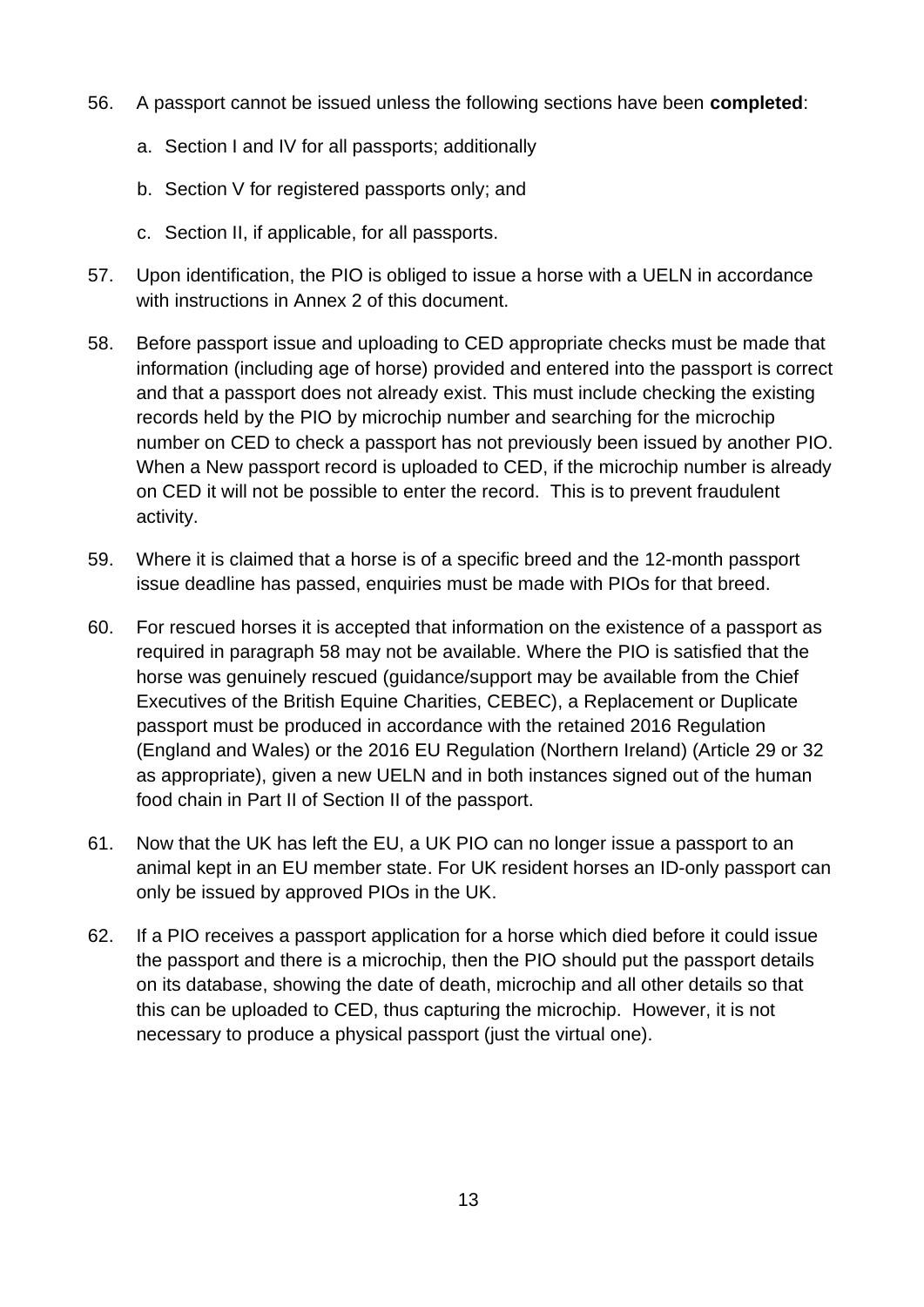## <span id="page-18-0"></span>**Issuing Duplicate and Replacement passports for late applications and lost passports**

- 63. The 2016 Regulation (notably Articles 29, 30 and 32) requires a so-called Duplicate or Replacement passport to be issued in certain situations, including (counterintuitively) as a *first* passport where it is issued late.
- 64. Owners requiring a Duplicate or Replacement passport for a UK-resident horse must complete an application form and a veterinary surgeon will need to confirm that all details describing the horse on the markings section are correct. Although the UK has left the EU, under retained legislation the owner of a UK-resident horse can still request a Duplicate from the EU PIO that issued the original passport, registering the passport with a UK PIO once received. The owner can also obtain a Duplicate passport from the UK PIO that holds their details if the foreign PIO does not wish to issue the Duplicate passport.
- 65. For horses resident in an EU member state, owners may no longer require a Duplicate passport from the GB PIO that first issued the passport (on the basis that it holds the original details). An EU Member State PIO or Authority will need to issue the passport instead using the original UELN number. This does not apply to NI PIOs (as EU requirements still apply under the NI Protocol).
- 66. Before issue the PIO must stamp and sign all Replacement and Duplicate passports (Part II of Section II) to declare that the horse is not intended for human consumption. This includes passports issued to replace pre-2016 passports without a Section IX.
- 67. PIOs must stamp the front page, silhouette and, if present, Section V of any Duplicate or Replacement passport as "Duplicate" or "Replacement" as appropriate prior to its issue.

### **Late Passport Applications**

68. A passport is only classified as "late" if it is *issued* more than 12 months after the horse's date of birth. Owners are required to ensure PIOs receive their applications within the deadline for each of England, Wales and Northern Ireland, as stated in paragraph 29, to give the PIO reasonable time to process and issue the passport in time. If an owner misses their deadline, they may not be complying with legislation, but the passport should only be a Duplicate or Replacement if issued later than 12 months after birth. If an owner applies in time, but the PIO issues it more than 12 months after birth, the passport will still have to be treated as late, but their PIO approval may be removed if this happens repeatedly. Please remember that PIOs are required to issue the passport within 20 days of receiving an application from the owner (see row 6 of table on page 7).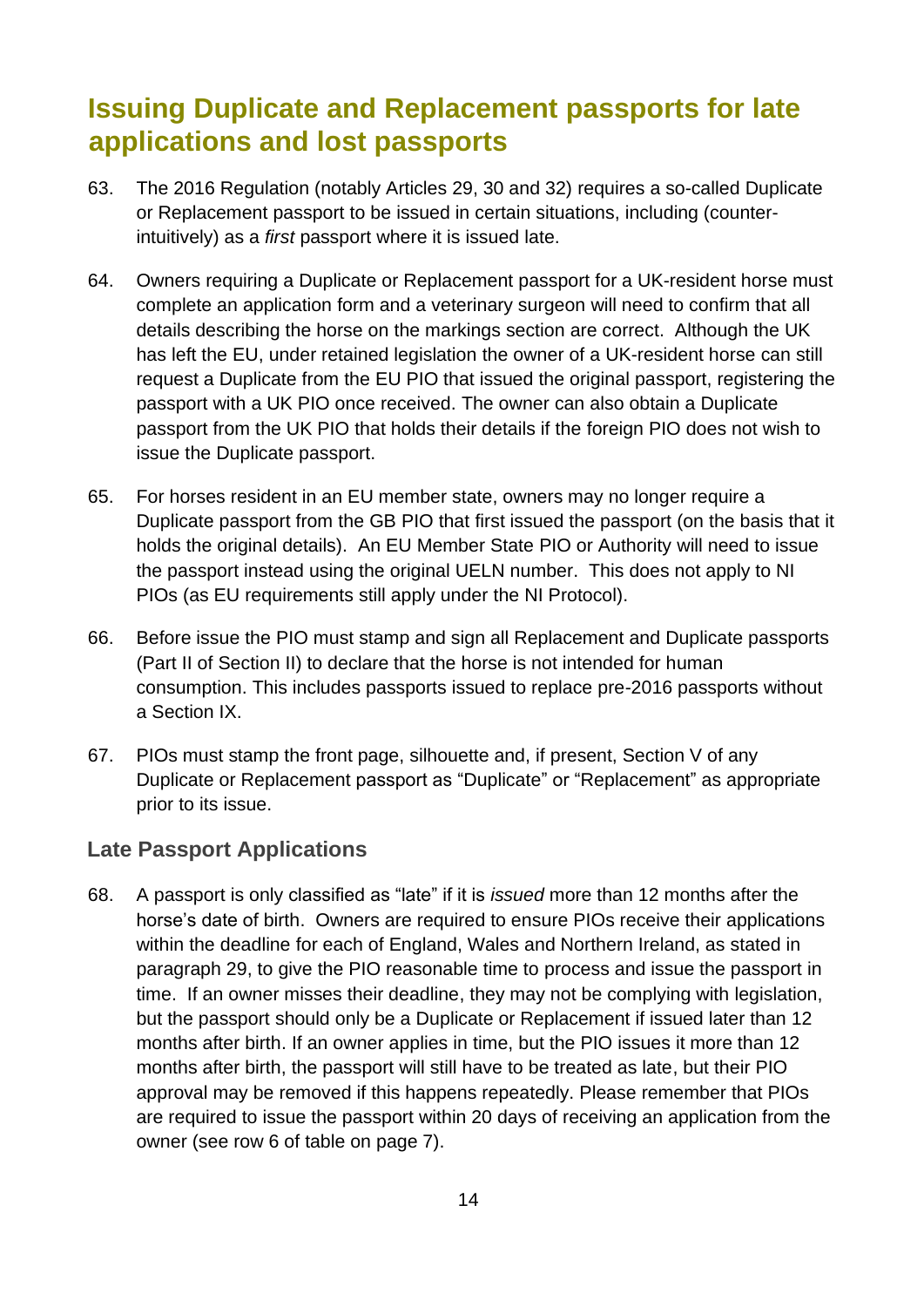- 69. If a passport is issued late for a horse which is eligible for immediate inclusion in a studbook then a Duplicate passport may be produced by a relevant breed society for that animal.
- 70. If a passport is issued late for a horse which is not eligible for immediate entry into a studbook, then a Replacement passport can be produced by any UK PIO designated to produce passports for "breeding and production" animals.

| Table summarising type of passport to issue for late passport applications |  |  |  |  |  |  |
|----------------------------------------------------------------------------|--|--|--|--|--|--|
|----------------------------------------------------------------------------|--|--|--|--|--|--|

| <b>Situation</b>                         | <b>Registered Horse</b><br>(microchipped):                                   | <b>Breeding and</b><br><b>Production Horse</b><br>(microchipped): |
|------------------------------------------|------------------------------------------------------------------------------|-------------------------------------------------------------------|
| Late issue (after 12<br>months of birth) | Duplicate passport if eligible<br>for immediate entry into<br>studbook       | Replacement passport                                              |
|                                          | Replacement passport if not<br>eligible for immediate entry<br>into studbook |                                                                   |

### **Lost Passports**

- 71. Please note that the UK is **not** using the Article 31 derogation in the 2016 EU Regulation which permits a 6-month suspension only of food chain eligibility when a passport is lost. Following any loss of the passport, a Duplicate or Replacement **must** be issued, and the animal irreversibly excluded from the human food chain.
- 72. Where the passport is lost **and the identity of the animal can be established**, notably through its implanted microchip number and/or a properly completed outline diagram (re-confirmed by a vet) kept by the PIO, a **Duplicate** passport must be produced by:
	- a. For "breeding and production" (see Glossary at Annex 1) horses resident in the UK, any UK PIO approved to produce passports for ID-only animals. However, if an owner doesn't have information on the microchip or UELN (which the PIO could search for on CED), they will need to go to the original PIO that issued the passport as they will hold the markings information (not on CED).
	- b. For "registered" (see Glossary at Annex 1) horses, either a breed society that maintains a studbook that the horse has been entered or registered in, or is eligible for entry; or by the national branch of an international organisation or association which manages horses for competition or racing. However, the original PIO that issued the passport should have the original markings so can more fully check the identity of the horse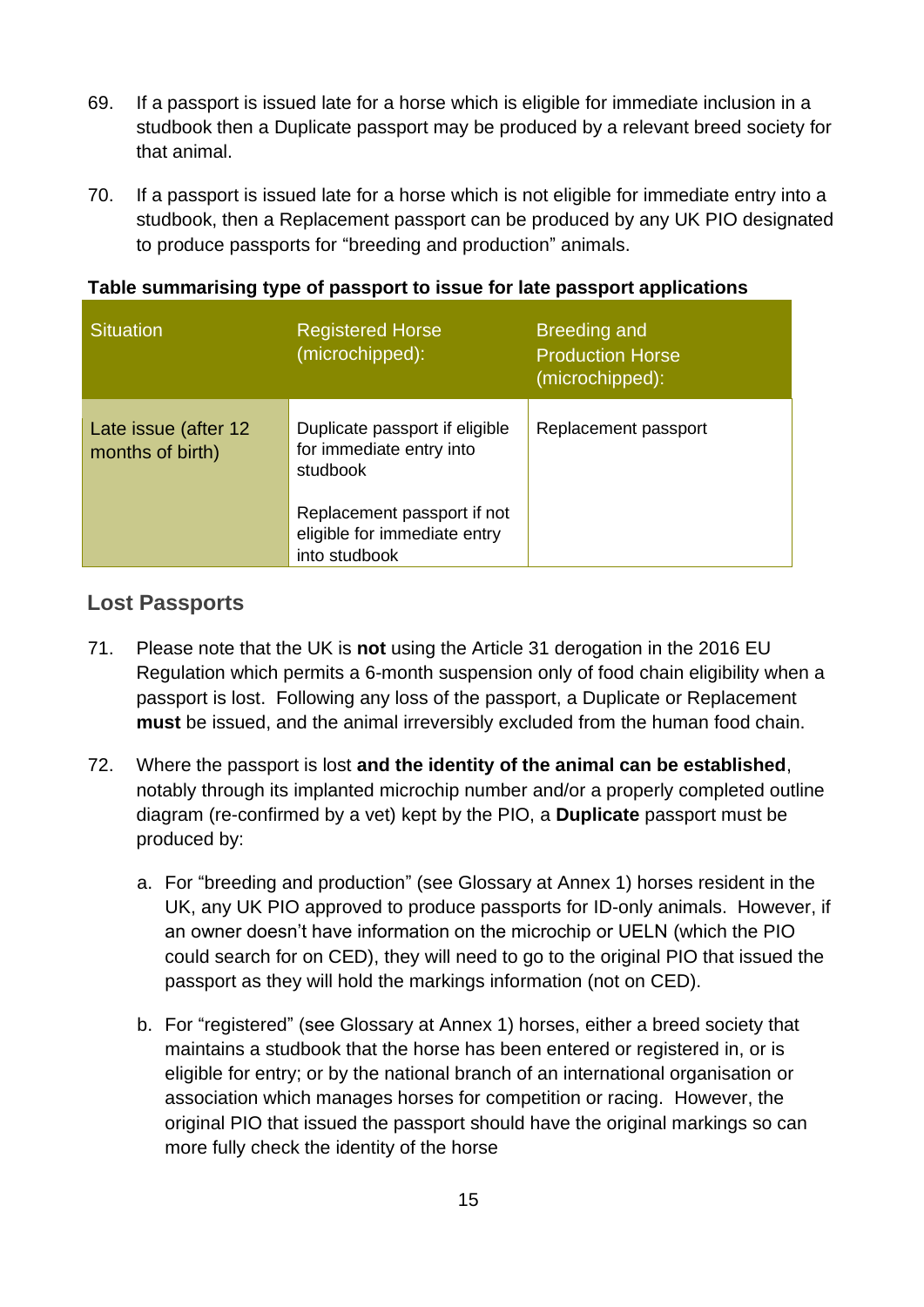- 73. If an owner has lost their ID-only passport but want a to apply for a registered passport instead of an ID-only passport, then the PIO should issue a Duplicate registered passport with the original UELN instead of a Replacement passport. The owner will need to prove registered status e.g. by a covering certificate.
- 74. Now the UK has left the EU, if a passport is lost for a horse resident in an EU member state and its microchip shows that the original passport was issued by a PIO in GB, then that GB PIO is no longer required to issue the Duplicate passport using the details on its database. An EU PIO will need to issue a Duplicate. However, under the NI Protocol, NI is still treated as a Member State for the purposes of equine ID legislation, so the previous requirement still applies for NI.
- 75. If a UK resident horse loses its passport issued by another EU country and is a registered horse (pedigree), the owner can still request a Duplicate from the EU PIO, registering the passport with a UK PIO once received.
- 76. If a UK resident horse loses a valid passport issued by a recognised body in a non-EU Third country, the owner can obtain a new passport from that recognised body but the UK PIO should mark that passport as a Duplicate and sign it out of the food chain. . A microchip is not needed for NI passports, as they are still bound by EU requirements under the Northern Ireland Protocol.
- 77. In all cases the **original UELN** must be recorded in the Duplicate passport.
- 78. If a passport is subsequently found, the owner must send it back to the PIO that issued it, so it can be destroyed. If that PIO no longer exists they should return it to the nominated successor PIO (see Defra website).
- 79. Where the passport is lost **and the existing identity cannot be established** by a microchip or a properly completed outline diagram then a **Replacement** passport must be issued.

#### **Table summarising type of passport to issue following loss of passport:**

| <b>Situation</b> | <b>Registered Horse</b><br>(identifiable from<br>microchip or diagram) | <b>Breeding and</b><br><b>Production Horse</b><br>(identifiable from<br>microchip or diagram) | Horse whose identity<br>cannot be established<br>through its microchip or<br>diagram |
|------------------|------------------------------------------------------------------------|-----------------------------------------------------------------------------------------------|--------------------------------------------------------------------------------------|
| Lost passport    | Duplicate passport                                                     | Duplicate passport                                                                            | Replacement passport                                                                 |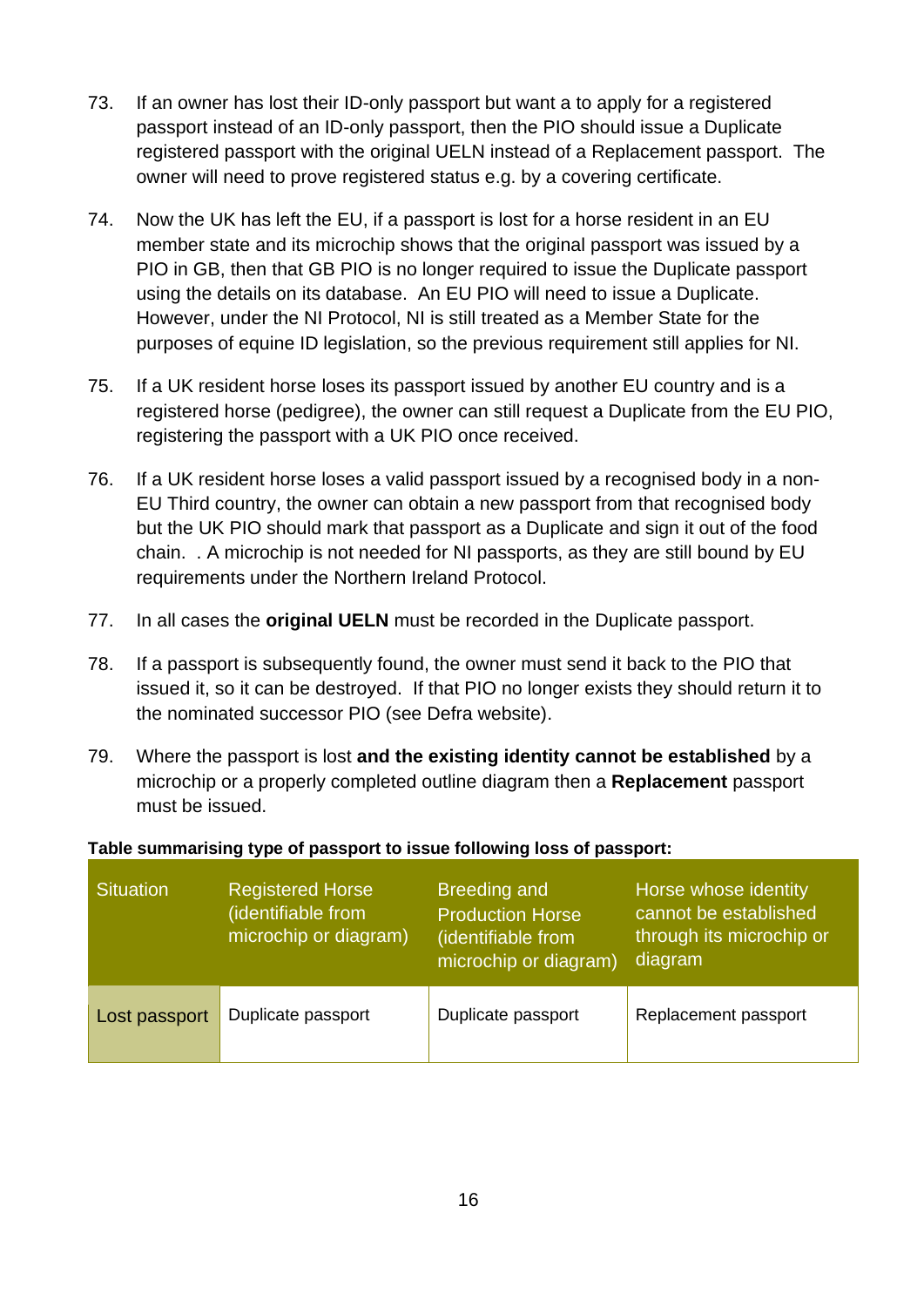## <span id="page-21-0"></span>**Reissuing Passports**

- 80. A passport may be reissued in the following situations permitted by the retained 2016 Regulation (England and Wales) or the 2016 EU Regulation (Northern Ireland):
	- a. where a horse is imported and the existing passport has been issued by a recognised body, has a medicine record indicating Food chain eligibility but cannot be amended so that it complies with article 7(2) of the retained 2016 Regulation (England and Wales) or the 2016 EU Regulation (Northern Ireland), then a UK PIO can reissue a New passport provided that is done within 30 days of completing the customs procedure (if this deadline is missed or food chain eligibility is unclear, then a Duplicate/Replacement passport must be issued – see Section on Imported Horses);
	- b. to replace a passport that is damaged but remains fully bound, clearly legible in all parts, free of any signs of fraud and a re-issue is needed to ensure its ongoing security;
	- c. when an ID only passport needs upgrading to registered passport, but the original passport cannot be adapted (but see also paragraph 73);
	- d. minor errors were made by the PIO in the issue of the original passport which need to be corrected;
	- e. when a passport is confiscated by an official body as part of an investigation (so horse remains identified).
- 81. A re-issued passport must reflect the **food chain status** from the original passport and should have the same **date of issue** as the original passport (or it may inadvertently be flagged up as "late").
- 82. The original passport must be invalidated and (if it cannot be stored securely) destroyed. However, if requested the passport can be returned to the owner for safe keeping provided all passport pages have been invalidated. The PIO reissuing the passport should also notify the PIO that first issued the passport if necessary so they can update their database.
- 83. Finally, the reissuing PIO should update CED by selecting the New (reissue) option. CED will automatically cancel the previous CED record.

## <span id="page-21-1"></span>**Updating passports**

- 84. In particular, owners must ensure that the following details in the passport are at all times up-to-date and correct:
	- a. Food chain status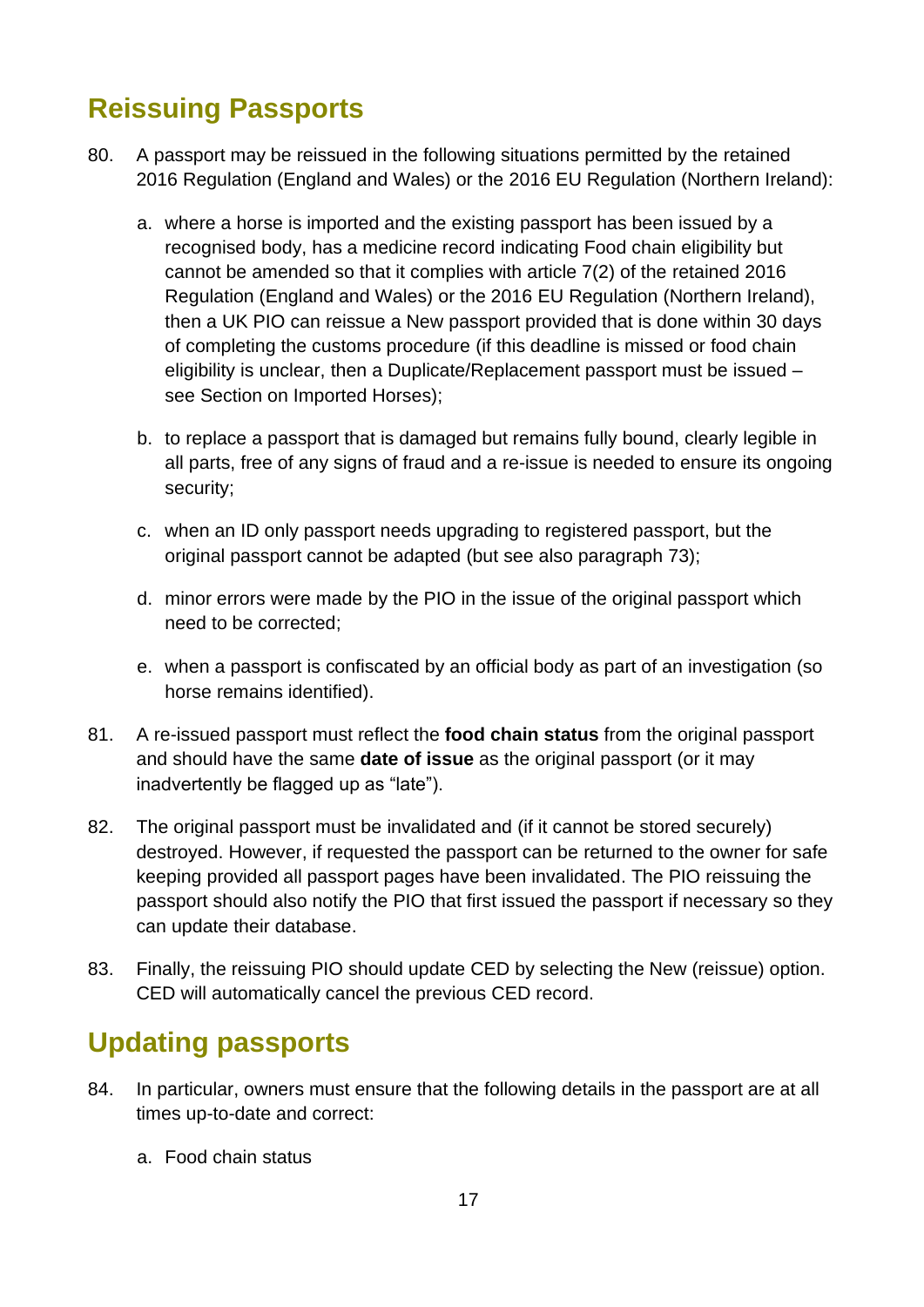- b. Microchip code
- c. Status as "registered" or "breeding and production"
- d. Owner details
- 85. A person who transfers a horse to another person must give them the passport at the time of transfer. New owners should then notify the PIO of the **transfer of ownership** within 30 days of the transfer (a legal requirement in England with penalties for non-compliance) and provide their name, address and contact details. This also applies to those, e.g. dealers, who only possess the horse for a short time period. Where charities receive horses on welfare grounds, they can notify the transfer of ownership within 30 days of legal confirmation of ownership, but this may not be possible in all cases. The charity should inform the PIO the equine is with them and provide the passport where possible or forward documentation as soon as possible. Sometimes replacement passports may need to be issued due to the sensitive natures of seizures. Owners must send the **physical passport** to the PIO for updating – it cannot be done online without the passport.
- 86. Changes of ownership notified to a PIO must be entered into Section IV, or for older passports Section III of the passport where it has been provided. Ownership details must not be removed from passports or deleted from records, except where the entire record is being destroyed.
- 87. Where an *existing* owner changes their address or contact details, PIOs may decide themselves whether or not to require the owner to send in the physical passport. However, this is strongly recommended so that the address in the passport can be updated officially to match that on the PIO database and CED.
- 88. In addition, where any of the passport details referred to in Article 38(1) of the Regulation (see paragraph 16) change, the owner must submit the passport to a PIO for updating **within 30 days** of the change occurring. Owners will probably approach the original PIO that first issued their passport but under the retained 2016 Regulation (England and Wales) or 2016 EU Regulation (Northern Ireland) they may approach any UK approved PIO. This is now possible because PIOs can access all passport records (from the microchip or UELN number only) on CED. However, only the original PIO will hold the silhouette drawing and so they will need to handle any changes to this. CED keeps an audit trail of all users who make changes to any passport record to prevent fraudulent activity and flags up unusual patterns of activity for further investigation. In addition, when a PIO updates the record of a passport it did not issue, CED will automatically notify the PIO that originally issued the passport of the change
- 89. However, where a horse has received medications which are not permitted for animals intended for slaughter for human consumption the keeper must inform the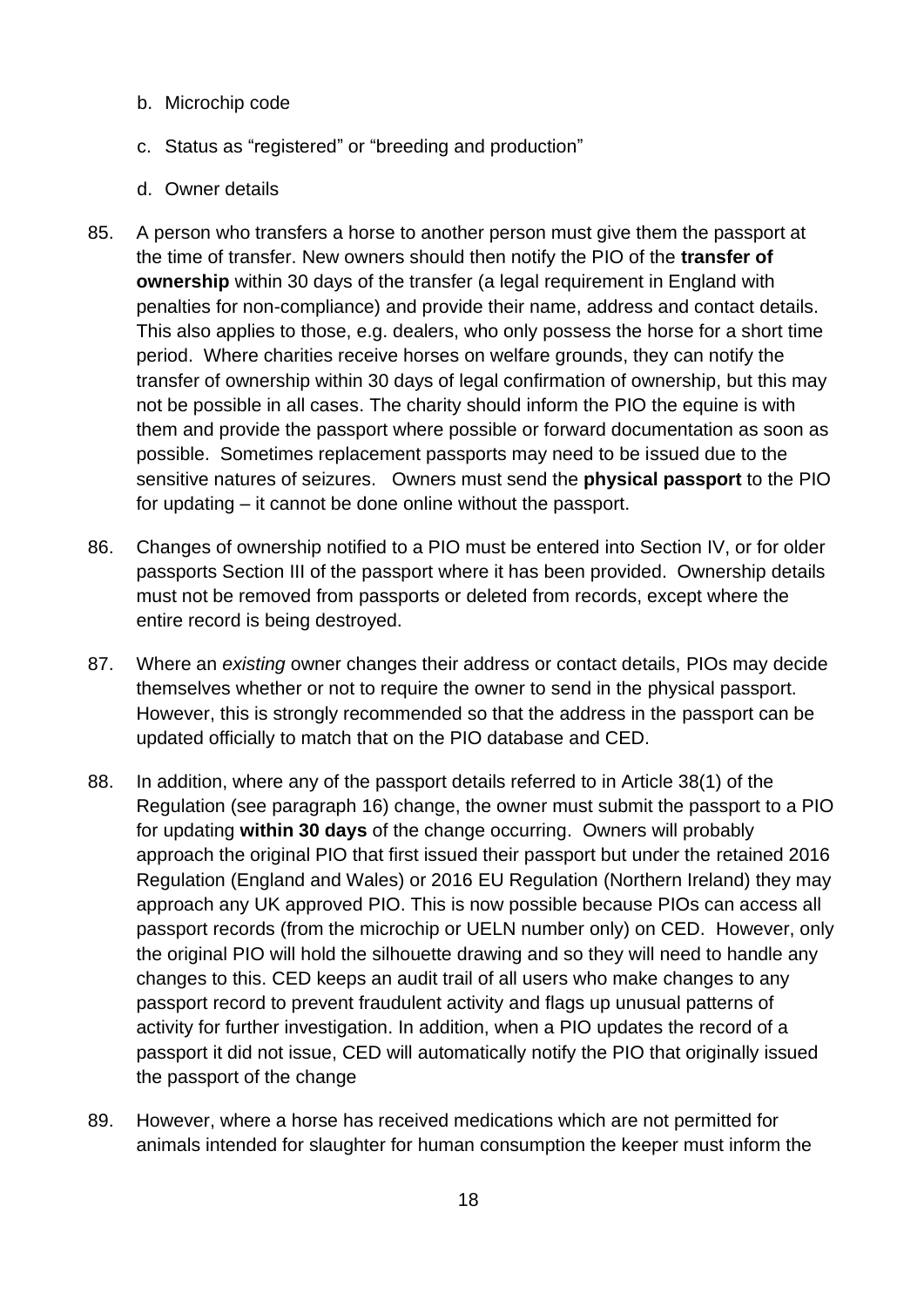PIO **within 14 days** from the date of signature in Section II Part II of the horse's passport so the PIO can update their database and CED to show the (irreversible) loss of food chain eligibility. It is acceptable for the owner to email a photo of the signed-out page to the PIO.

- 90. Any updates to a passport must be endorsed and dated with the PIO's official stamp. Embossing stamps are acceptable so long as they produce a clear stamp.
- 91. If a stamp is used to endorse a sticker then the stamp must overlap the label onto the page. This is except for updating a horse's name and ownership details, where the PIO's stamp may be solely on the sticker so long as that sticker contains the animal's UELN and microchip number.
- 92. If alterations are made to a passport, it must be clear what these mean for the food chain status of the animal. Ambiguous or confusing markings in Section II or the pre-2016 Section IX will lead to the animal being deemed unfit for human consumption.
- 93. If a microchip is inserted into a horse previously identified before July 2009, this becomes part of the animal's identity. Please see the Section on "Requirement to implant a microchip" for further guidance on how to update the passport (Re-issue not required).
- 94. The retained 2016 Regulation (England and Wales) or the 2016 EU Regulations (Northern Ireland) allow a national branch of an international organisation or association which manages horses for competitions or racing also to issue passports for "registered" horses. In particular the British Equine Federation may modify an existing passport by enclosing it within an FEI Recognition Card to confer "registered" status to the horse and to meet FEI rules. To comply with the retained 2016 regulation (England and Wales) or the 2016 EU Regulation (Northern Ireland) rivets should no longer be used to attach the passport to the Recognition card when it is issued and passport status will revert to "breeding and production" status (if appropriate) once the card expires. (CED will need to be updated accordingly to show the changed status of the horse.) The passport should be updated in the usual way if any details change, duplicating information from the FEI card if necessary.
- 95. Where a PIO is satisfied that the updated information provided is correct, they must normally complete any passports updates, including change of ownership, **within 10 working days** of receipt of all necessary information and fees. Database records must also be updated and CED must be updated **within 24 hours** (of a working day) of creating the change on the PIO database.
- 96. It is accepted that in **exceptional circumstances** more time may be necessary to update a passport. If the PIO is unable to update ownership within 10 working days and there is no suspicion of fraud, a **temporary document** (see later Section on Temporary Documents) must be issued which conforms fully to the layout proscribed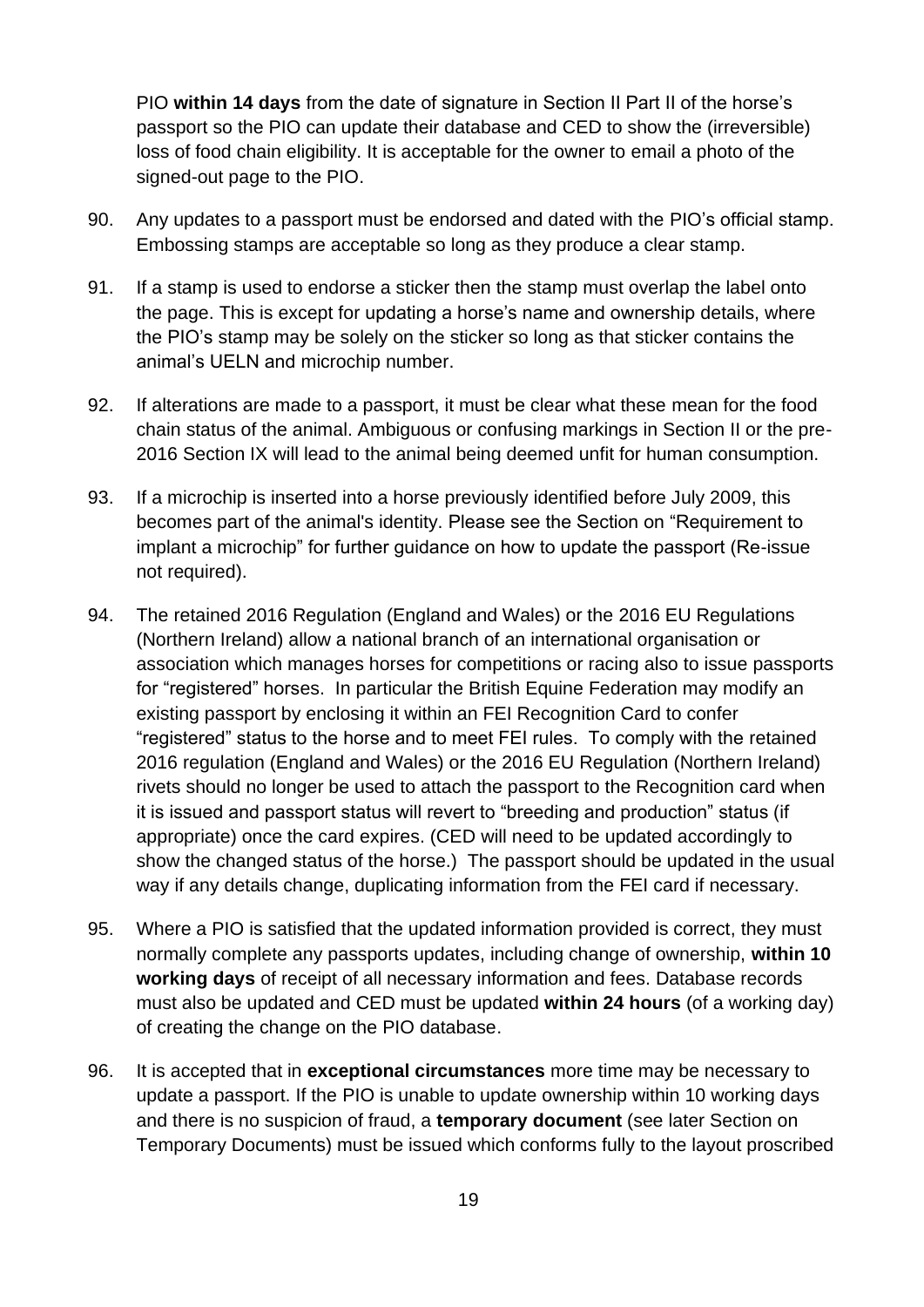in Annex III of the retained 2016 Regulation (England and Wales) or the 2016 EU Regulation (Northern Ireland).

### <span id="page-24-0"></span>**Overstamping**

- 97. In the following situations a PIO will need to register an existing passport issued by a different PIO:
	- a. When a horse needs to be registered with a particular studbook/PIO to take part in competitions/events, etc
	- b. When a UK-resident horse has a passport issued by a studbook outside the UK
	- c. When a horse is imported with a valid passport (see Section on Imported Horses)
	- d. When a horse enters the UK, with a valid EU passport and stays for more than 90 days (The horse does not need to be registered if it is involved in breeding, competitions, races, shows, training or hauling for a period in the UK not exceeding 90 days)
- 98. In all these cases the PIO should "overstamp" the passport by stamping Section I Part C (or Section V if necessary) and enter the passport details in its own database. For parts (b) - (d) above the PIO should upload the passport details to CED as a "New" record as CED needs to include all horses resident in the UK. This is not necessary for part (a) as CED already has a record of the animal from a previous UK PIO.
- 99. PIOs should have procedures in place to cater for these cases where a horse is registered with more than one breed society. In such cases there should only be one passport and only one UELN issued for any horse.

### <span id="page-24-1"></span>**Imported Horses**

- 100. If a horse is imported from a non-EU country with a passport that is valid under UK law as it applies in GB (England and Wales) or EU law (Northern Ireland) - issued by a recognised body (see Section on definitions) and complies with format required by Article 7(2) of the retained 2016 Regulation (England and Wales) or the 2016 EU Regulation (Northern Ireland) – then the PIO should register the horse on its database and upload it to CED as a 'New' record. The food chain status from the passport should be recorded.
- 101. If the passport was issued by a recognised body and can be amended so that it complies with the Article 7(2) format, then the horse should be registered and uploaded to CED in the same way. If the food chain status is not clear, then the PIO should sign the animal out of the food chain in the passport and on the CED.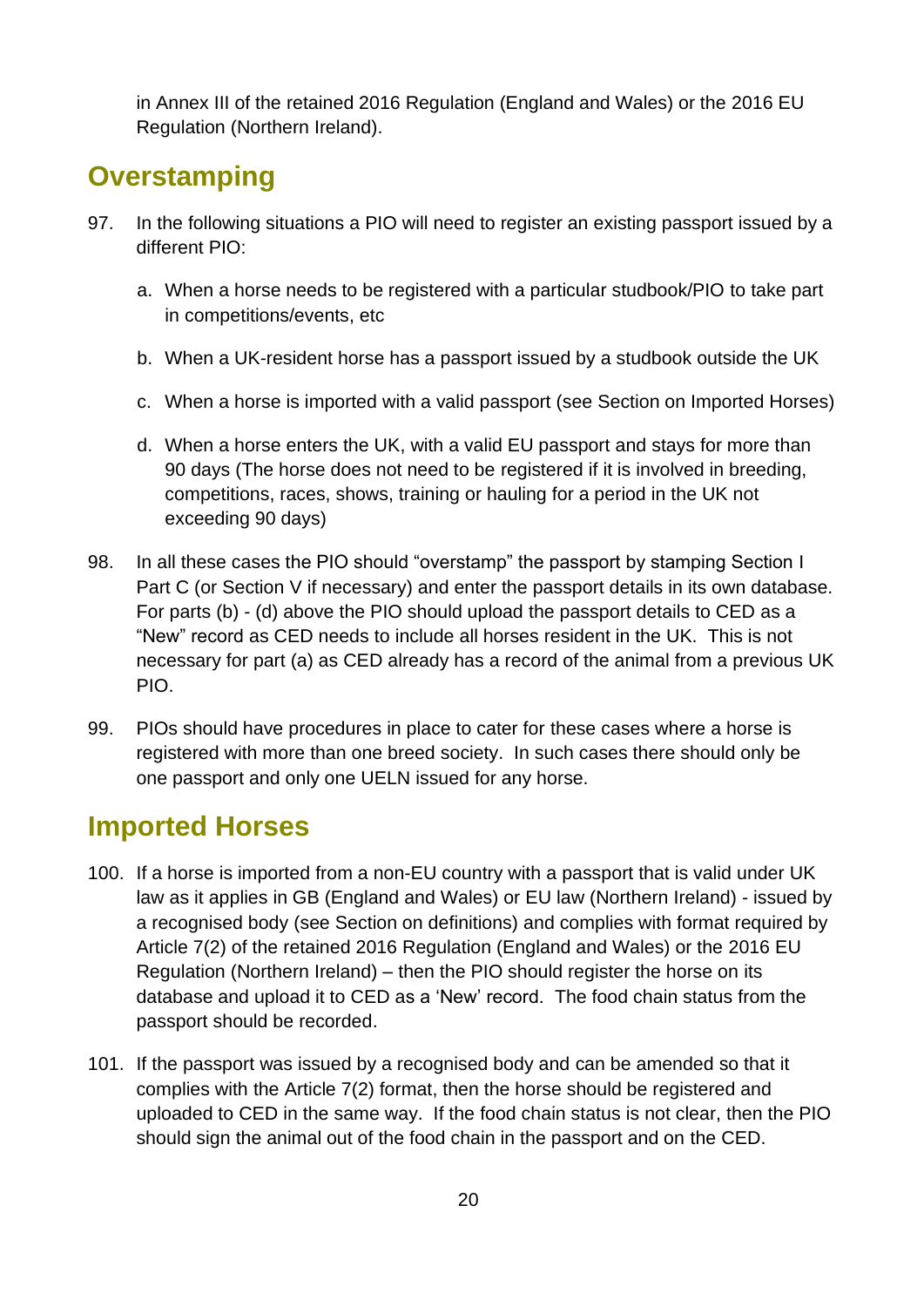- 102. If the passport was issued by a recognised body but cannot be amended to comply with the Article 7(2) format then the PIO will need to either reissue the passport if the food chain status is clear from the medicine record, or issue a Duplicate/Replacement passport if the status is not clear. The former should be added to the CED as a New passport and the latter as a Duplicate or Replacement passport.
- 103. If the passport was not issued by a recognised body, then the PIO should issue a Duplicate or Replacement passport.
- 104. Where a passport is to be issued, the owner should submit an application form and arrange microchipping. If a Duplicate or Replacement passport is being issued the horse must be signed out of the food chain on both the UK CED and at Part II Section II of the passport.
- 105. If a horse arrives in the UK with a valid EU passport and stays for more than 90 days, the passport should be registered with a UK PIO and uploaded to the CED as a New record (see Section on Overstamping).

| Passport<br>accompanying<br>imported horse                                                            | Passport registered/issued within<br>30 days of clearing customs                                                                                                                                                      | Passport registered/issued<br>"late" i.e. after 30 days of<br>clearing customs                             |
|-------------------------------------------------------------------------------------------------------|-----------------------------------------------------------------------------------------------------------------------------------------------------------------------------------------------------------------------|------------------------------------------------------------------------------------------------------------|
| Valid passport<br>(issued by<br>recognised body at<br>Art 14(a) and format<br>follows $Art 7(2)$      | Overstamp existing PP and<br>register on PIO database/CED                                                                                                                                                             | Owner must apply for<br>Duplicate                                                                          |
| Passport (issued by<br>recognised body)<br>can be amended so<br>complies with Art<br>$7(2)$ format    | Overstamp existing PP and<br>register on PIO database/CED;<br>If food chain status can't be<br>confirmed from passport, PIO<br>should sign Section II of the<br>amended passport to exclude<br>from human consumption | Owner must apply for<br>Duplicate (if has covering<br>certificate/DAM identified)<br>otherwise Replacement |
| Passport (issued by<br>recognised body)<br>but can't be<br>amended to comply<br>with Art 7(2) format. | Owner must apply for a reissued<br>New passport<br>If food chain status cannot be<br>confirmed from original passport,<br>PIO should sign Section II of the                                                           | Owner must apply for<br>Duplicate (if has covering<br>certificate/DAM identified)<br>otherwise Replacement |

Table summarising registration/passport requirements for imported horses.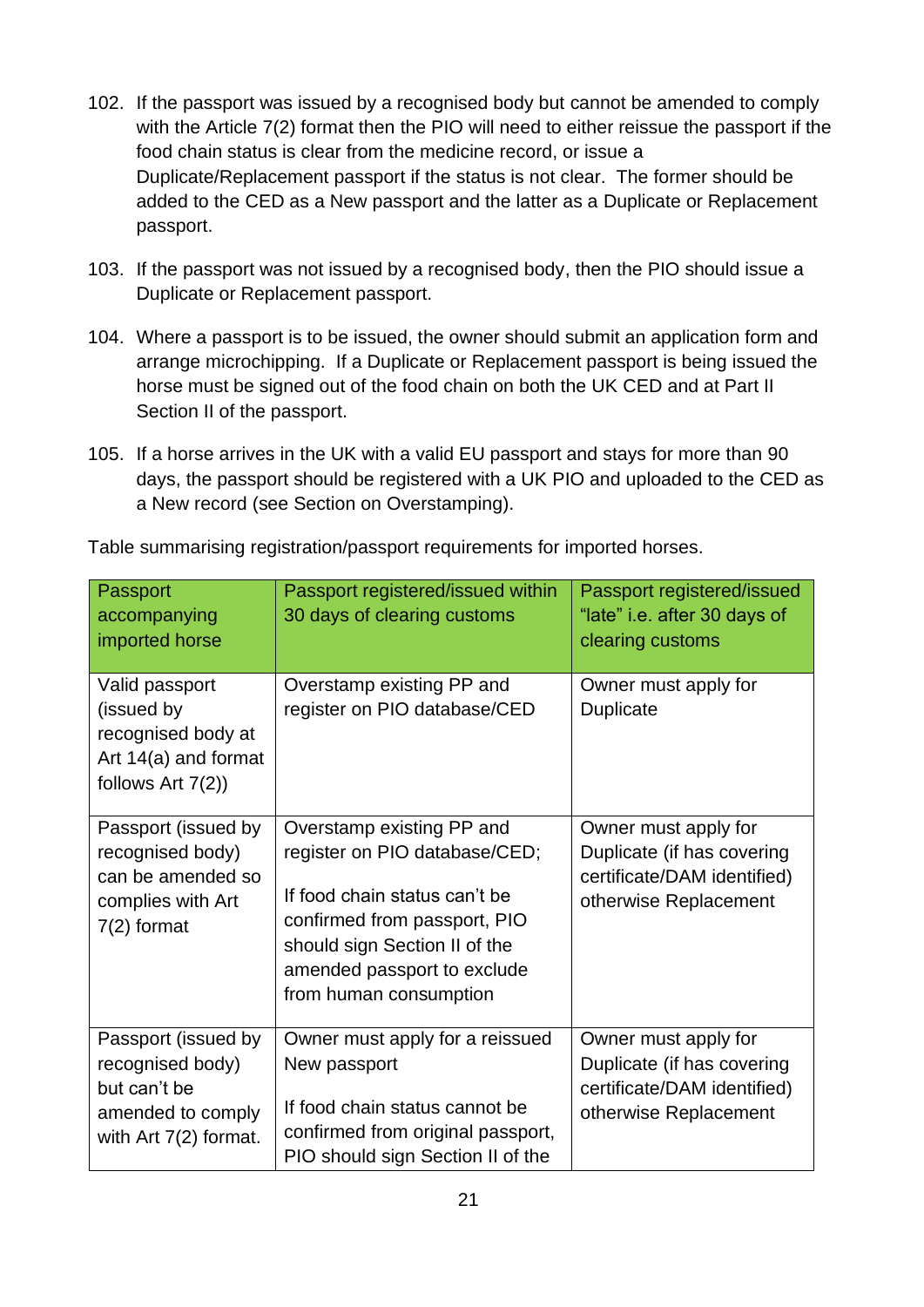|                                            | re-issued passport to exclude<br>from human consumption                                                   |                                                                                                              |
|--------------------------------------------|-----------------------------------------------------------------------------------------------------------|--------------------------------------------------------------------------------------------------------------|
| Passport not issued<br>by recognised body. | Owner must apply for Duplicate if<br>has covering certificate/DAM<br>identified) otherwise<br>Replacement | Owner must apply for a<br>Duplicate (if has covering<br>certificate/DAM identified)<br>otherwise Replacement |

## <span id="page-26-0"></span>**Death or slaughter - Invalidating passports**

- 106. Whenever the Food Standards Agency enters a slaughter date for a horse onto the CED, the CED will automatically generate and send on the same day a notification email to the PIO that first issued the passport or to the last PIO that updated the passport if that is the case. This email will inform the PIO of the UELN of the slaughtered equine and date of slaughter and the PIO should then update the records on its own database.
- 107. If appropriate, the PIO should also inform the PIO that first issued the passport and (if possible) any other PIOs that have overstamped the passport, of the death so they can also update their records.
- 108. The FSA will invalidate passports of slaughtered horses (by clearly tamper proof stamping them as "invalid" on every page or punching a hole of appropriate diameter through the top right hand corner of every page.) and return them to the UK/EU PIO that first issued the passport (or if that is no longer operating, to the PIO that now manages the records) as soon as is reasonably practical. However, some passports may be retained for longer if the animal was sampled for any reason. Also, potential cases of fraud identified at the abattoir are reported to the local authority who may require the passport as evidence. This will also delay the return of the passport.
- 109. When a PIO is notified of the **death** (rather than slaughter) of a horse on its database, this notification must be recorded on that database and CED must be updated within 24 hours. Also, an owner can notify a death via the Digital Stable, although they must still return the passport to the PIO if they still have it available.
- 110. Upon receipt of the passport of a deceased or slaughtered horse the PIO must check the passport for consistency with existing records and other signs of fraud as outlined in the Section on Detecting and Preventing Fraud. For a deceased horse, the PIO must invalidate the passport by clearly tamper proof stamping it as "invalid" on every page or punching a hole of appropriate diameter through the top right-hand corner of every page.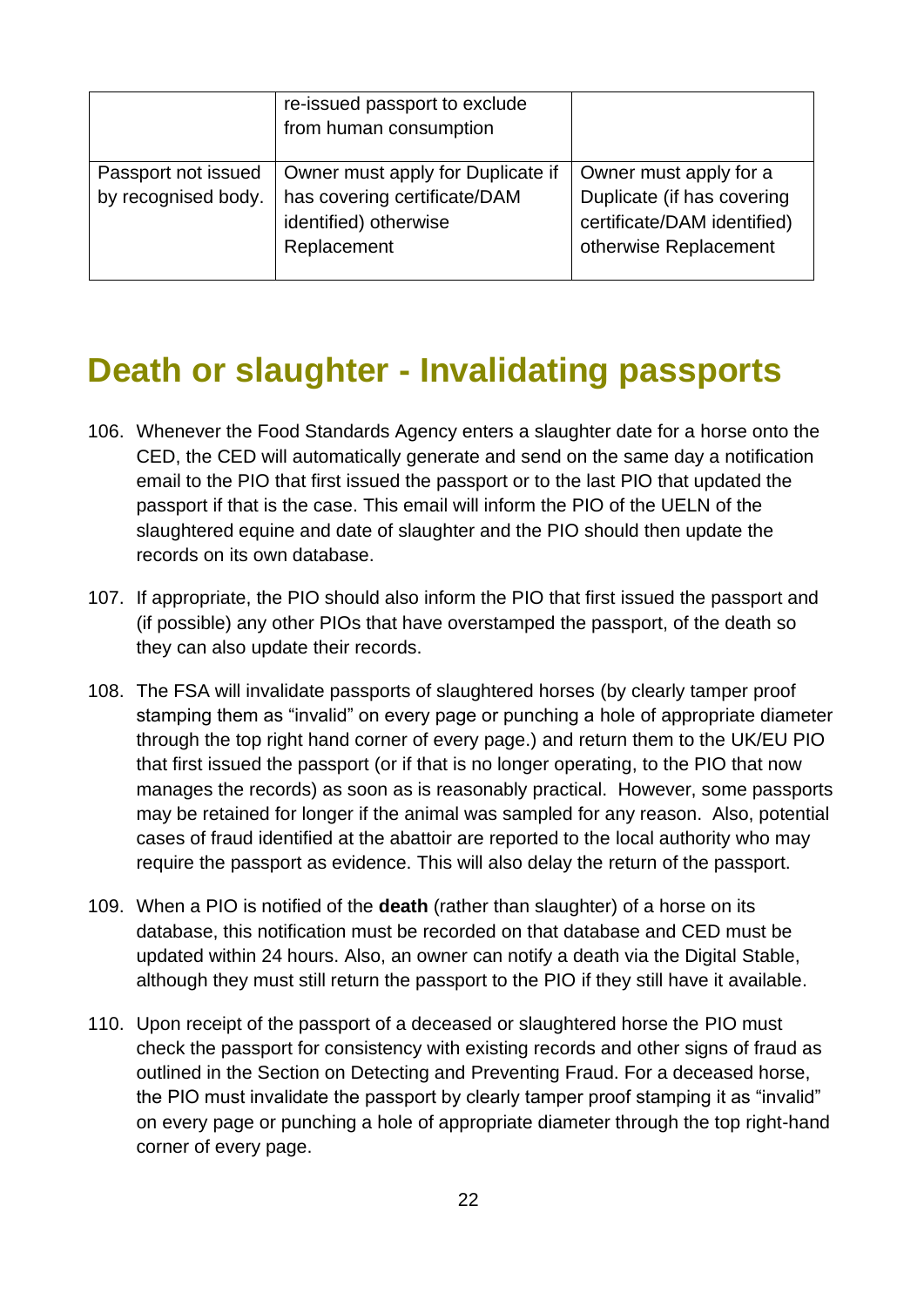- 111. The passports of deceased or slaughtered animals may be returned to the horse's owner or keeper on request following invalidation. A detailed record must be kept of all such passports as described in paragraph 17.b of this document.
- 112. If a passport is not returned to the owner or keeper, it must be kept securely for 2 years after death and then may be destroyed. As an exception to paragraph 18 of this document (which requires passports to be kept for at least 2 years from the date of death), sections whose information is held on the PIO's database may be destroyed immediately without the need for the invalidation mentioned in paragraph 110.
- 113. If on the return of the passport for a deceased horse it is noticed that a microchip has been added to the passport that has not previously notified to the PIO and recorded, then the PIO should add the microchip to the deceased horse's record /CED so it may not be fraudulently re-used.

## <span id="page-27-0"></span>**Derogated populations**

- 114. Horses living under wild or semi-wild conditions in derogated areas do not need to be issued with a passport whilst they remain in the designated area unless medicines are administered. An owner must ensure that a horse is microchipped on site by a vet and has a passport issued within 30 days of treatment with any veterinary medicinal product. Depending on the medicine used, it may need to be signed out of the human food chain.
- 115. However, if they are moved from the designated area the following requirements apply for derogated areas in England and Wales:
	- a. a wild or semi wild foal less than 12 months of age moving direct to slaughter which has not previously been treated with any veterinary medicinal product: requires only a rump sticker (a microchip is not required) and (in Wales only) a completed application form linked to the rump sticker. The horse must be slaughtered within 7 days of the date shown on the sticker. (In Wales, once the animal has been slaughtered, the slaughterhouse is required to inform the PIO that provided the application form /rump sticker of the slaughter. If the PIO is not informed of this within 7 days of the sticker date, then the PIO notifies the local authority);
	- b. a wild or semi wild equine older than 12 months of age moving direct to slaughter: requires the PIO to issue a passport and rump sticker (a microchip is not required) before it is moved from a designated area. Please note that the passport is not considered "late" under the derogation and so a Duplicate/Replacement is not required, and the animal remains eligible for the human food chain. (Unless it has been signed out on an existing passport, e.g.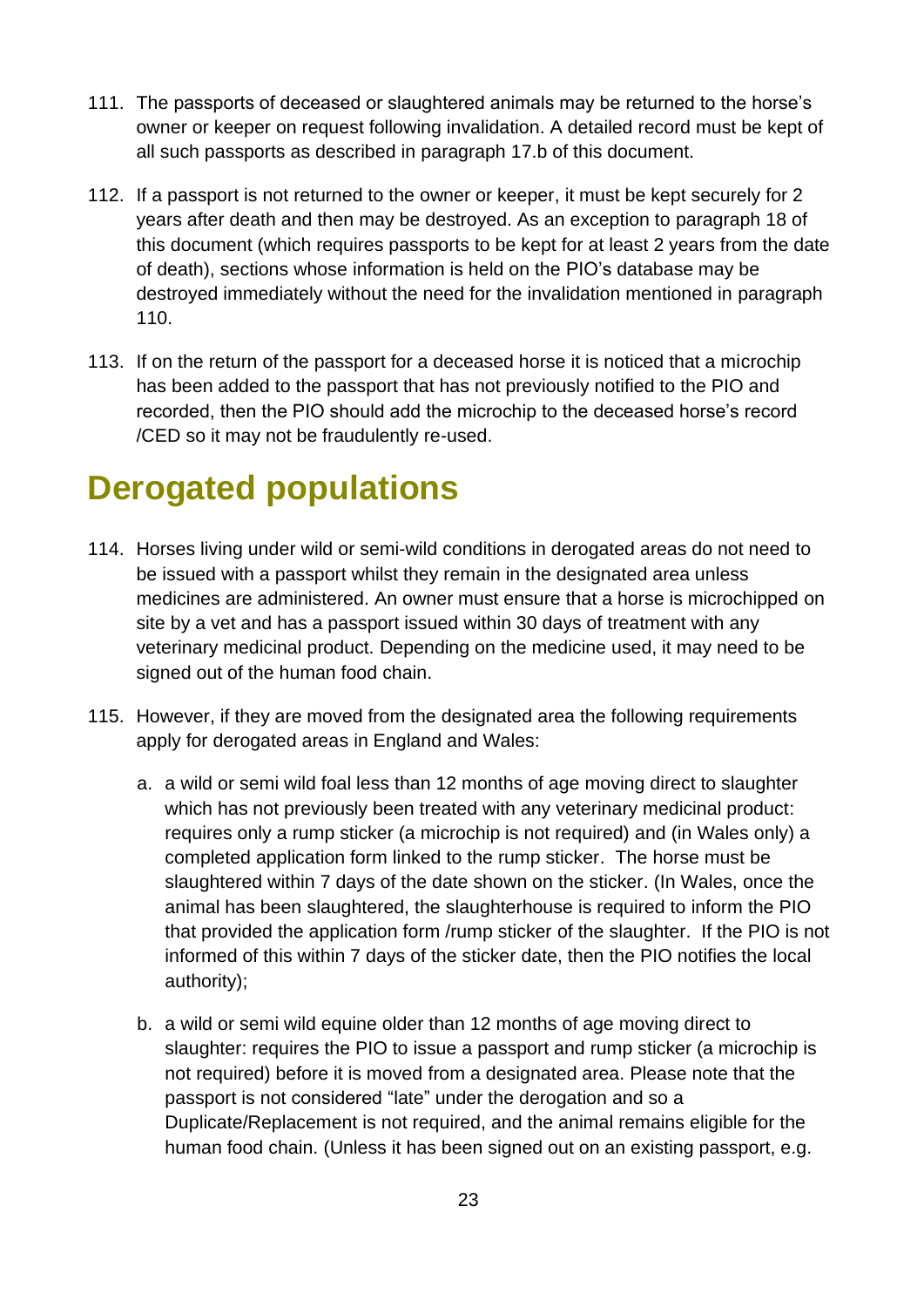as medicine administered, and then returned passported to a semi-wild state). The equine must be slaughtered within 7 days of the date shown on the sticker. (In Wales, once the animal has been slaughtered the slaughterhouse is required to notify the PIO that issued the passport/rump sticker of the slaughter. If the PIO is not informed of this within 7 days, then the PIO notifies the local authority);

- c. a wild or semi wild equine of any age moving to another holding (not direct to slaughter): requires the PIO to issue a passport and rump sticker (or microchip) before it is moved from the designated area. (Please note that the passport is not considered "late" under the derogation and so a Duplicate/Replacement is not required, and the animal remains eligible for the human food chain.) The owner/keeper must ensure the horse reaches its holding destination within 7 days of the date shown on the sticker. A microchip must then be inserted within 30 days of arrival (movement is not permitted until this is done). In Wales, horses sold to private homes (i.e. not for slaughter) at any derogation sale must be microchipped before they leave the sale premises.
- 116. The England SI allows a horse to be kept or penned in a holding area within a designated area whilst awaiting the issue of the passport, if the application is submitted within 24 hours of the horse's entry onto the holding area. This provision is included to help owners be able to comply with the EU Regulation, but its use is optional.
- 117. Rump stickers must only be issued to animals being moved from designated areas. The use of rump stickers is a derogation from the requirement to microchip, therefore a rump sticker is not required where a microchip has already been inserted.
- 118. PIOs must keep a record of the name and contact details of the owner of any horse for which they issue a rump sticker.
- 119. PIOs must keep detailed records to include details of the authorised person issued with the sticker; issue date; date of sticker application to the horse, sticker unique identification number and where relevant the name of the intended slaughterhouse and microchip number<sup>6</sup>. In most cases the FSA receives the horse with the rump sticker on the day of application or the day after. For animals not going to slaughter (part (c) above), the PIO should enter the passport record on CED once the microchip number is known. If the passport has been issued more than 12 months after the birth of the horse and it is not being signed out of the food chain for any reason, then the PIO will need to select the appropriate derogation on the CED to prevent it being signed out on the basis of being "late".
- 120. Regulation 17(4) of the 2016 EU Regulation says that even if a semi-wild pony has previously had a microchip inserted it can still be given a "New" passport. This differs from requirements for non-semi-wild ponies where a microchip may be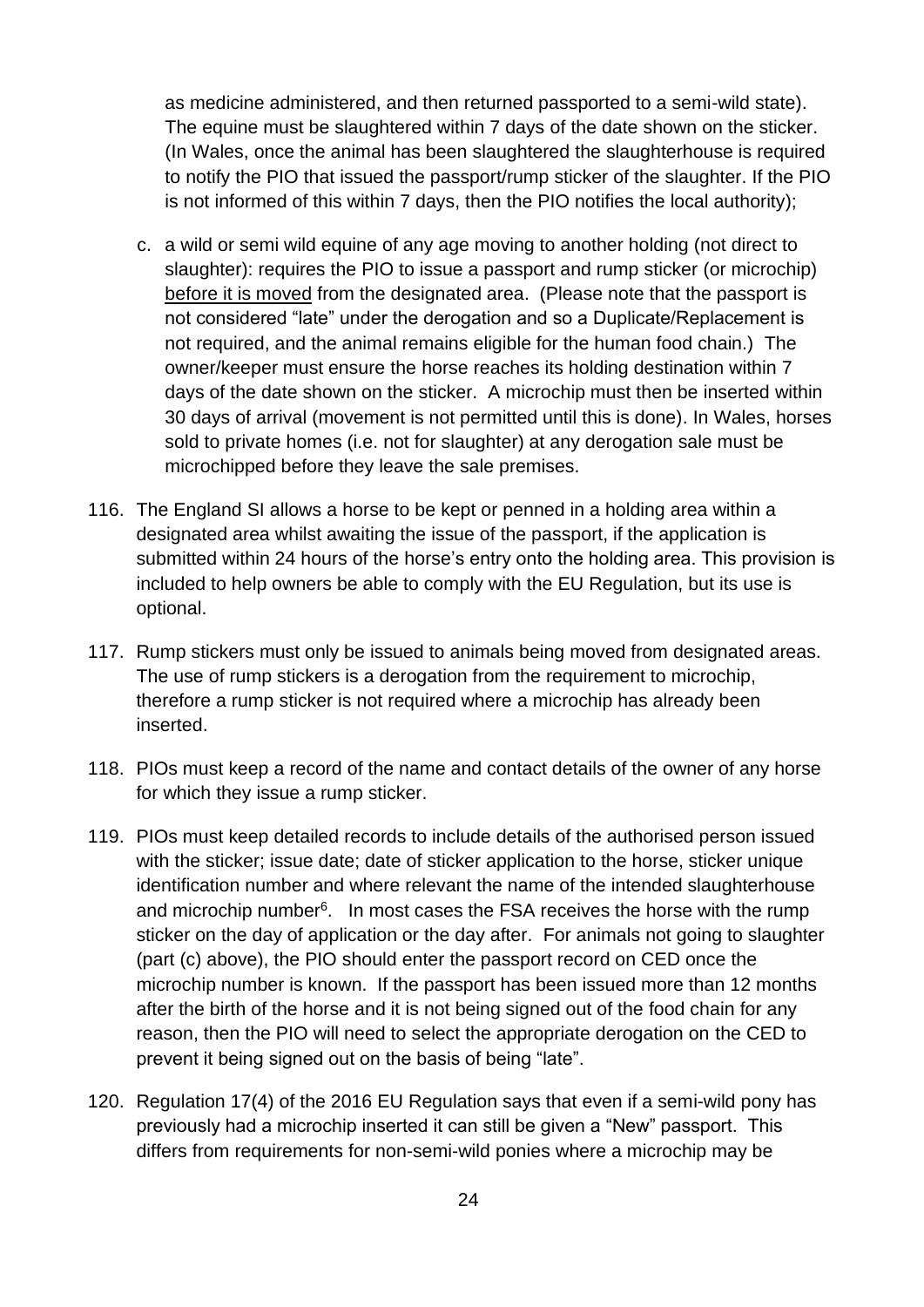evidence of a previous passport having been issued. The microchip number administered to semi-wilds does need to be registered with the PIO and included on their database. If the PIO is not the organisation that holds the list of the animals, then arrangements must be made to accommodate this requirement.

# <span id="page-29-0"></span>**Requirement to implant a microchip**

- 121. An owner (or keeper) must arrange for a veterinary surgeon to implant a microchip (transponder) into a horse that has a valid passport if:
	- a. A previously implanted and recorded microchip ceases to function. PIOs should ensure that both microchips are recorded on their database in case the first microchip resumes functionality (Not a mandatory requirement in NI at present);
	- b. (**New requirement for owners registered with a PIO in England from 1 October 2020, and with a PIO in Wales from 12 February 2021** ) The horse was **born before 1 July 2009** and did not have a microchip implanted previously in accordance with Commission Regulation 504/2008. ; or
	- c. The horse arrives in the UK with an alternative method to verify identity authorised by an EU Member State under Article 21 of the 2016 Regulation.

| <b>Reason for</b><br>microchip                     | Horse can be identified through a<br>properly completed silhouette                                                                                                                                                                                                                                                                                                                                                                                                                                                                                                                                                                              | <b>Horse cannot be</b><br>identified through a<br>properly completed<br>silhouette                                                                                                                                                                                                       |
|----------------------------------------------------|-------------------------------------------------------------------------------------------------------------------------------------------------------------------------------------------------------------------------------------------------------------------------------------------------------------------------------------------------------------------------------------------------------------------------------------------------------------------------------------------------------------------------------------------------------------------------------------------------------------------------------------------------|------------------------------------------------------------------------------------------------------------------------------------------------------------------------------------------------------------------------------------------------------------------------------------------|
| (a) Existing<br>microchip<br>ceases to<br>function | Veterinary surgeon must: implant a new<br>microchip, mark the silhouette in the<br>passport with the new microchip<br>insertion point, complete Section I Part<br>(c) to show modification to ID details,<br>insert the barcode label in the passport,<br>and stamp and/or sign by the barcode in<br>the passport. These should be sent to<br>the <b>original issuing</b> PIO (i.e.<br>application form not required).<br>If the insertion point of the <b>previous</b><br>defunct microchip is not clear on the<br>silhouette diagram, then the PIO should<br>sign the animal out of the food chain by<br>signing and stamping Section II Part | Vet surgeon must implant<br>a new microchip and<br>complete the relevant<br>sections of a new<br>application form, to be<br>sent to any PIO.<br>PIO should issue a<br>Replacement passport.<br>PIO database and CED<br>must be updated. (Don't<br>delete previous microchip<br>numbers.) |

The following table shows the process to follow for scenarios (a) and (b):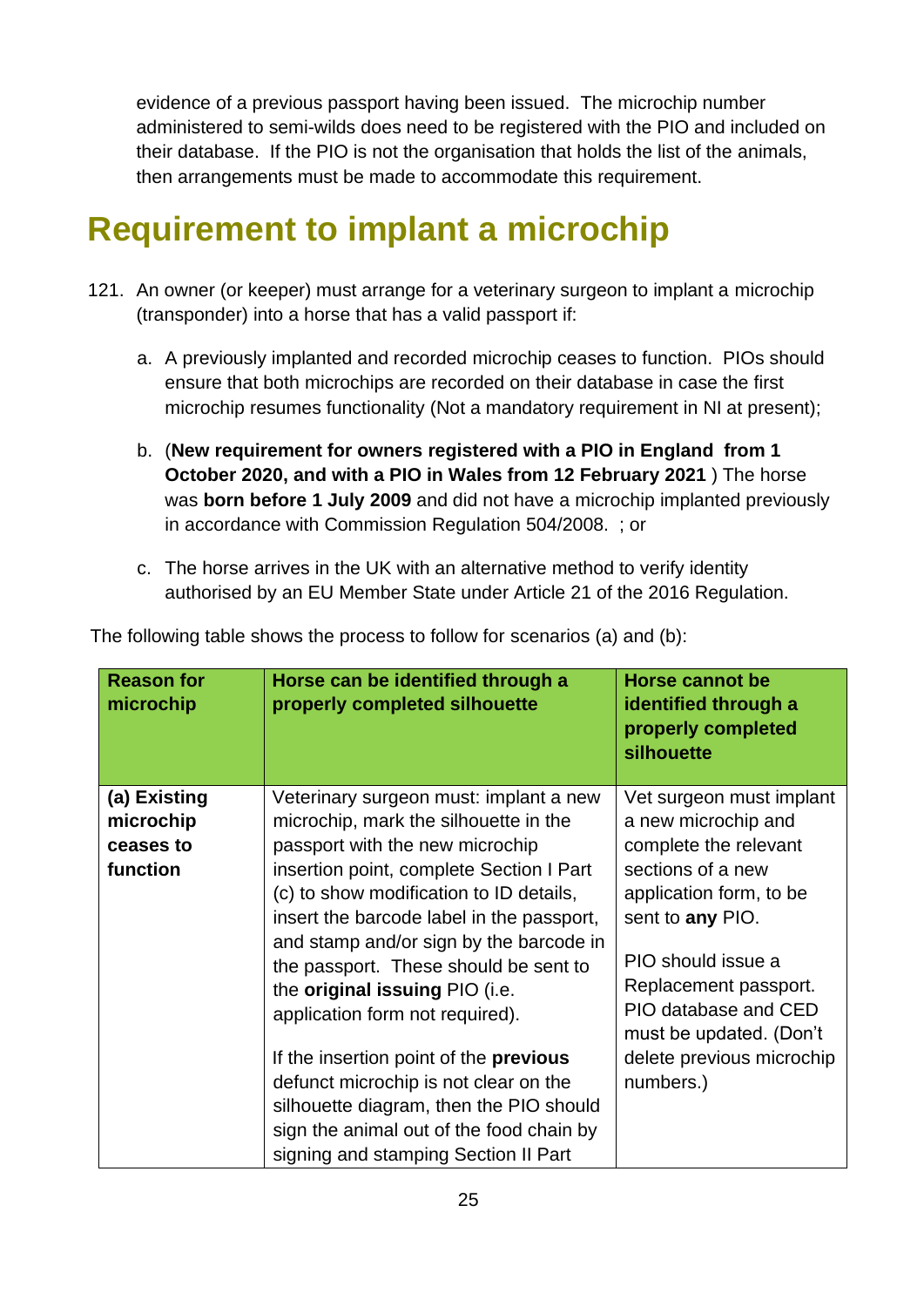|                                                                                                                                           | The PIO should update their<br>Ш.<br>database and CED but should not<br>delete previous microchip numbers.<br>If the passport can't be amended (e.g.<br>for passports issued since 2015 where<br>sections are laminated), then the PIO<br>will need to issue a Duplicate passport<br>(if the insertion point of the defunct chip<br>is not clear on the passport) or a New<br>Reissue (retaining previous food chain<br>status) if it is clear. The original PP must<br>be returned to PIO for invalidation                                                                                                                                                                                                                                                                                                                                                                                                                                                      | The owner must return<br>the original PP to the PIO<br>for invalidation.                                                                                                                                                                                                                                                                                                                                                       |
|-------------------------------------------------------------------------------------------------------------------------------------------|------------------------------------------------------------------------------------------------------------------------------------------------------------------------------------------------------------------------------------------------------------------------------------------------------------------------------------------------------------------------------------------------------------------------------------------------------------------------------------------------------------------------------------------------------------------------------------------------------------------------------------------------------------------------------------------------------------------------------------------------------------------------------------------------------------------------------------------------------------------------------------------------------------------------------------------------------------------|--------------------------------------------------------------------------------------------------------------------------------------------------------------------------------------------------------------------------------------------------------------------------------------------------------------------------------------------------------------------------------------------------------------------------------|
| (b) Horse born<br>before July 2009<br>and either been<br>(i) microchipped<br>but not for ID<br>purposes, or (ii)<br>never<br>microchipped | (i) If a horse has been microchipped<br>previously and the barcode is in the<br>passport, then the <b>original</b> PIO just<br>needs to update its database /CED with<br>the microchip. The owner can email a<br>scanned copy of the passport as proof.<br>Food chain status remains unchanged.<br>The PIO must update its database and<br>CED with the new microchip number.<br>(ii) If a microchip has not been inserted<br>previously, the veterinary surgeon must<br>implant a new one, insert the barcode<br>label in the passport, and stamp and/or<br>sign by the barcode in the passport.<br>The owner must then notify the PIO by:<br>a) Sending in the passport; or<br>b) Sending a scanned copy of the<br>passport; or<br>c) Emailing lists of UELN's or breed<br>society numbers against each<br>barcode number; or<br>d) Posting lists of UELN's or breed<br>society numbers against each<br>barcode number<br>Food chain status remains unchanged. | In either case a<br>veterinary surgeon must<br>either verify an existing<br>microchip or implant a<br>new one and complete<br>the relevant sections of a<br>new application form, to<br>be sent to any PIO. The<br>PIO should issue a<br>Replacement passport.<br>The owner must return<br>the original PP to the PIO<br>for invalidation.<br>The PIO must update its<br>database and CED with<br>the new microchip<br>number. |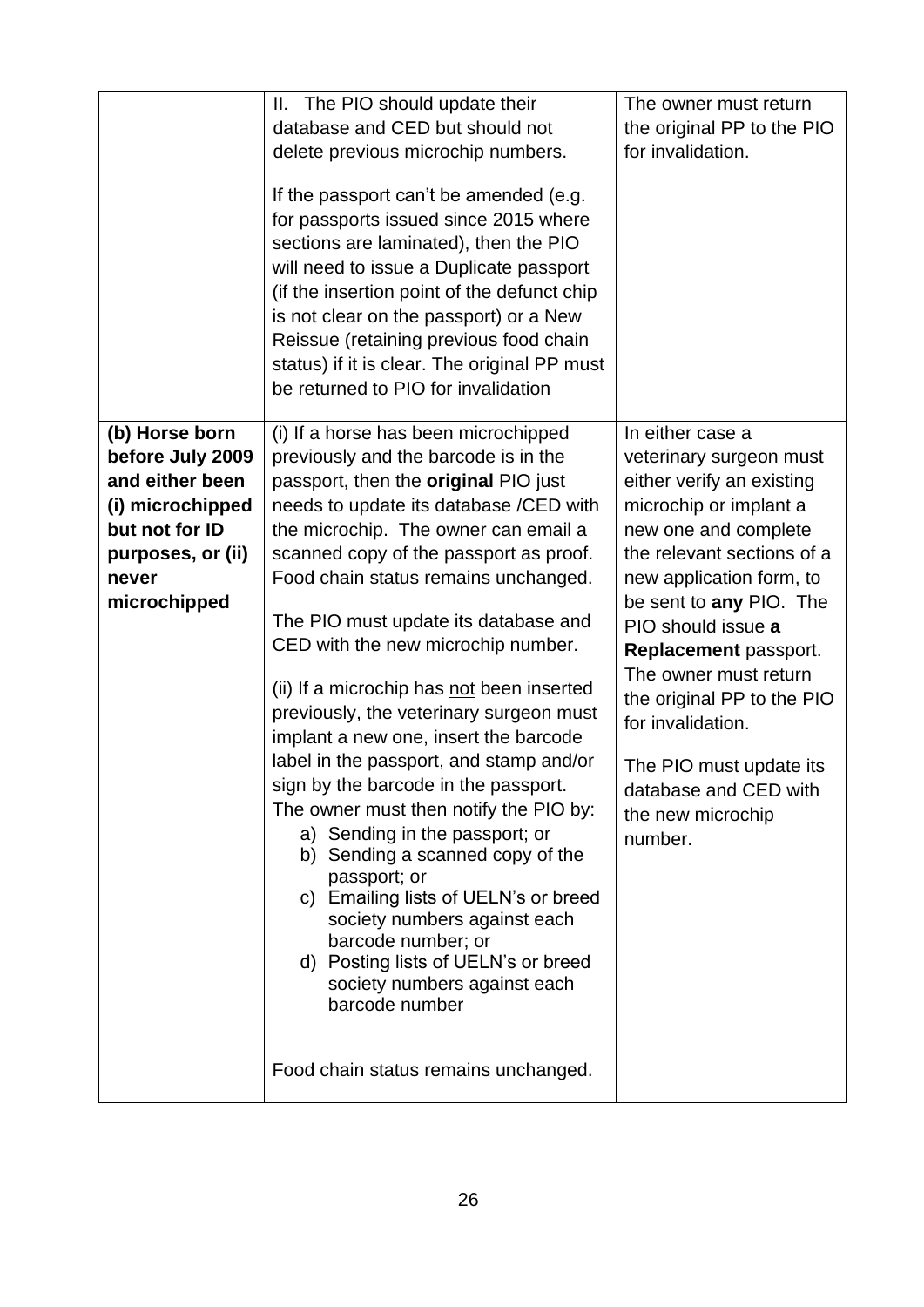| The PIO must update its database and |  |
|--------------------------------------|--|
| the CED with the new microchip       |  |
| number.                              |  |
|                                      |  |

122. For scenario (c) (horse arriving with alternative identification approved by an EU Member State) a veterinary surgeon must implant a new microchip and complete the relevant sections of a new application form, to be sent to **any** PIO or to the appropriate breed society, if applicable . Where the horse has a valid passport (see Section on Imported Horses) the existing passport should be updated with the microchip number and food chain status retained. Where this is not possible, the PIO should reissue the New passport retaining the food chain status. If the passport is not valid (not issued by a recognised body, food chain status not clear and incorrect format) a Duplicate or Replacement passport should be issued.

# <span id="page-31-0"></span>**Pre-2016 Passports without a Section IX (Medicinal Treatment Pages)**

- 123. Where the PIO's records indicate that a passport issued before 10 June 2004 has not been updated to add in the required Section IX, the PIO must send a letter informing the owner that they need to update that passport as it is no longer valid.
- 124. Upon its return, the PIO must issue a Duplicate or Replacement passport in accordance with Article 29 or 32 of the 2016 EU Regulation and in either instance sign the animal out of the human food chain in Part II of Section II of the passport. These animals must be signed out of the food chain because in the absence of Section IX it is not possible to determine if the animals have been treated with a substance that cannot be administered to food producing animals.

# <span id="page-31-1"></span>**Temporary documents**

- 125. Temporary documents must only be issued in exceptional circumstances and where a paper passport has already been issued. They must not be issued where fraud is suspected.
- 126. To comply with the retained 2016 Regulation (England and Wales) or 2016 EU Regulation (Northern Ireland), Article 24(1) temporary documents must not be issued unless the PIO holds the full passport for the animal concerned. The full passport must be retained by the PIO until either the owner returns the temporary document or the temporary document expires. After this, the PIO should return the full passport to the horse's owner.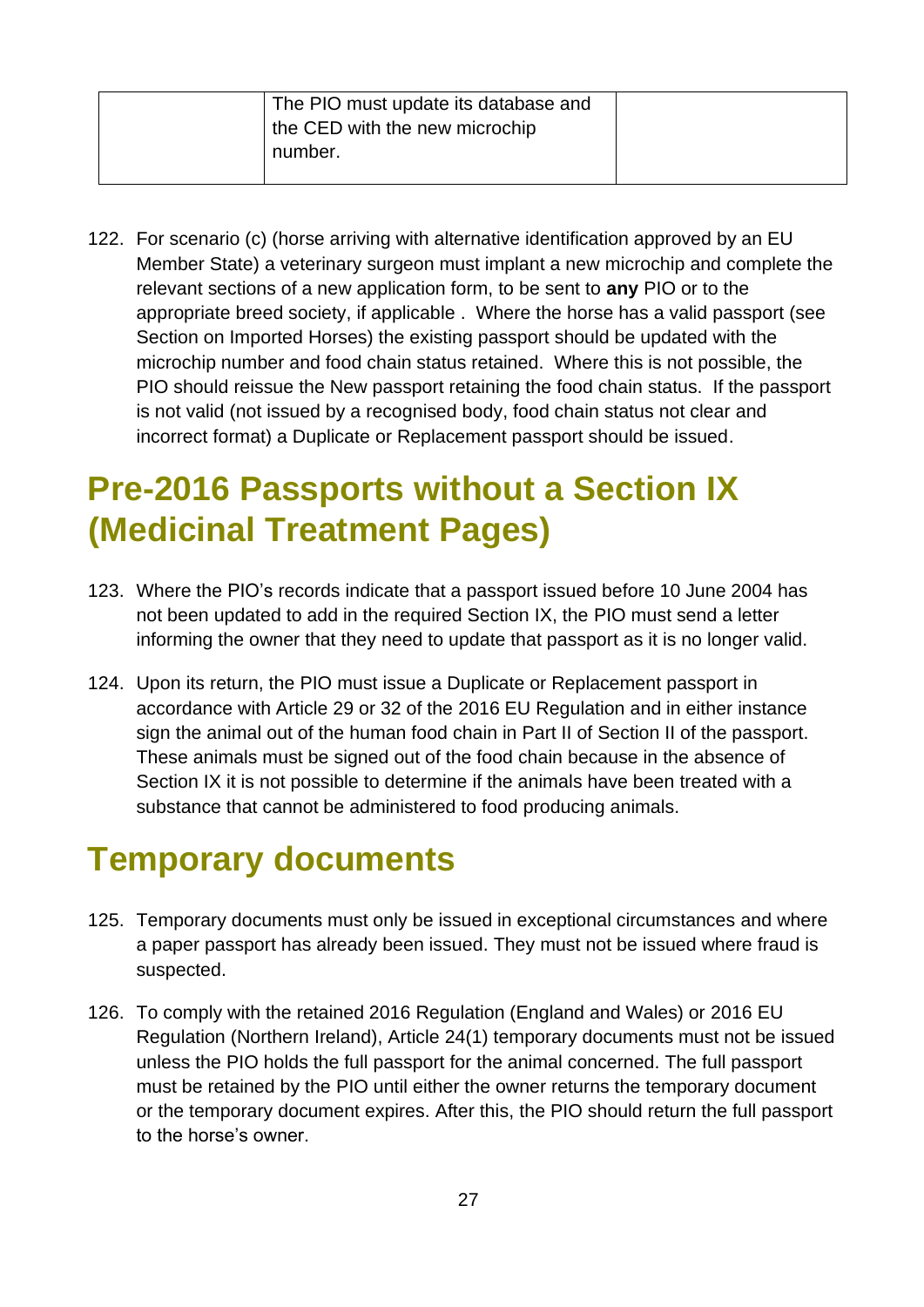- 127. Temporary documents must be clearly printed with all information required by Annex III of the retained 2016 Regulation (England and Wales) or 2016 EU Regulation (Northern Ireland) including a clear expiry date not exceeding 45 days from issue.
- 128. Temporary documents must be stamped with the PIO's official stamp and contain a watermark, embossed stamp or hologram. This is to protect against fraud and aid in the identification of valid documents.
- 129. Details of any temporary document issued by a PIO must be noted on its database as described in paragraph 17d.
- 130. PIOs must contact owners within 10 working days of the temporary document's expiry date if the owner has failed to return it. This is to minimise the risk of fraud by reducing the number of expired temporary documents in circulation.
- 131. PIOs must inform customers issued with a temporary document that:
	- a. If a horse's permanent passport is not immediately available to a veterinary surgeon, medicine that would exclude that horse from the food chain, cannot be administered.
	- b. Horses may not be moved between countries or to slaughter on a temporary document.

## <span id="page-32-0"></span>**Smart Cards**

- 132. Smart cards are an additional identification method permitted by the retained 2016 Regulation (England and Wales) or 2016 EU Regulation (Northern Ireland).
- 133. The Scottish Government has already enabled owners of horses with passports issued by Scottish PIOs to purchase a smart card, but this is not yet administratively available in England, Wales or Northern Ireland.
- 134. Horses with smart cards can travel anywhere in GB without the need to be accompanied with the passport.
- 135. The smart card cannot be used as a substitute for the passport when accompanying the horse to slaughter. The passport must always accompany the horse to slaughter.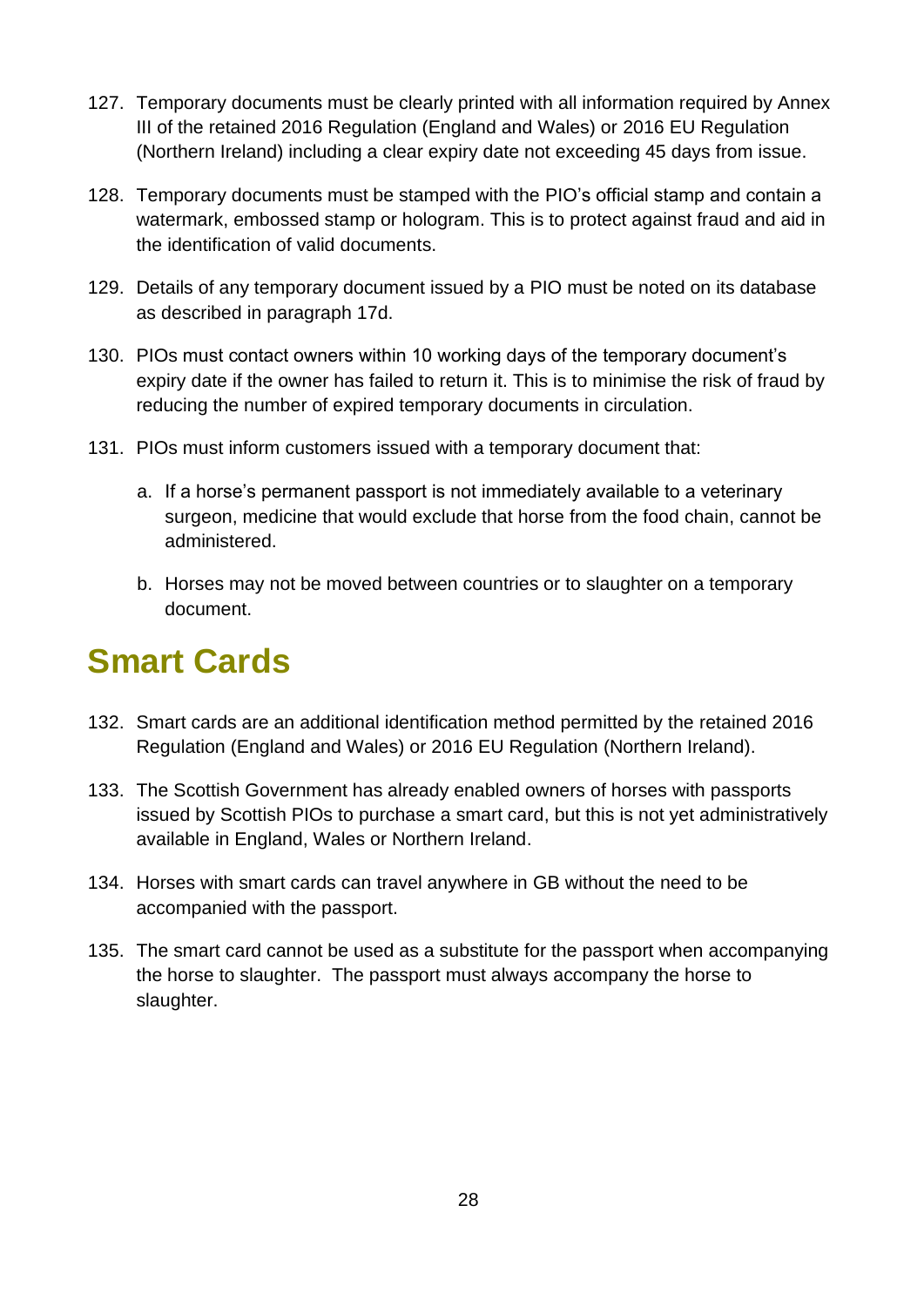# <span id="page-33-0"></span>**Working with CAs, enforcement agencies and horse owners**

### <span id="page-33-1"></span>**General Obligation**

136. All PIOs must cooperate with the CA. Failure to do so may result in suspension or withdrawal of approval to issue passports, and for breed societies suspension or withdrawal of recognition. See Section on Approval of PIOs

### <span id="page-33-2"></span>**Contact Details**

- 137. Each PIO must have a single mobile or landline telephone number and single corporate email address. These contact points must be accessible by several members of staff. Calls or emails may be referred or automatically transferred to another member of staff if necessary.
- 138. PIOs must publish the names and contact phone numbers of their officers on their website.
- 139. The contact details mentioned in paragraph 137 must not change without exceptional reason. They must not be regularly altered and must remain the same regardless of staff absences. The relevant CA must be informed prior to any such change using the contact details at the start of this document.
- 140. PIOs must act in accordance with the Data Protection Act 2018 and GDPR in all contact.

### <span id="page-33-3"></span>**Dealing with enquiries from CAs and enforcement agencies**

- 141. PIOs must provide their respective CA with details of their registrar or secretary and inform that CA of any change to these details using the contact information on page 2 of this document.
- 142. Where a PIO receives a request for personal data from an enforcement agency for example Food Standards Agencies, Local Authorities, Animal and Plant Health Agency, Police, DARD Veterinary Service Enforcement Branch or the courts it must consider the request under the  $Data Protection$  Act  $2018$ <sup>1</sup> and, in particular, consider whether the exemption provided for in Schedule 11 (data processed for the

<sup>&</sup>lt;sup>1</sup> Information on how to handle personal data, including how to process **Section 29 requests**, is available from the Information Commissioners Office.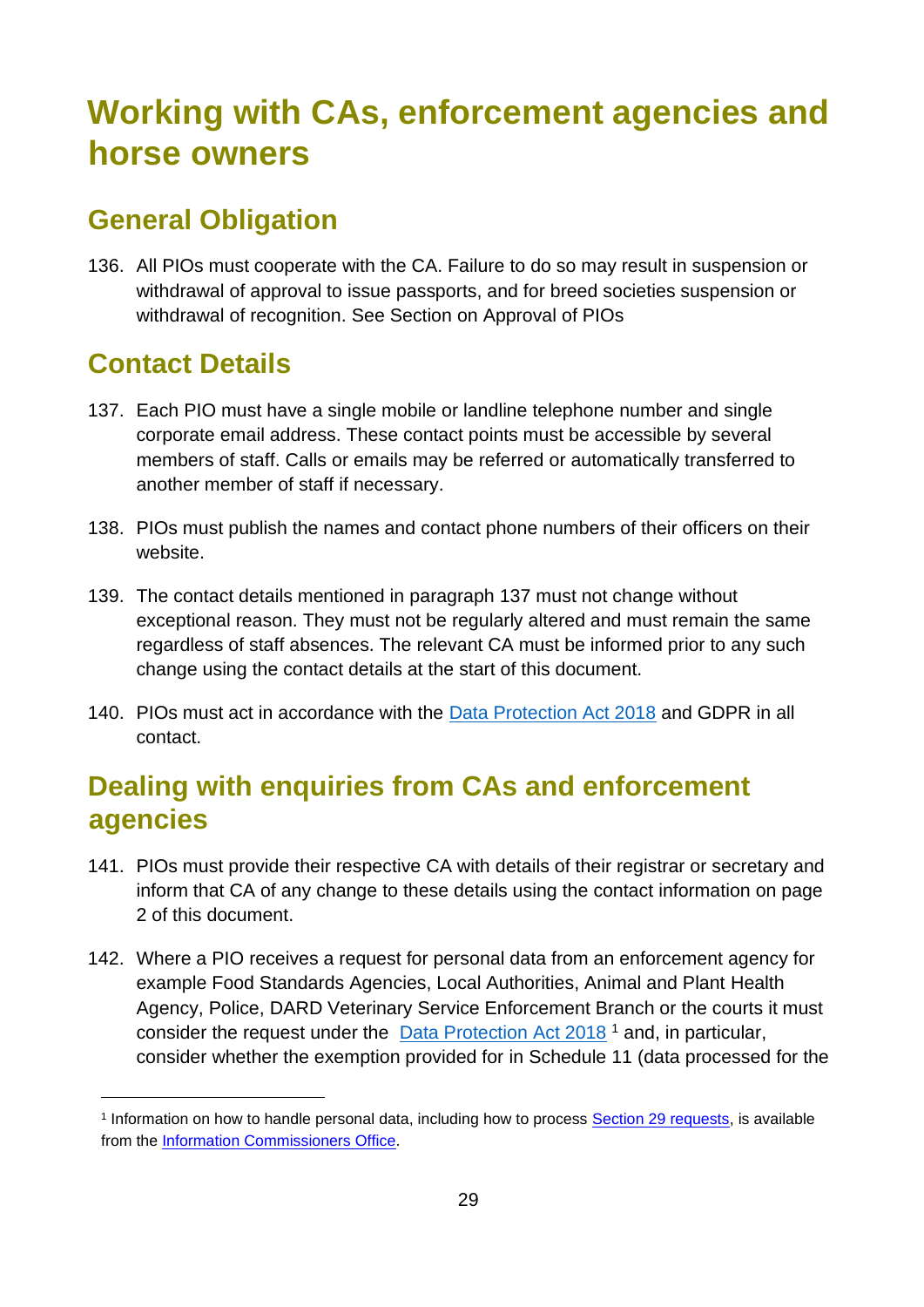prevention of crime etc) applies. Where the criteria of the exemption are met, PIOs would be expected to release the information requested directly to the requestor. Please note that PIOs are expected to work in support of the CA and enforcement authorities in enabling the efficient and effective operation of the regime.

- 143. PIOs are expected to respond to information requests of any format from CAs and enforcement bodies within 24 hours (of a working day). Where the requested information is not available a nil return must be sent so that the CA or enforcement body is aware that the request has been received and acted upon.
- 144. Following a request in writing from the PIO, the CA may extend the deadline within which the PIO is required to provide information in paragraph 143. If granted, any extension of time will be notified to the PIO in writing,
- 145. PIOs must be able to provide any non-personal data that can be reasonably expected to CAs when requested and within a specified time frame.
- 146. Under the existing legislative framework, PIOs can be required to provide information to any CA designated Central Equine Database in a format and timescale that is in accordance with any written notice served by the CA.
- 147. PIOs should be able to deal with most passport enquiries. However, if they are unable to do so, enquiries from members of the public should be referred to the CA public helpline. Contact details are provided at the start of this document.

### <span id="page-34-0"></span>**Dealing with general enquiries**

- 148. PIOs must be able to answer the telephone number in paragraph 138 between the hours of 10am and 4pm every working day as a minimum. During this time, the telephone must be staffed by a trained individual who has access to the PIO's database and is able to supply information as requested<sup>2</sup>.
- 149. An answering service must be available during working hours. Outside working hours this should provide a recorded message to inform callers of working hours.
- 150. All messages left on answering services must be returned within 1 working day of receipt. If this is not possible, details of any office closures should be made available on the PIO's website.
- 151. Written correspondence including emails must be answered within a maximum of 15 working days of receipt. In exceptional circumstances where this deadline cannot be met, a holding reply, explaining the reason for delay, must be sent within 5 working days.

<sup>&</sup>lt;sup>2</sup> To help meet this requirement, organisations may create a shared database.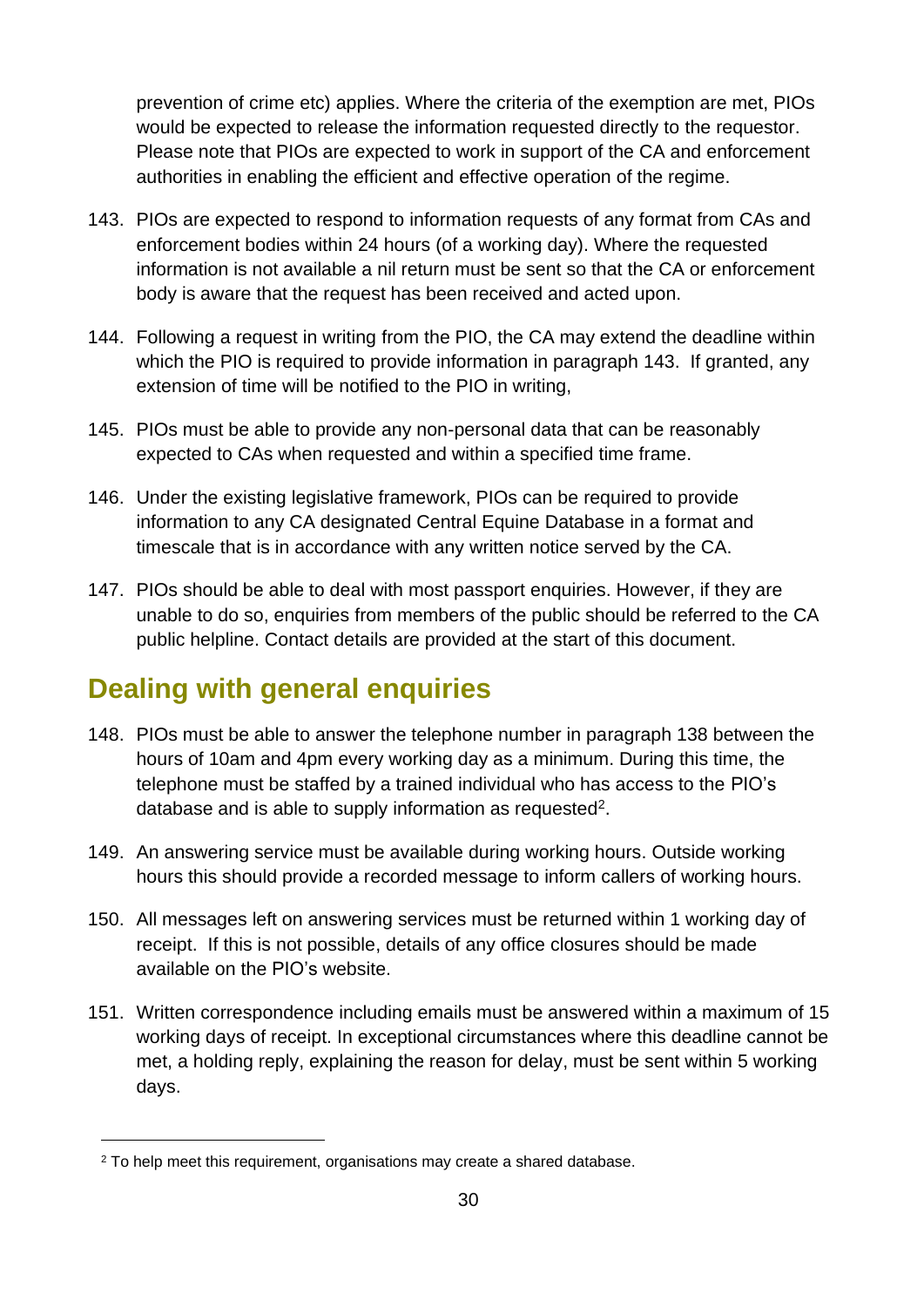- 152. Each PIO must have written complaints and appeals procedures that are displayed publicly on the PIO's website. They must include at least:
	- a. That written acknowledgement of receipt of the complaint or appeal will be provided by return;
	- b. Written confirmation to be provided within 15 working days of how the complaint is to be dealt with;
	- c. Written confirmation of the outcome, including any procedures to appeal that outcome.

# <span id="page-35-0"></span>**Detecting and preventing fraud**

- 153. PIOs must carry out reasonable checks to ensure that passports and passport applications are valid and correct. This must include checking applications and returned passports against existing records and sample passports for consistency.
- 154. PIOs must be aware of and where appropriate act upon signs of fraud, which might include:
	- a. Unusual volumes of registrations which cannot be explained.
	- b. Where foals are declared as born outside the normal foaling season.
	- c. Where a number of application forms are submitted by the same breeder or agent for horses purporting to be born on or around the same date.
	- d. Where a passport has been issued by a PIO that is not approved by the CA.
	- e. Where there are any inconsistencies on passports or change of detail applications, particularly where a passport is purporting to have been issued by a PIO that has lost its approval or a passport has been returned following slaughter.
	- f. Signs of unofficial changes including handwritten amendments, variation in paper quality, changes that have not been stamped by the PIO or bindings that are incomplete or faulty.
	- g. Evidence that veterinary information has been altered by someone that is not a vet. This could include evidence of applications being altered after a vet's signature; unfamiliar stamps claiming to be those of specific veterinary practices or variations in the signature of a particular veterinary surgeon. PIOs can check whether a person is registered with the RCVS using their database.
	- h. The addition of additional or subsequent microchip to a horse.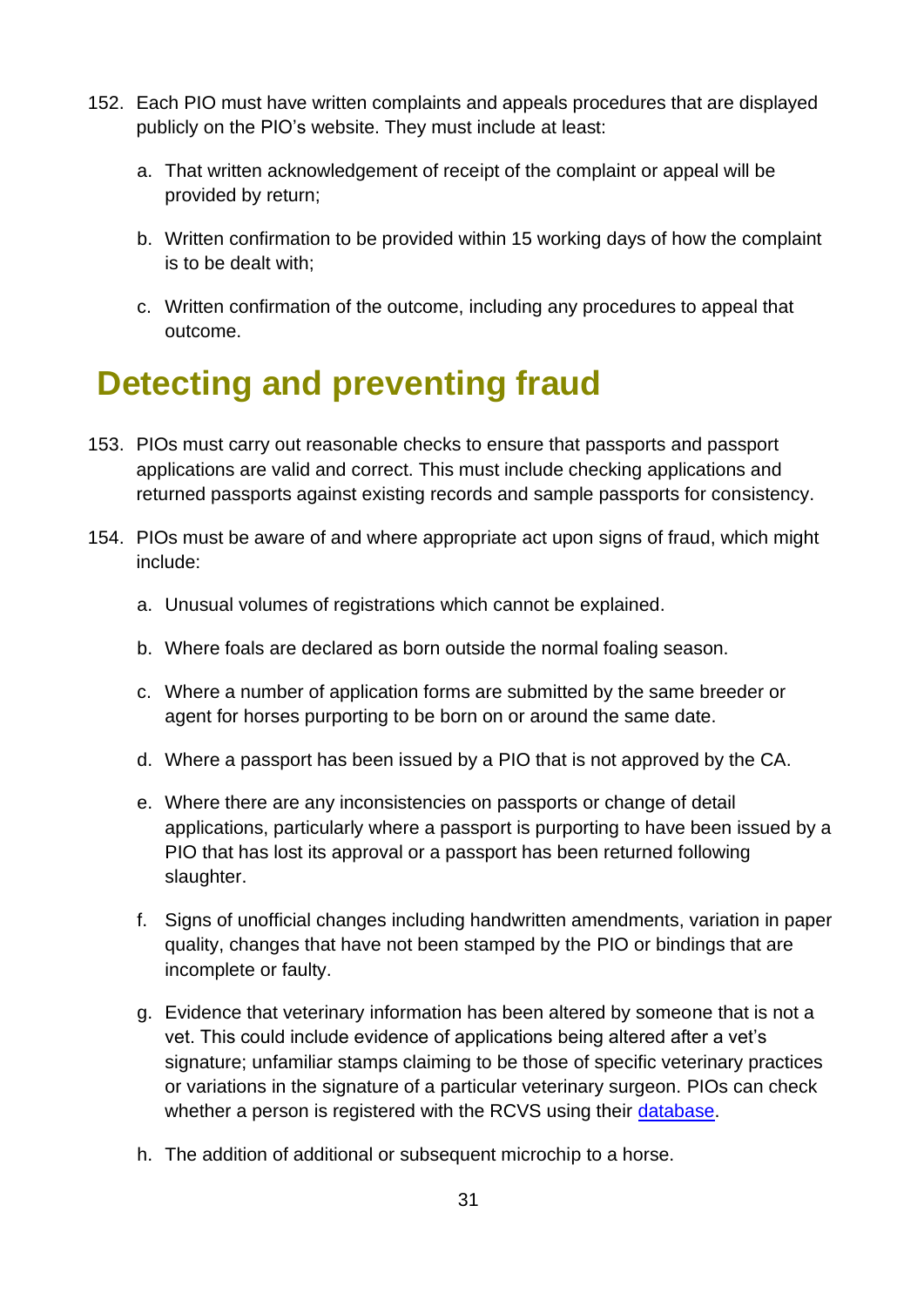- i. The return following slaughter of an original passport where a Duplicate passport has been issued to the same animal.
- 155. The list of signs of fraud is intended as a guide. It is accepted that for particular groups of horses, practices outlined in parts a - c of paragraph 154 may be commonplace and therefore not warrant noting. Similarly, there may be indicators that particular PIOs feel should be checked for as part of their own practices.
- 156. Any evidence of modification, tampering or fraud including Sections II and IV (and pre-2016 Section IX) anomalies must be noted on the PIO's database as described in paragraph 17.a.
- 157. If a passport is identified as suspect the PIO should immediately refer it to their horse passports enforcement authority<sup>3</sup>.
- 158. If a PIO has evidence that an individual or group may be involved in horse passport fraud it must report this immediately to its enforcement authority<sup>4</sup>.

### <span id="page-36-0"></span>**Breaches of the regulations**

- 159. PIOs are encouraged to liaise with their Local Authority to discuss and agree how to work together. In England the 2018 regulations introduced new civil sanctions in addition to criminal sanctions, which give more flexibility to LAs when addressing non-compliance.
- 160. Any referrals may be by secure telephone, email or post. Care must be taken to ensure that all such communications comply with the Data Protection Act 2018
- 161. Upon receipt of information the Local Authority will record it and assess whether enforcement action is appropriate. The information will, if necessary, be passed to the Local Authority for the area in which the offence may have taken place. Follow up action by Local Authorities will be taken in line with the authority's enforcement policy.

## <span id="page-36-1"></span>**Business continuity**

162. PIOs must have documented procedures in place to ensure that the expectations in this document can continue to be met in the event of disruption to business. This must include back-ups for electronic databases and arrangements for staff cover in the event of absences or holiday. In the case of extreme weather conditions, these

<sup>&</sup>lt;sup>3</sup> In England, Scotland and Wales the enforcement authority is the Local Authority for the area in which the organisation operates. Enforcement is usually managed by the Trading Standards Service or Environmental Health Department. In Northern Ireland the enforcement authority is DARD Veterinary Service Enforcement Branch who can be contacted via the DARD helpline on 0300 200 7852.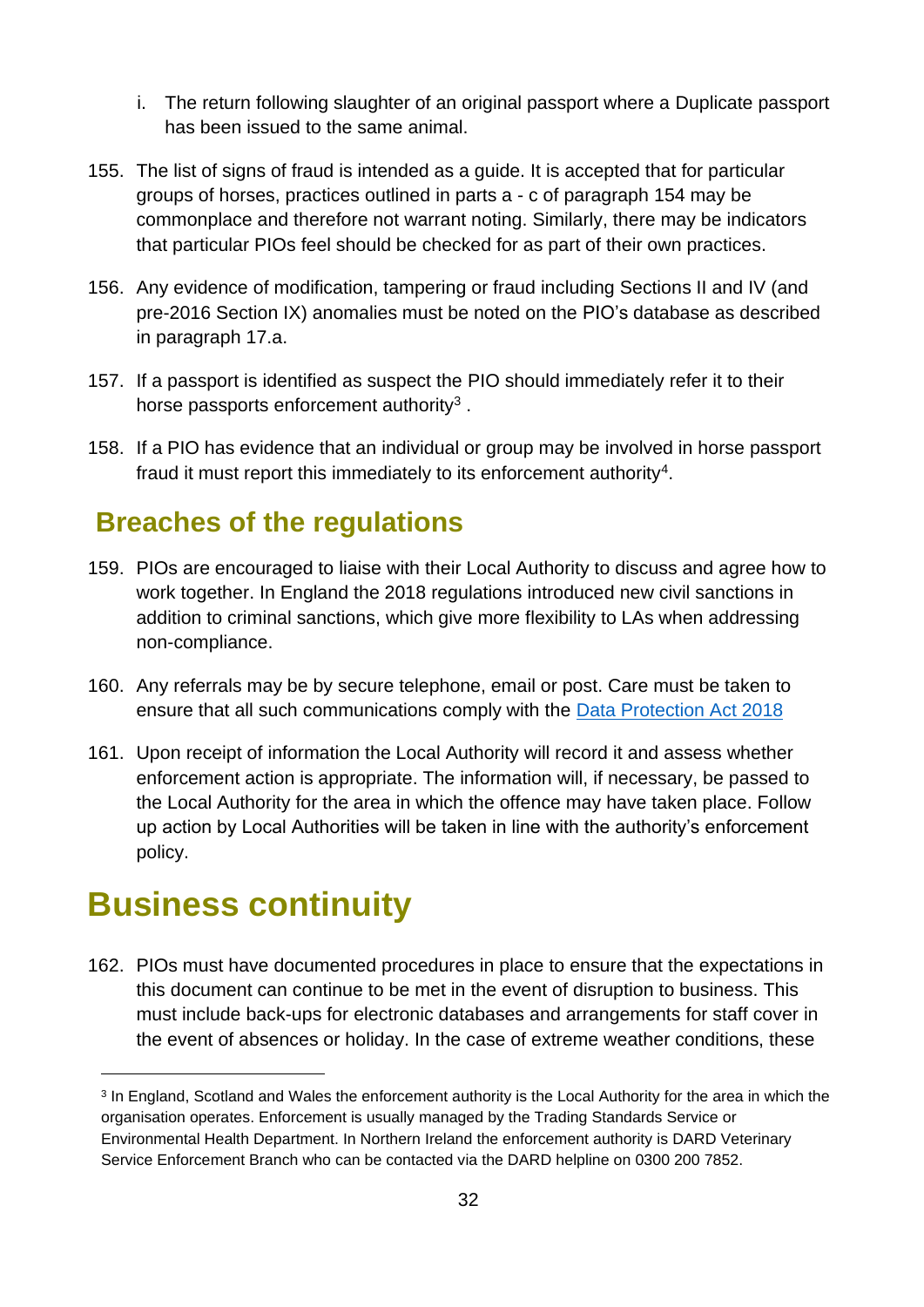procedures might include provisions for a member of staff to take calls from home or to place a notice on the organisation's website.

### <span id="page-37-0"></span>**Business activity**

163. PIOs must be actively trading.

### <span id="page-37-1"></span>**Procedures on ceasing trading**

- 164. If a PIO ceases trading it is important that passports issued by them can still be maintained. It is therefore a requirement that all PIOs have a clear documented plan in place for transfer of the passport maintenance part of their business to another approved PIO should they cease trading or lose their CA approval. This plan must clearly identify the PIO nominated to take over passport management and put arrangements in place to ensure a smooth transfer of records.
- 165. All PIOs must inform the CA for their territory of which PIO they have nominated to take over their passport management, in the event they cease PIO activity. If the nominated PIO becomes unable to take on that role then another PIO must be nominated in its place. The PIO should inform the CA of any change within 7 days.
- 166. If a PIO is to cease trading, it should take the steps outlined in its transfer plan.
- 167. A PIO is expected to provide the CA with a copy of all its horse records in an electronic format as requested by that CA in the event that it ceases to manage horse passports and the information is not transferred to another approved PIO. Contact details for CAs are provided at the start of this document.

# <span id="page-37-2"></span>**Approval of PIOs**

- 168. This document aims to enable PIOs to meet CA expectations with regards to operating efficiently, by setting out the minimum standards necessary to ensure efficient operation of the UK equine identification regime as a whole. These expectations include, but are not limited to, availability for contact for enforcement purposes and detection and management of fraud.
- 169. In order to ensure protection of the human food chain and compliance with legislation, the CA reserves the right to audit any approved PIO at any time to ensure that these guidelines are being adhered to. Reasonable notice of an audit visit will normally be given and PIOs must agree to such a visit.
- 170. PIOs approved in the UK must be capable of being audited within the UK.
- 171. CAs do not currently have specific and direct legal powers to charge for auditing but reserve the right to introduce such powers at a future date.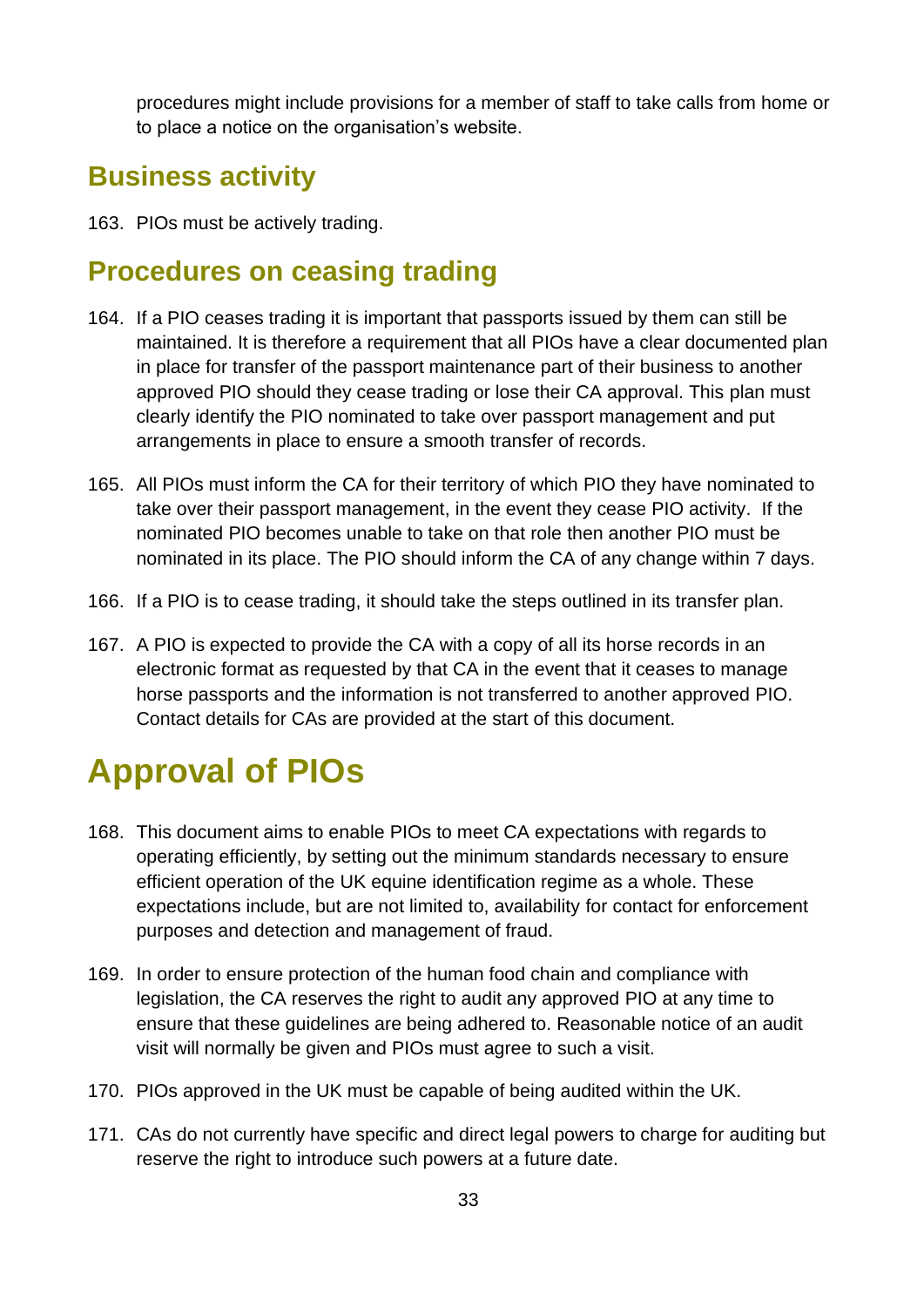- 172. Consistent failure to comply with any requirements in the regulations, this document or to cooperate with the CA may result in the withdrawal of their approval. Depending on the seriousness of the failure, the CA may:
	- a. For minor failings, give clear notification of the areas where improvement is needed and a period of time that the CA considers reasonable to act. The timescale for improvement will depend on the seriousness and frequency of the failing. If sufficient improvement is not made within that timescale, the CA may suspend or withdraw approval.
	- b. In the most serious cases, remove approval immediately. These include but are not limited to, potential breaches of horse passports or data protection legislation, a large number of shortcomings or failure to implement any improvements which have been requested by the CA within the timescale set. In these cases, PIOs will be given clear reasons for the decision to withdraw approval.
- 173. PIOs have the right to make a representation against a decision to withdraw approval. Details of how to make such representation can be found in Annex 3 of this document.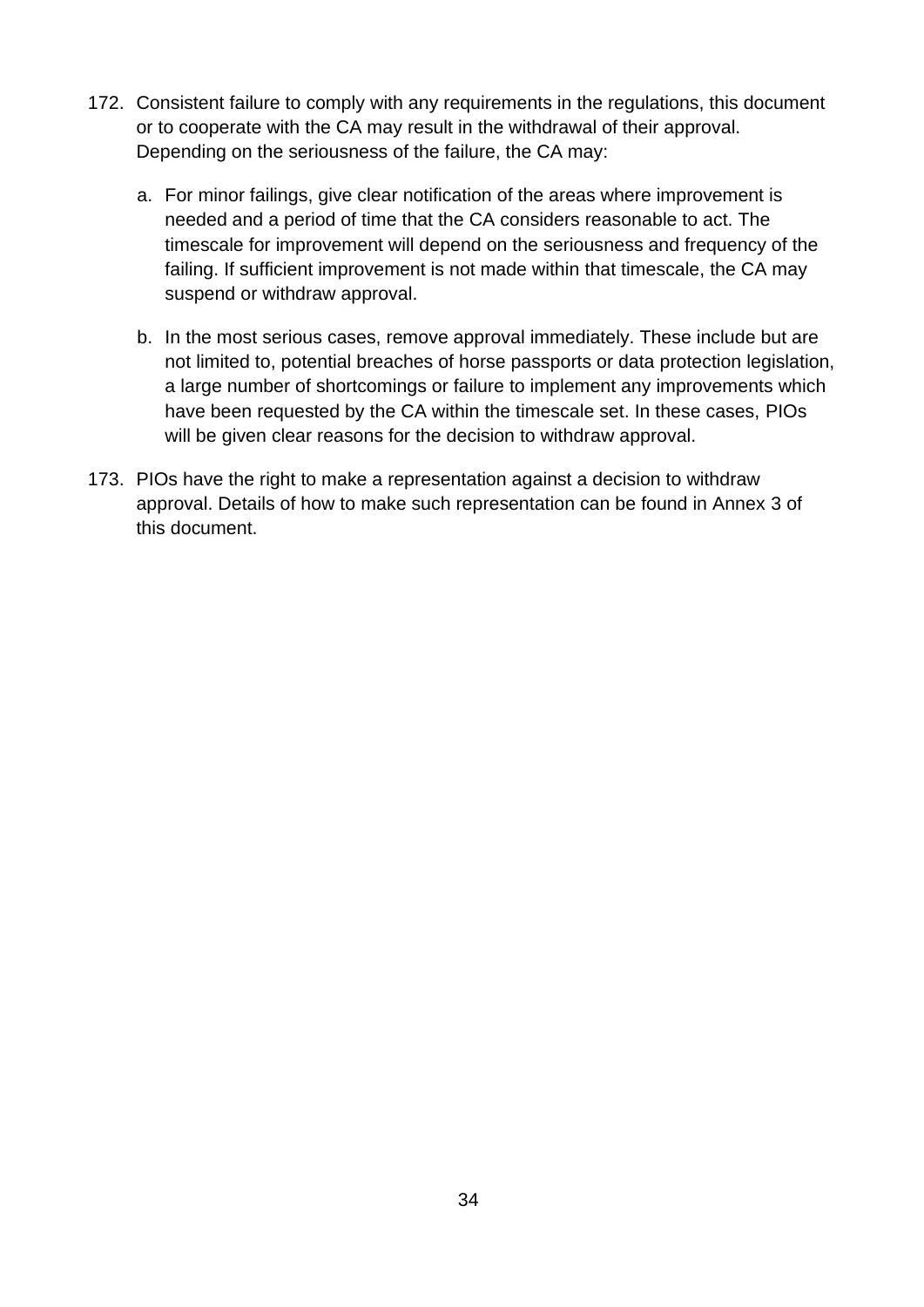# <span id="page-39-0"></span>**Annex 1: Glossary of terms**

**"breeding and production horse"** – in simple terms this is a horse that isn't a "registered horse" (see below) and only requires an **ID-only passport**. A definition is also given in Article 2 of the retained 2016 Regulation (England and Wales) or 2016 EU Regulation (Northern Ireland).

**"Duplicate passport"** – a passport (irreversibly excludes equine from the food chain) issued in at least the following situations:

- a) A first passport issued late (i.e. more than 12 months after date of birth) for a registered horse eligible for inclusion in a studbook;
- b) A subsequent passport issued when a passport is lost but the equine can be identified (from microchip number or a properly completed outline diagram). This may include rescued equines;
- c) A subsequent passport issued when enforcement bodies identify discrepancies in the first one.
- d) A subsequent passport issued when a microchip cannot be located but the equine can be identified from a properly completed silhouette.

### **"ID-only passport" – a passport issued for a non-registered (i.e. "breeding and production") horse**

**"New passport"** - a passport that is issued within statutory deadlines (i.e. issued within 12 months of birth) or which is issued for wild or semi wild equines of any age when they are moved from designated areas or brought into domestic use. This term is also used on CED when uploading existing passport details for a horse that has been imported from any other country (including the EU).

**"Re-issued passport"** – a passport (maintains previous food chain status) re- issued in the following situations:

- a) A reissue of a foreign passport by a UK PIO within 30 days of completing the customs procedure for an horse imported from a third country where the passport was issued by a recognised body (Art 14(a) of the 2016 regulation), food chain status is clear but the existing passport cannot be amended to comply with article 7(2) of the retained 2016 Regulation (England and Wales) or 2016 EU Regulation (Northern Ireland);
- b) A subsequent passport issued when a breeding and production horse is upgraded to a registered horse and the existing passport cannot be adapted;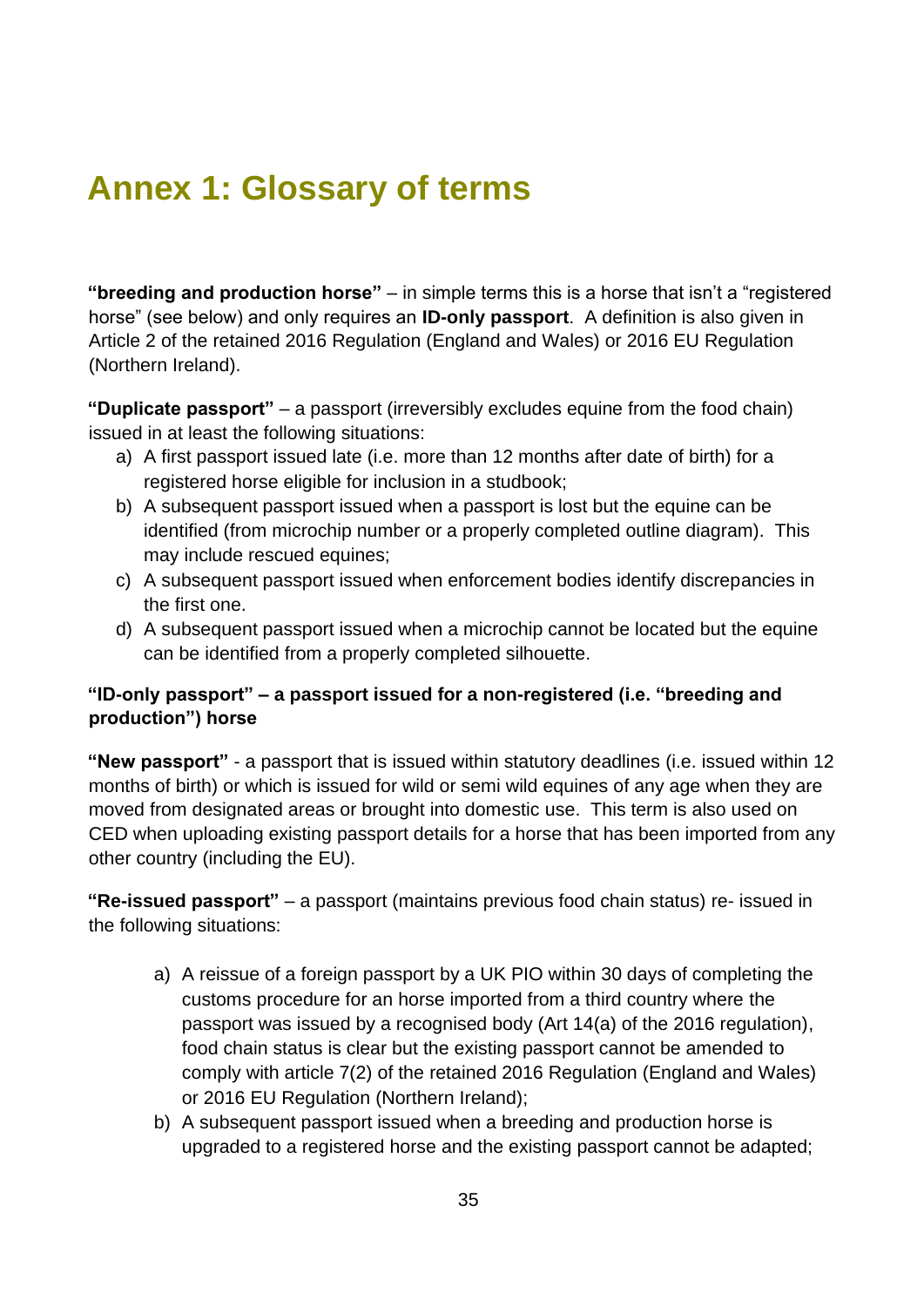- c) A substitute passport for one that is damaged but remains fully bound, clearly legible throughout and free of signs of fraud;
- d) An amended passport to correct minor errors in the original;
- e) A re-issue of a passport confiscated as part of an investigation.

**"registered horse"** – in simple terms, a registered horse is one that is registered in a breed studbook and which needs more sections completed in the passport, to prove its genetic heritage. More specifically, for England and Wales the retained 2016 Regulation defines registered equidae as those:

(i) entered or registered and eligible for entry in a studbook, in accordance with the rules laid down by Articles 4(3), 19(4), 30(9) and (10), 32, 33 and 34(1)(c) of, and Annex 1, Part 1 of Annex 2 and Annex 5

in relation to the United Kingdom, retained Regulation 2016/1012,

in relation to EU member states, Regulation (EU) 2016/1012, as it has effect in EU law,

and identified by means of an identification document issued by a competent authority; or (ii) horses, including ponies, registered with an international association or organisation, which manages horses for competition or racing and identified by means of an identification document issued by the national branch of that association or organisation;

And for Northern Ireland the 2016 EU Regulation (Article 2) defines registered equidae as those:

(i) entered or registered and eligible for entry in a studbook, in accordance with the rules laid down pursuant to Article 4(2)(b) of Directive 90/427/EEC and identified by means of an identification document provided for in Article 8(1) of that Directive; or

(ii) horses, including ponies, registered with an international association or organisation, which manages horses for competition or racing and identified by means of an identification document issued by the national branch of that association or organisation;

**"Registered passport"** – a passport issued by a studbook/breed society for a "registered horse"

**"Replacement passport"** – a passport (irreversibly excludes the equine from the food chain) issued in the following situations:

- a) A first passport issued late (i.e. more than 12 months after date of birth) when the equine is not eligible for entry into a studbook;
- b) A subsequent passport issued when a passport is lost, the equine *cannot* be identified (by a microchip number or diagram) and previous passport issue cannot be confirmed. This may include rescued horses;
- c) A subsequent passport issued when a microchip cannot be located and the horse cannot be identified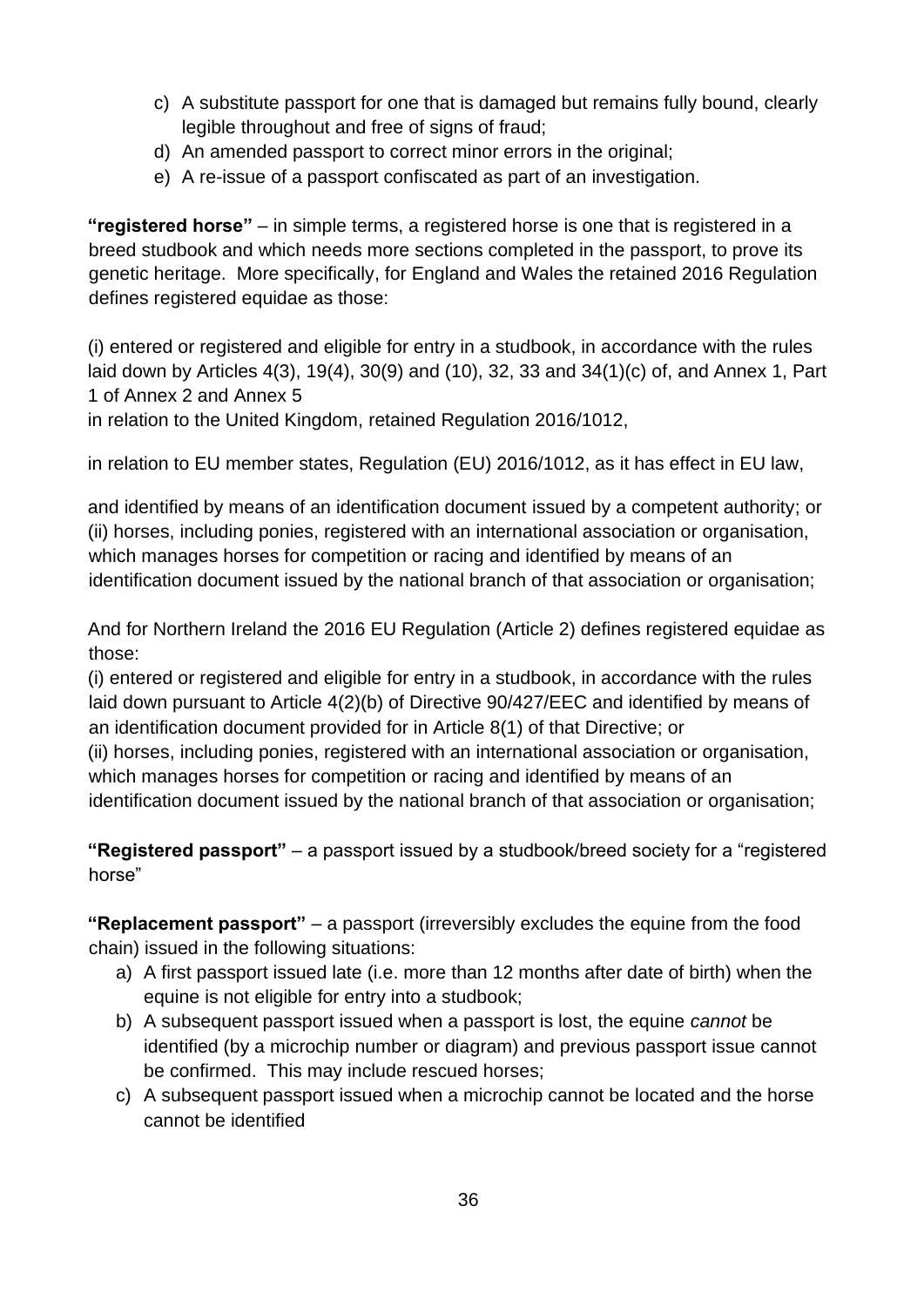**"UELN"** – Universal Equine Life Number comprising of a six-digit UELN-compatible code unique to the PIO and a nine-digit individual identification number assigned to the horse. This number should remain the same for the horse's lifetime (see Annex II for more details)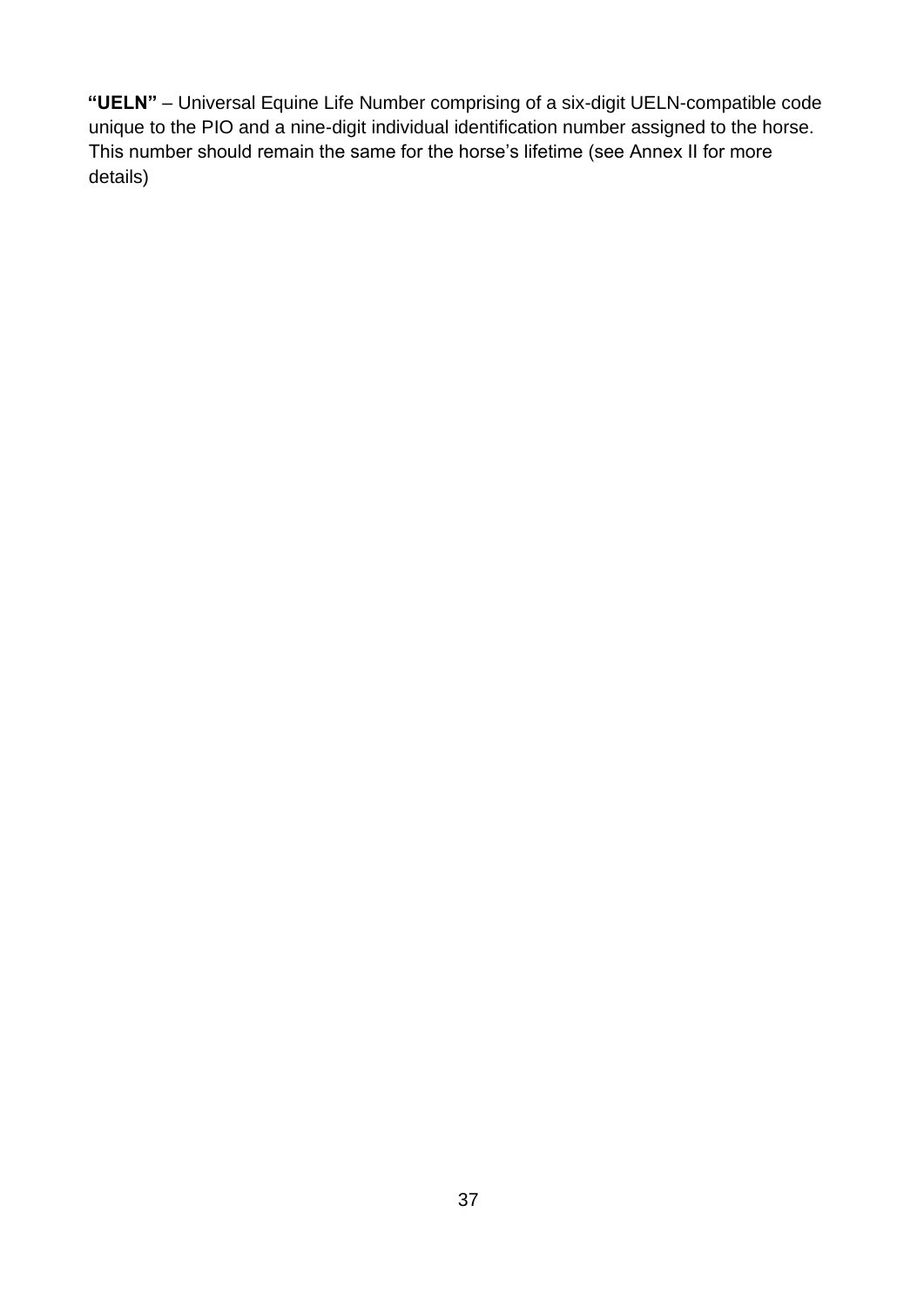# <span id="page-42-0"></span>**Annex 2: Unique Equine Life Number**

#### **The UELN system**

1. The retained 2016 Regulation (notably Article 2(o)(i)) provides the legal basis for the use of a Unique Equine Life Number (UELN), using the UELN system, in all horse passports.

2. The wider objective of the UELN system is to ensure that each horse in the world is uniquely identified using a single reference number so that all horses can be efficiently managed globally and nationally. The system enables the historic registration numbers contained in stud books of birth to be included within the UELN.

3. The key principles of the UELN are documented on www.ueln.net but due to variations in terminology, these guidance notes have been produced to clarify how the UELN is applied within the United Kingdom. The website also provides details of the UELN identifiers for all approved breed societies and international sport and competition organisations worldwide.

4. A UELN is comprised of the characters 0-9 and A-Z and is not case sensitive, although for consistency letters always use upper case. Normally UELNs are fifteen characters long, comprising six characters to identify the PIO issuing the UELN, then nine characters to identify the equine within the PIO. However, a small number of countries give their PIOs 5-character identifiers, so their UELNs will be fourteen characters long. All UELNs issued in the UK are fifteen characters long.

5. Importantly, the UELN allocated to a horse should remain unchanged for its lifetime. The PIO that first registers the horse creates the UELN, prefixing it with the six-character identifier assigned to them, and enters it on the passport. Competent Authorities are responsible for assigning the unique six-character identifier to the PIO during official approval, and for registering the identifier with www.ueln.net. Under the retained 2016 Regulation, this identifier also refers to the (PIO) database on the territory in which the horse has been identified. A PIO cannot use the six-character identifier belonging to another PIO. If a PIO upgrades or replaces a passport issued by a different PIO, they should enter the *existing* UELN created previously by that PIO in the passport.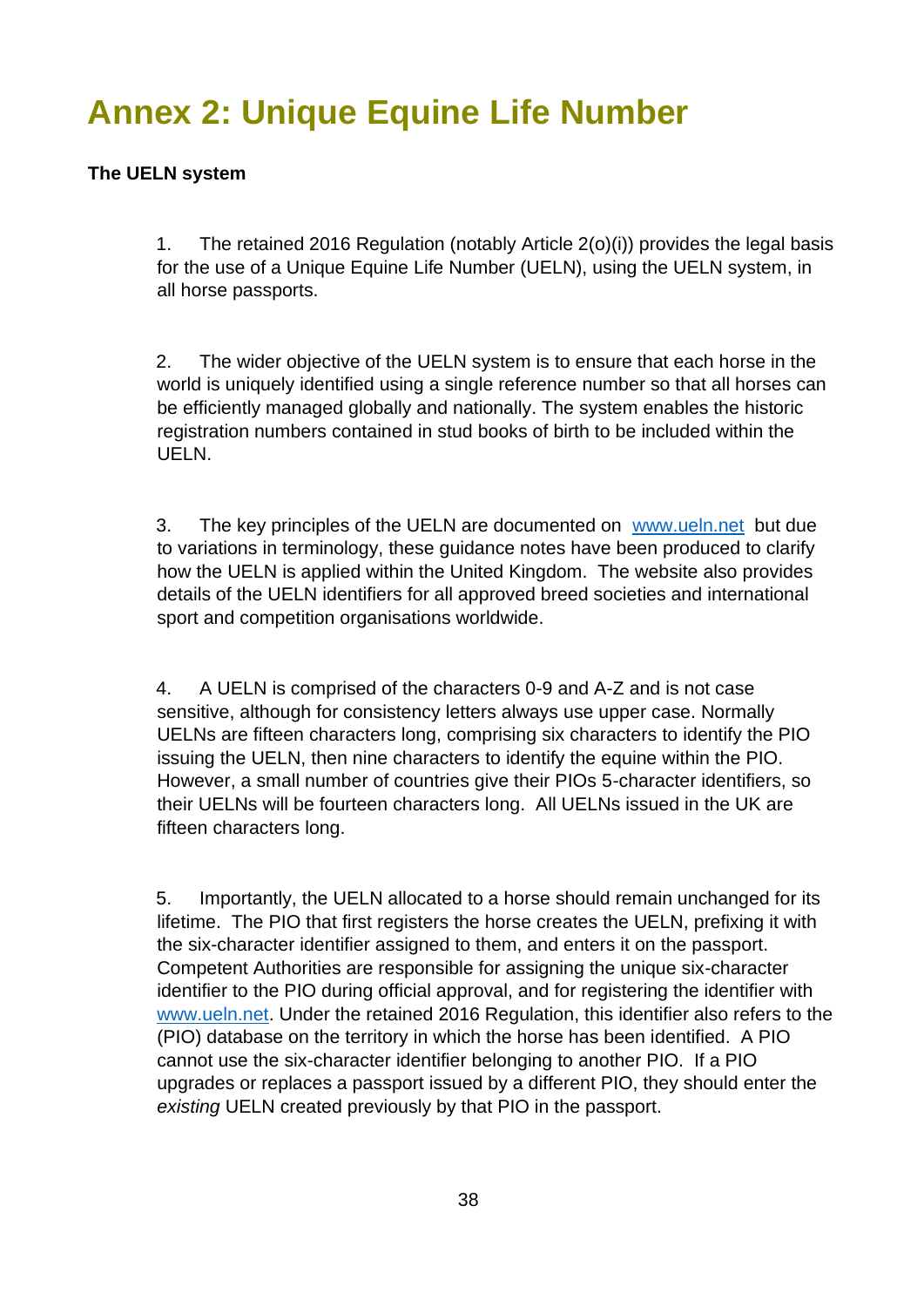#### **Example of an UELN**

6. The **first three characters** of the UELN identify the territory (e.g. UK) that issued the passport and the **second three characters** identify the PIO within that territory that issued the passport (together forming the six-character PIO identifier). In practice this code will never be maintained as two separate fields and the central UELN register maintains a list of all codes. The **remaining nine characters** uniquely identify the horse within a PIO.



#### **Detailed rules and exceptions**

#### **Territory Identifier**

7. The initial three-character **Territory Identifier** is taken from the ISO-3166 territory table that identifies the territory that is issuing the passport. In the United Kingdom this will always be 826. Notably, some countries do not use a three-character identifier, e.g. Germany has historically used the two character 'DE', although more recently a move has been made to replace 'DE' with the numeric prefix 276.



- 8. For all historic records of horses where a UELN has not been created, the UELN code for the horse will be that of the PIO that issued the passport.
- 9. In some instances, a PIO may manage the passports of another territory by appropriate agreement from the relevant international organisation or association for competition or race-horse management. An owner with a foal born in the UK may also want to obtain a passport from an EU studbook PIO. Under **Regulation (EU) 2016/1012 (The Zootechnic Regulation)** - as substituted and amended in UK law by *The Animal Breeding (Amendment) (EU Exit) Regulations 2019, and The Animals, Aquatic Animal Health, Invasive*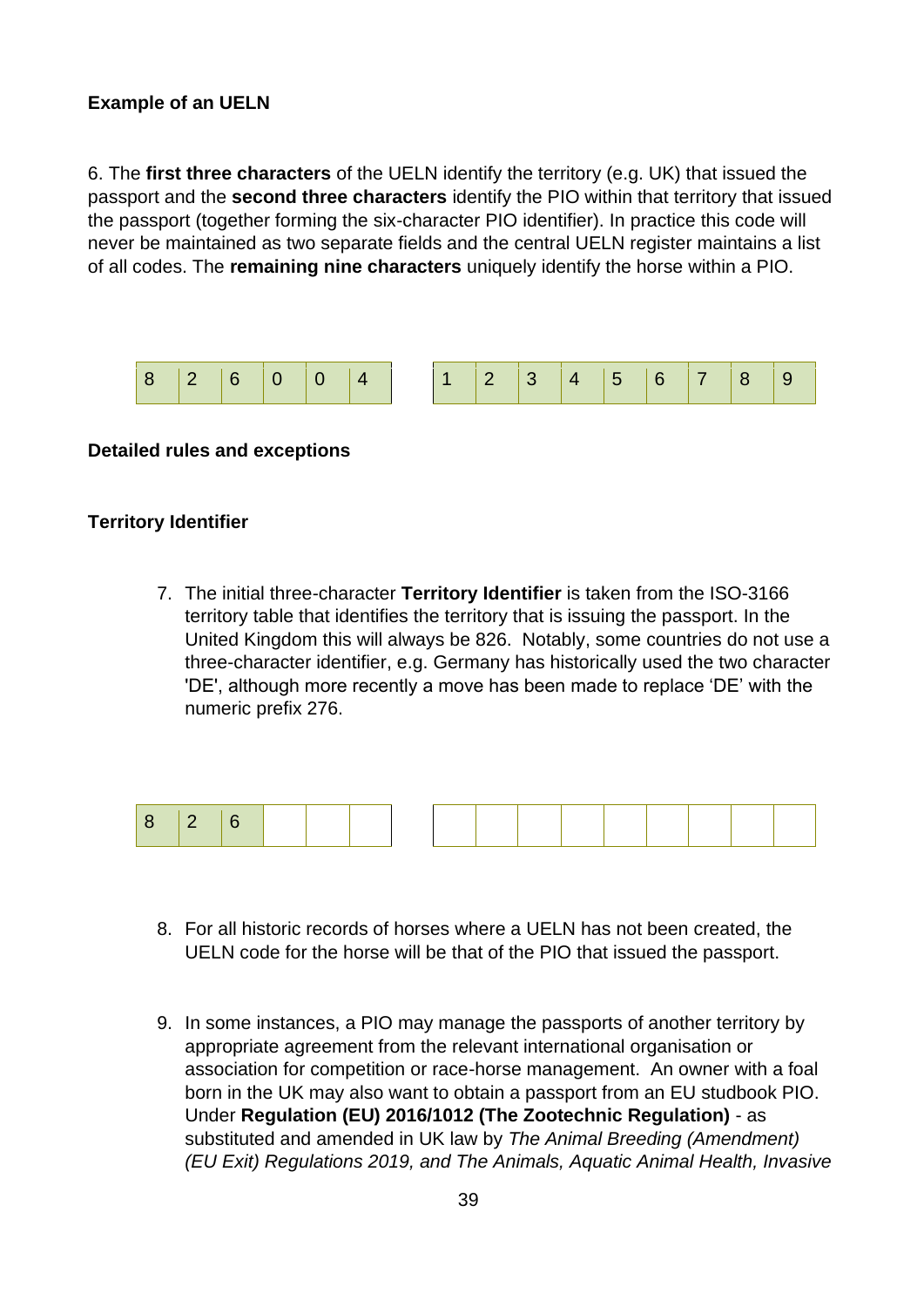*Alien Species, Plant Propagating Material and Seeds (Amendment) (EU Exit) Regulations 2020* - Defra may approve applications from recognised EU studbooks to extend their breeding programmes into the UK or part of the UK. Where they are approved, PIOs in EU Member States may register and issue passports for equines resident in the UK. In this case, the UELN number will refer to the issuing EU PIO and should not use 826 (UK) as the Territory Identifier. For example, the Kerry Bog Pony Cooperative Society is recognised as a breed society in RoI and has an approved breeding programme extension into the UK, so when registering an equine resident in the UK they will use their own relevant UELN code (first six digits) including the Territory Identifier (372) for the RoI.

#### **Organisation Identifier**

10.The second three characters (generally numbers) are assigned to uniquely identify the PIO that issued the passport, for example:



11.In order to accommodate historic identification numbers of the ISBC for Thoroughbreds, character codes are sometimes used e.g. Weatherbys Thoroughbreds use "0GB". This exception results from the ISBC adopting an alphabetic suffix to denote territory of birth in 1999. Where there is a twocharacter code, e.g. GB for Great Britain and FR for France, the code is preceded by a 0 – "0GB" and "0FR.

#### **Horse Identifier**

12.The last nine characters are alphanumeric and uniquely identify a horse that is registered within a particular PIO:

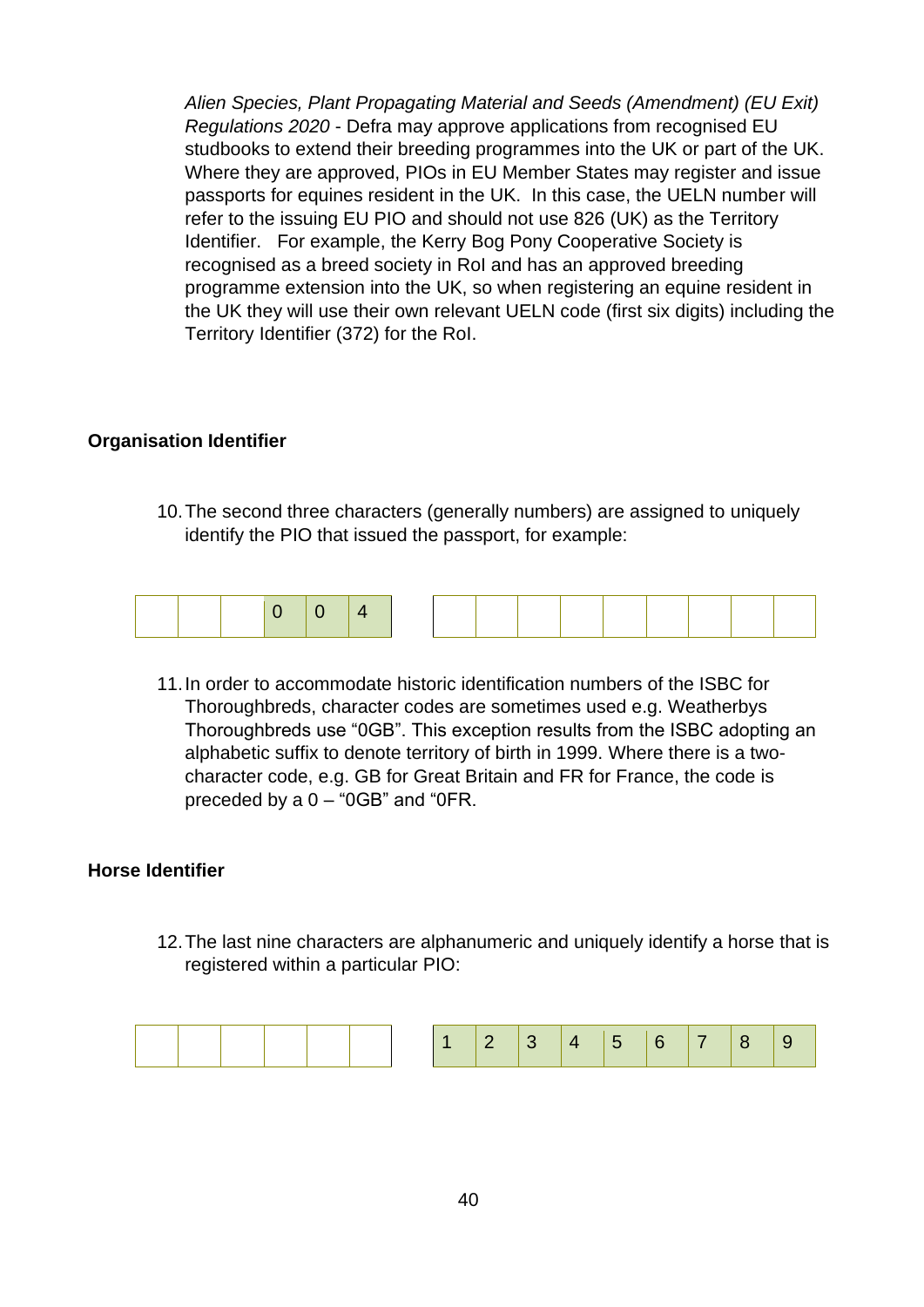If the internal reference is longer than nine characters, look at the composition of this reference and strip out any data that may be part of the identifier but is not required to uniquely identify the horse in your PIO. Occasionally, a date, the sex or the height of the horse may be included as part of the identifier and can be removed to leave a unique reference with exactly nine characters. If stripping out this data leaves the reference too short, then extra zeros can be added at the start, so it is exactly 9 characters in length.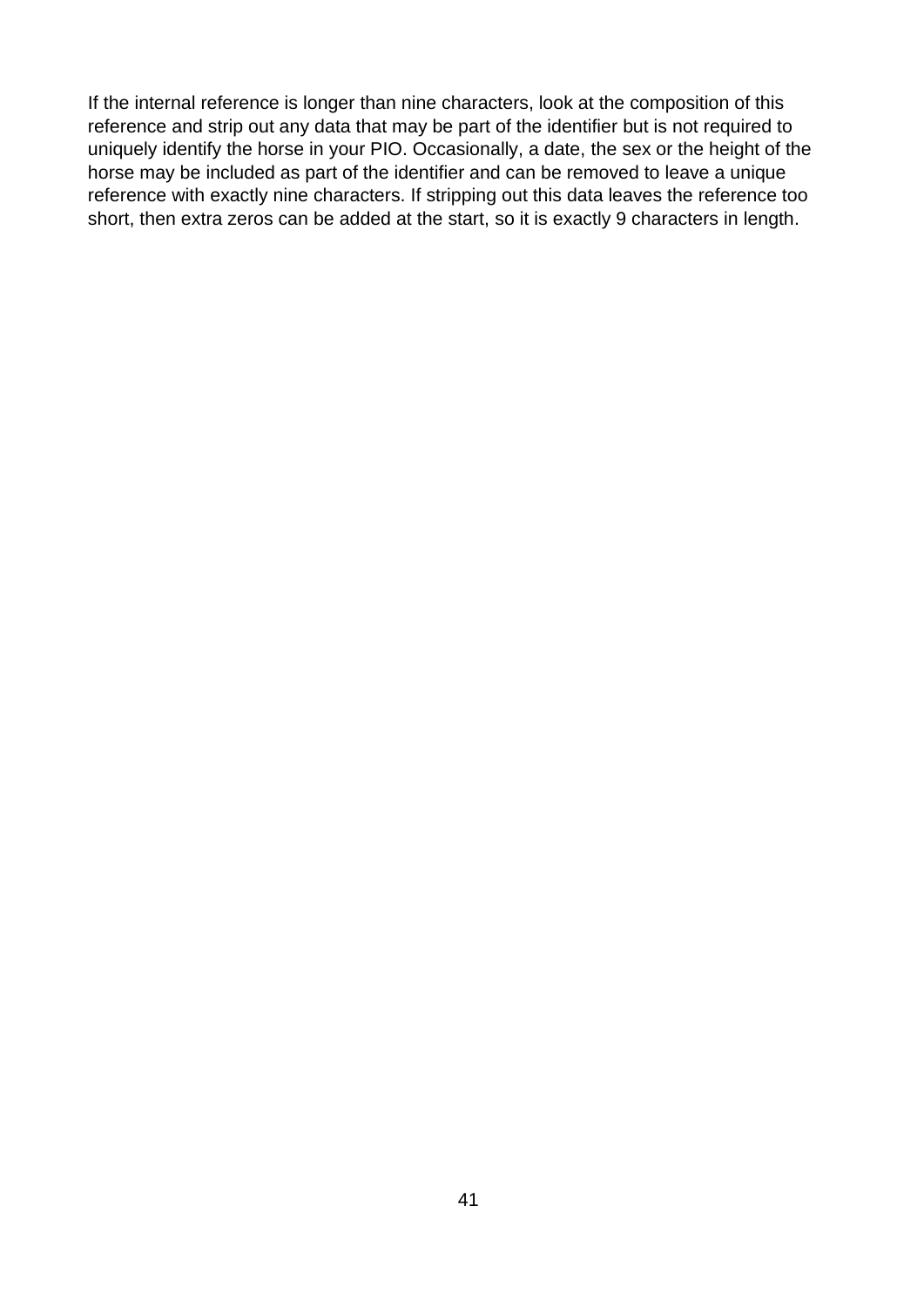# <span id="page-46-0"></span>**Annex 3: Representations**

### <span id="page-46-1"></span>**England**

Challenges to decisions to withdraw approval must be made in writing within 21 days of receiving written notification of the decision. Notice of the challenge, together with any written representations and evidence in support, must be sent to the Deputy Director for Exotic and Endemic Disease Control, Nobel House, 17 Smith Square, London SW1P 3JR. Representations will be processed in accordance with procedures outlined in The Zootechnical Standards (England) Regulations 2018 Article 7.

### <span id="page-46-2"></span>**Northern Ireland**

Challenges to decisions to withdraw approval must be made in writing within 21 days of receiving written notification of the decision. Notice of the challenge, together with any written representations and evidence in support, must be sent to the Agri-Food Policy 1 Branch, Department of Agriculture, Environment and Rural Affairs, Dundonald House, Upper Newtownards Road, Ballymiscaw, Belfast BT4 3SB. Representations will be processed in accordance with procedures outlined in The Zootechnical Standards Regulations (Northern Ireland) 2018 (legislation.gov.uk) .

### <span id="page-46-3"></span>**Wales**

Challenges to decisions to withdraw approval must be made in writing within 21 days of receiving written notification of the decision. Notice of the challenge, together with any written representations and evidence in support, must be sent to the Equine Identification Policy Team Agriculture – Sustainable Development Division, Cathays Park 2, Cathays, Cardiff. CF10 3NQ or email equineIDceffylau@gov.wales

Representations will be processed in accordance with procedures outlined in The Zootechnical Standards (Wales) Regulations 2018 Article 8.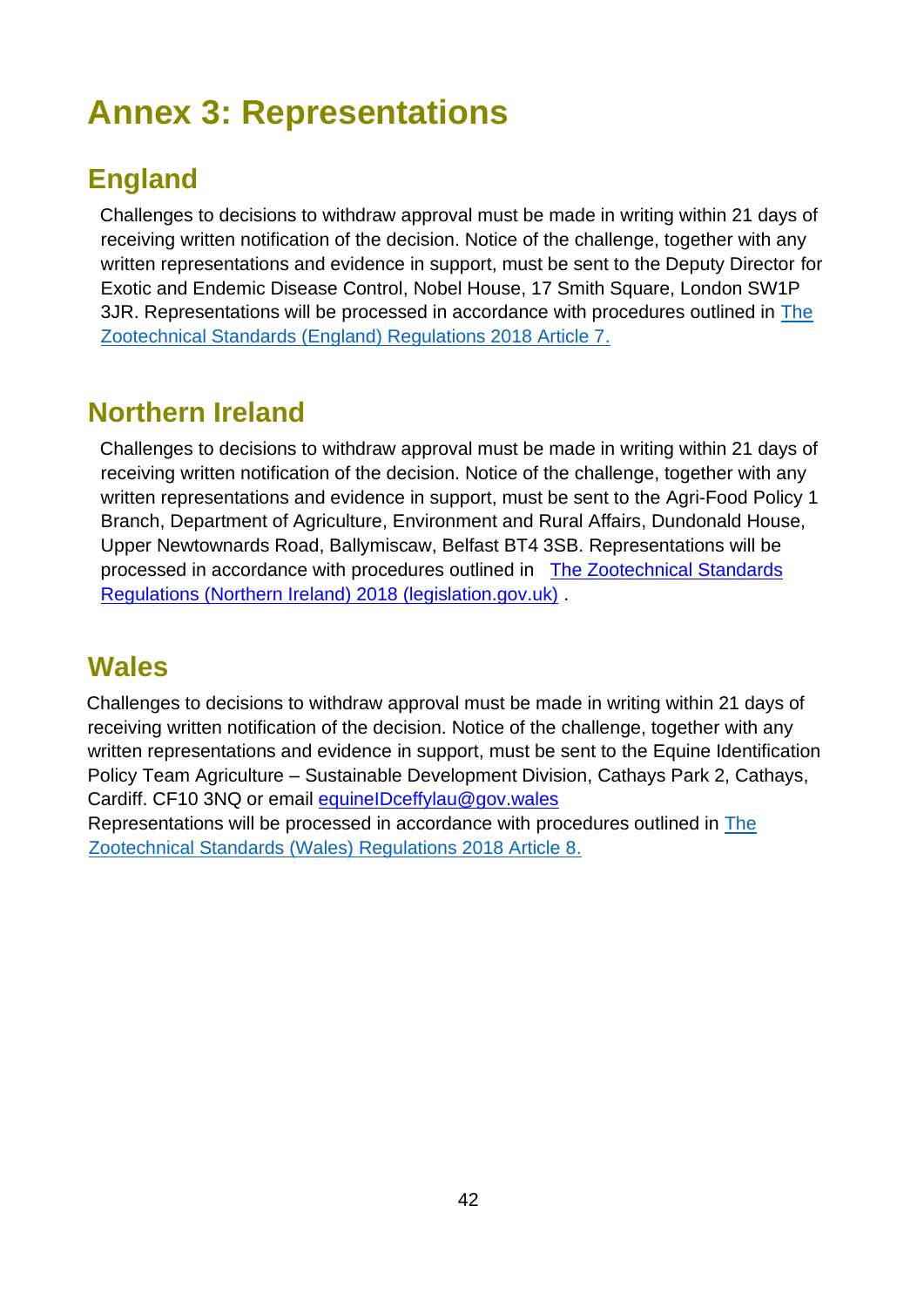# <span id="page-47-0"></span>**Annex 4: Frequently Asked Questions**

### <span id="page-47-1"></span>**Central Equine Database**

#### **Q1**. **I need to create a record for an owner with an unusual title/name. What do I need to enter onto CED for new records?**

For new records the Title field is optional, but both the Forename and Surname fields are mandatory and a full first name, not an initial, will be required. PIOs should think resourcefully and enter something in these fields. CED will not abbreviate a forename. If there really is no suitable forename you can enter "none".

#### **Q2. I am aware that an equine has left the country permanently. How do I record this on CED as it does not have an export field?**

This should be done by updating CED with the country of holding where the horse is now located, and also the new owner name and address if appropriate. However, since 1 January 2016 the country of holding should only be changed to the new country once the passport has been lodged with a PIO in the new country (to comply with Article 27(2) of Commission Implementing Regulation (EU) 2015/262).

We are aware that sometimes a PIO may be notified by a UK owner that they have sold a horse to a new owner in a new country before they have been notified by a PIO in that country (as the passport is not yet lodged with them). In this situation it is acceptable to add a note on the PIO database that the UK owner has reported the export but to change the country of holding only once the passport has been lodged with the PIO in the new country, in compliance with Article 27(2) of Commission Implementing Regulation (EU) 2015/262. This will allow the CEDs in the UK and overseas to be updated at the same time and avoid confusion. In the case of a breed animal being exported the Breed Society will be aware of the export before it occurs as they are responsible for undertaking some of the export paperwork

#### **Q3. What do I put on CED if a horse is found to be alive and I need to rescind a death?**

PIOs can update CED to reverse the entry showing the horse to be "dead". This should also be recorded on CED as an "event". The horse should be signed out of the food chain.

#### **Q4. What do I do if PIO has forgotten to advance the UELN on its database, issued the passport correctly with a different UELN but does not know which UELN was issued to which horse, e.g. UELNs in database are 12345 and 12345. Passports issued are 12345 and 12346, but the PIO does not know which horse got which UELN.**

The PIO should recall the passports so they can correct their database (a photocopy would be sufficient if timing an issue for going to slaughter or if passport likely to be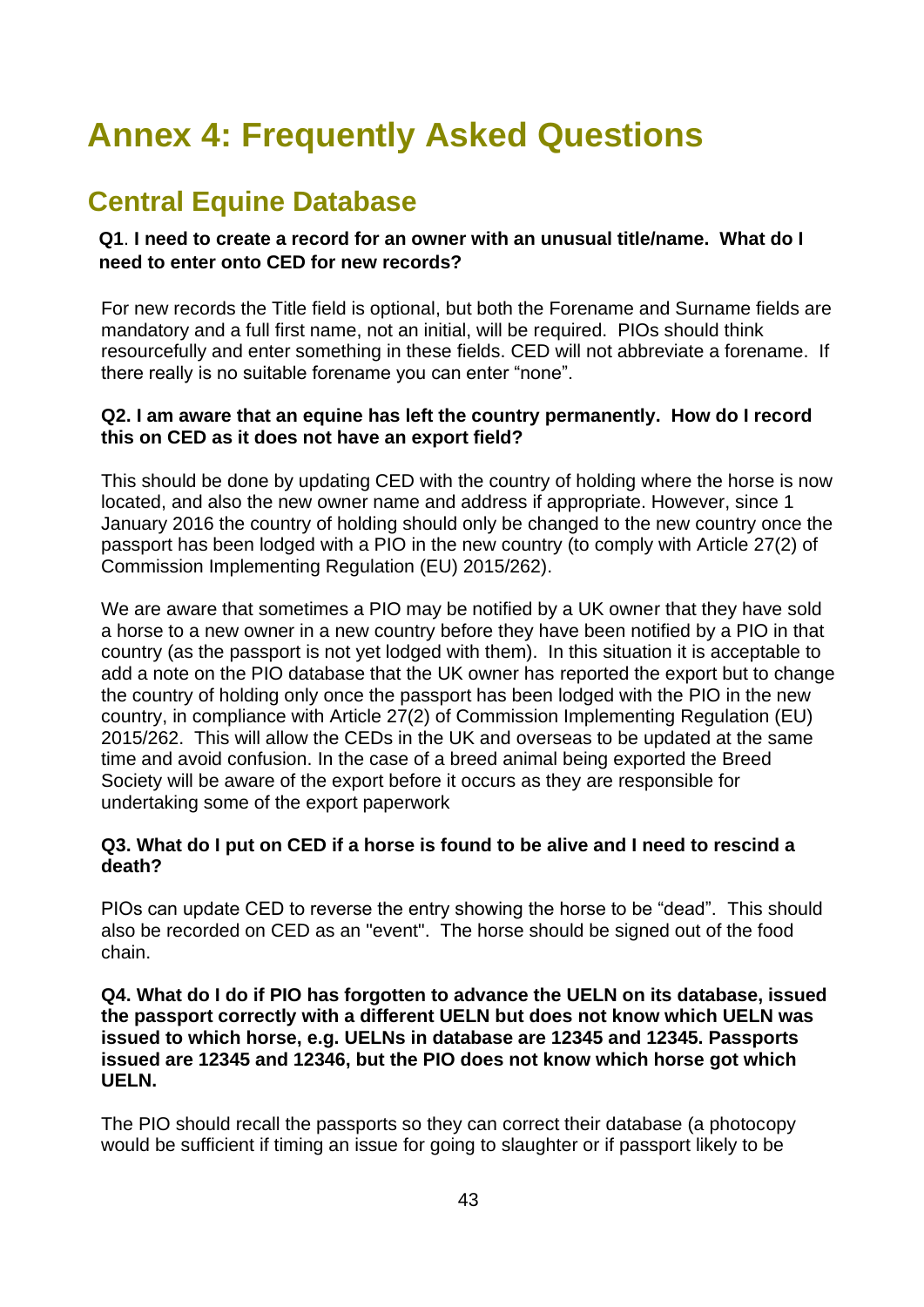needed so the change can be made quickly); the animal does not need to be signed out of the food chain. Once the PIO has corrected its database it should send the correct information to CED

### <span id="page-48-0"></span>**Passports - General**

#### **Q5. Can we run an online contact form rather than publish our contact email address on our website?**

Yes, a contacts page on your website is acceptable – but you must still inform us of any changes to your contact information.

### **Q6. Is it correct that a passport issued late must be dealt with by issuing either a Replacement or Duplicate passport?**

This is correct. We agree this terminology is confusing as this will be a first passport but it is what the legislation stipulates. Passports issued late (i.e. more than 12 months after the date of birth) must be dealt with as either a Duplicate or Replacement passport because of the potential risk that a passport may already have been issued for that horse.

### **Q7. If an owner submits a passport application after the application deadlines will they require a Duplicate or Replacement passport?**

Not necessarily. The PIO should only issue a Duplicate or Replacement if the issue date is more than 12 months after the animal's date of birth. For example, if a horse is born on 5 July, the owner has 6 months until 5 January the following year to apply for a passport. If the owner misses this deadline and applies for the passport on 10 January, the PIO will still have (theoretically) until 4 July (12 months after the date of birth) to issue a passport that is not late, although in practise this should be done much sooner.

### **Q8. We supply an application form and silhouette to our customers, does the Veterinary Surgeon need to sign both forms?**

The Veterinary Surgeon is required to check and confirm that the identity details for the horse are correct. You should ensure that your application documentation provides a suitable place for the vet's confirmation and you must check that this has been supplied.

### **Q9. Which passport sections are mandatory?**

- Breed/Registered passports Sections I to X are mandatory and must be included. Sections XI is optional and may be included.
- ID only passports Section I to IV are mandatory and must be included. Sections V to XI are optional and may be included but information should not be entered in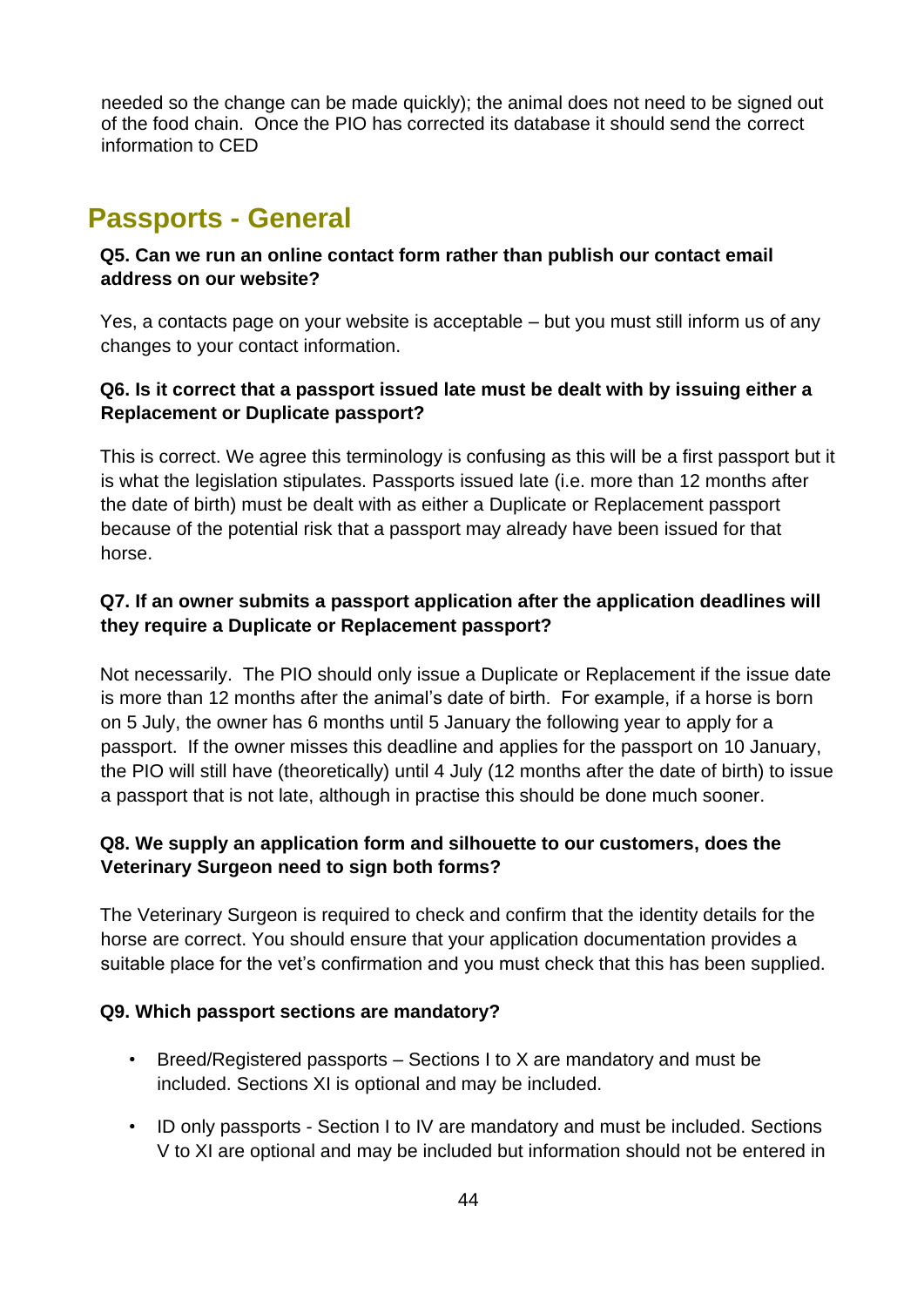Section V. It is recommended that Section VII is included in all passports so that details of vaccines administered may be recorded.

### **Q10. Can additional non-statutory pages be included in ID only passports?**

Yes, as well as a title page at the front of the passport, extra pages can now be included to record e.g. height measurements for competitions.

### **Q11. Can we issue Duplicate passports without receiving a full application form signed by a vet?**

No - all passport applications, including applications for Duplicate or Replacement passports must have the horse's identification details confirmed by a vet.

## <span id="page-49-0"></span>**Passports – Identification details (Section I)**

### **Q12. Must entries in Part A be typed?**

This is recommended but not mandatory provided the entries are clearly legible.

### **Q13. What do we do if the date of birth is unknown?**

An estimated date must be provided.

### **Q14. What is the difference between country of birth and place of birth?**

Country of birth means the country (including EU Member State) where the animal was born. Place of birth means the address of the holding where the animal was born.

### **Q15. What do we do if the place of birth is unknown?**

If the address is unknown you should enter an approximate location, e.g. county of birth. If this is not possible, you may enter the animal's current location instead. **Please note** that, to protect the human food chain and comply with legislation, CED will automatically rule an animal out of the food chain where the country of birth is not known.

### **Q16. Where should additional studbook registrations be recorded?**

Details of additional studbook registrations should either be recorded in Section V or in any non-statutory pages of the passport.

## <span id="page-49-1"></span>**Passports - Details of Ownership (Section IV)**

### **Q17. Can ownership information be kept in a separate ownership card?**